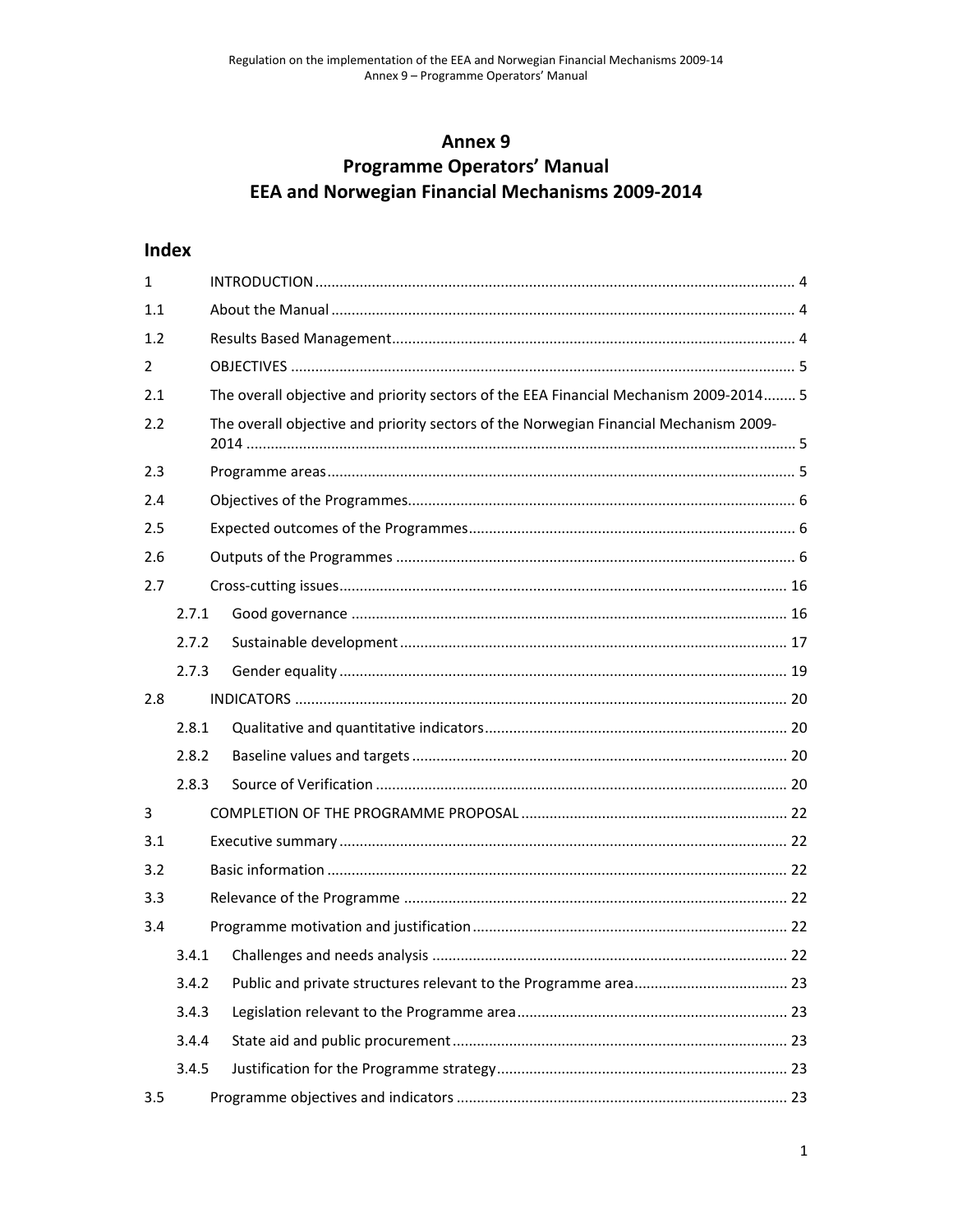|      | 3.5.1                                                          |  |  |  |
|------|----------------------------------------------------------------|--|--|--|
|      | 3.5.2                                                          |  |  |  |
|      | 3.5.3                                                          |  |  |  |
|      |                                                                |  |  |  |
| 3.6  |                                                                |  |  |  |
| 3.7  |                                                                |  |  |  |
| 3.8  |                                                                |  |  |  |
|      | 3.8.1                                                          |  |  |  |
|      | 3.8.2                                                          |  |  |  |
| 3.9  |                                                                |  |  |  |
| 3.10 |                                                                |  |  |  |
| 3.11 |                                                                |  |  |  |
| 3.12 |                                                                |  |  |  |
| 3.13 |                                                                |  |  |  |
| 3.14 |                                                                |  |  |  |
|      | 3.14.1                                                         |  |  |  |
|      | 3.14.2                                                         |  |  |  |
|      | 3.14.3                                                         |  |  |  |
|      | 3.14.4                                                         |  |  |  |
|      | 3.14.5                                                         |  |  |  |
|      | 3.14.6                                                         |  |  |  |
| 3.15 |                                                                |  |  |  |
|      | 3.15.1                                                         |  |  |  |
|      | 3.15.2                                                         |  |  |  |
|      |                                                                |  |  |  |
| 4    |                                                                |  |  |  |
| 4.1  |                                                                |  |  |  |
| 4.2  |                                                                |  |  |  |
| 5.   | ANNUAL PROGRAMME REPORT ON IMPLEMENTATION AND FINAL REPORT  34 |  |  |  |
| 5.1  |                                                                |  |  |  |
| 5.2  |                                                                |  |  |  |
| 5.3  |                                                                |  |  |  |
| 5.4  |                                                                |  |  |  |
| 5.5  |                                                                |  |  |  |
| 5.6  |                                                                |  |  |  |
| 5.7  |                                                                |  |  |  |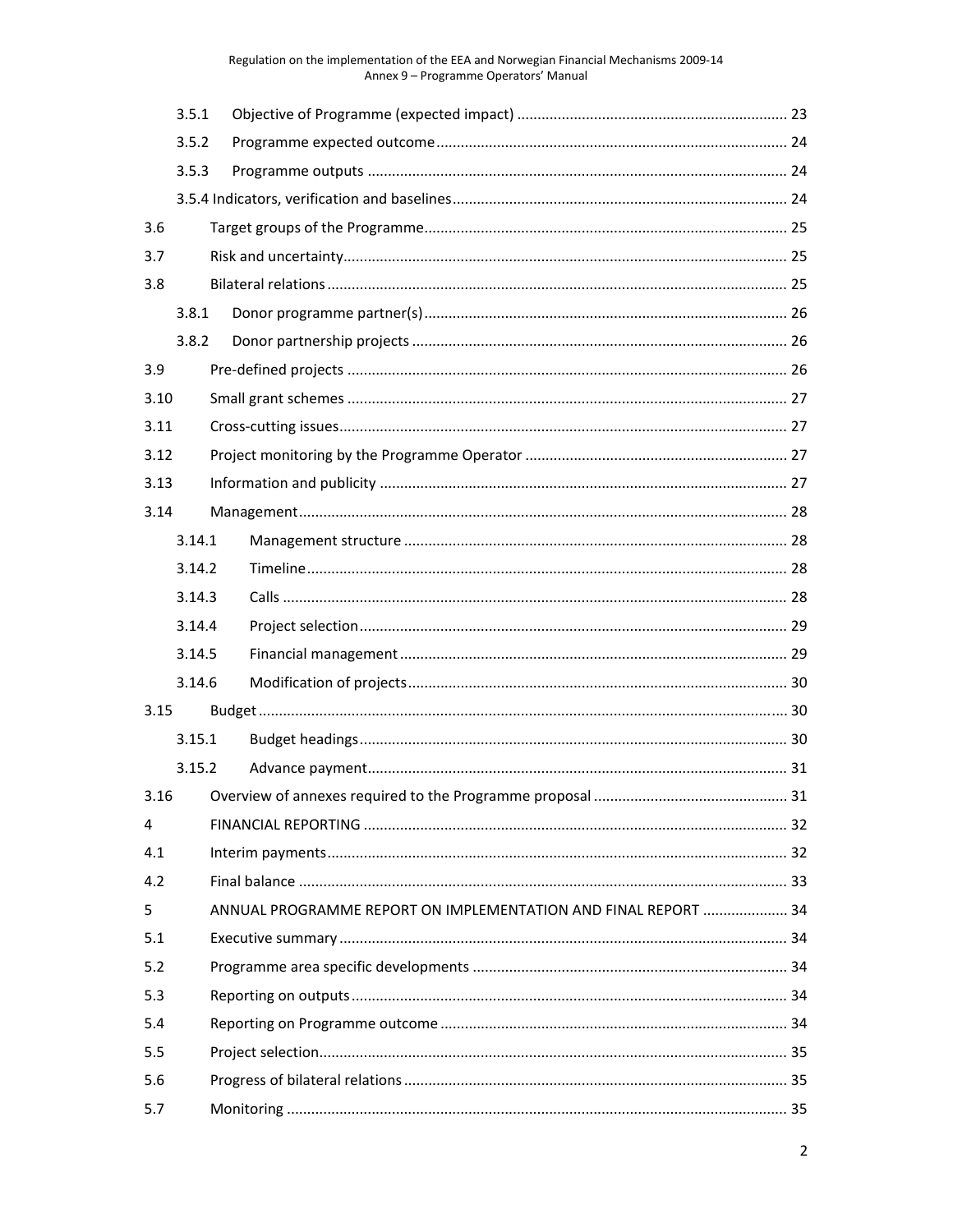| 5.8            |       |  |  |  |
|----------------|-------|--|--|--|
| 5.9            |       |  |  |  |
| 5.10           |       |  |  |  |
| 5.11           |       |  |  |  |
| 5.12           |       |  |  |  |
| 5.13           |       |  |  |  |
| 5.14           |       |  |  |  |
| 6              |       |  |  |  |
| 6.1            |       |  |  |  |
| 6.2            |       |  |  |  |
| 6.3            |       |  |  |  |
|                | 6.3.1 |  |  |  |
|                | 6.3.2 |  |  |  |
|                | 6.3.3 |  |  |  |
|                | 6.3.4 |  |  |  |
|                | 6.3.5 |  |  |  |
|                | 6.3.6 |  |  |  |
| 6.3.7          |       |  |  |  |
| $\overline{7}$ |       |  |  |  |
| 7.1            |       |  |  |  |
| 7.2            |       |  |  |  |
| 7.3            |       |  |  |  |
|                |       |  |  |  |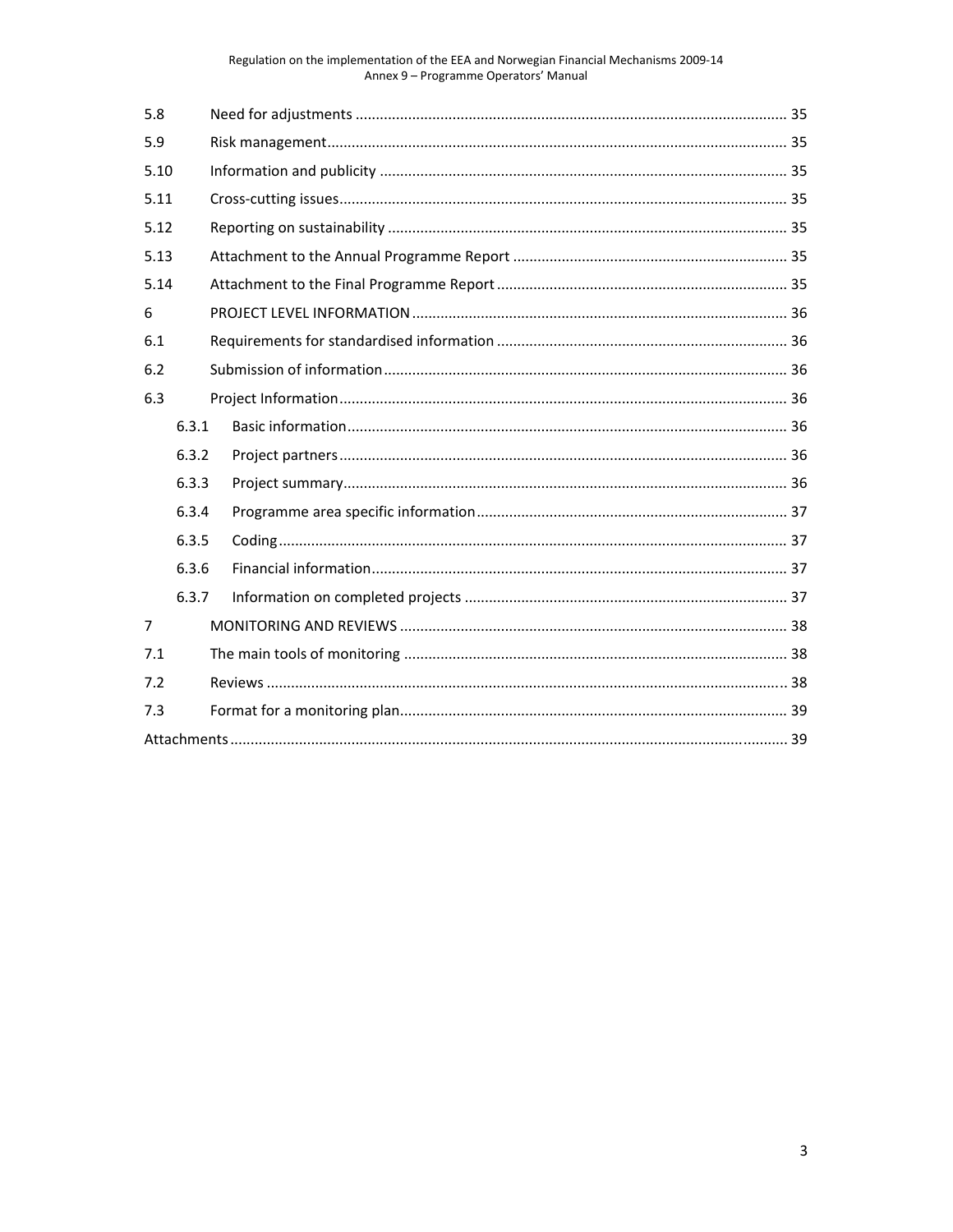# **1 INTRODUCTION**

# **1.1 About the Manual**

With reference to the Regulations on the implementation of the EEA Financial Mechanism and of the Norwegian Financial Mechanism 2009‐2014 ("the Regulations"), this Manual defines how to implement results-based management (hereinafter called RBM) in the planning, implementation and completion of Programmes under these funding mechanisms.

The objective of this Manual is firstly to ensure that the Programme Operators have a practical guide to complement the Regulations, and to assist them in preparing a Programme proposal and report from the Programme with particular focus on results. Secondly, the Manual shall make it clear what the information requirements are in all phases of the Programme cycle.

The main target users of the Manual are the Programme Operators.

This Manual is complementary to the Regulations. In case of conflict between this Manual and the Regulations, the provisions in the Regulations shall prevail.

# **1.2 Results Based Management**

The Manual is based on the methodology of results based management (RBM). This methodology is internationally recognised and used widely in programme cycle management. The essence is to focus on achievement of goals rather than on activities and processes.

The core concepts in RBM are:

- the importance of setting clear **objectives** (goals);
- the idea that **outcomes** represent the most important result level in results management. Stay focused on what ultimately matters: the effects of the intervention on people and systems;
- the significance of developing a limited number of sound **indicators** with targets and baselines, as these are the keys to knowing when the Programme is making measurable progress towards desired results;
- the fact that **risk management** is an important and integrated part of results management. What are the major risks? How should they be handled or monitored, by whom and when?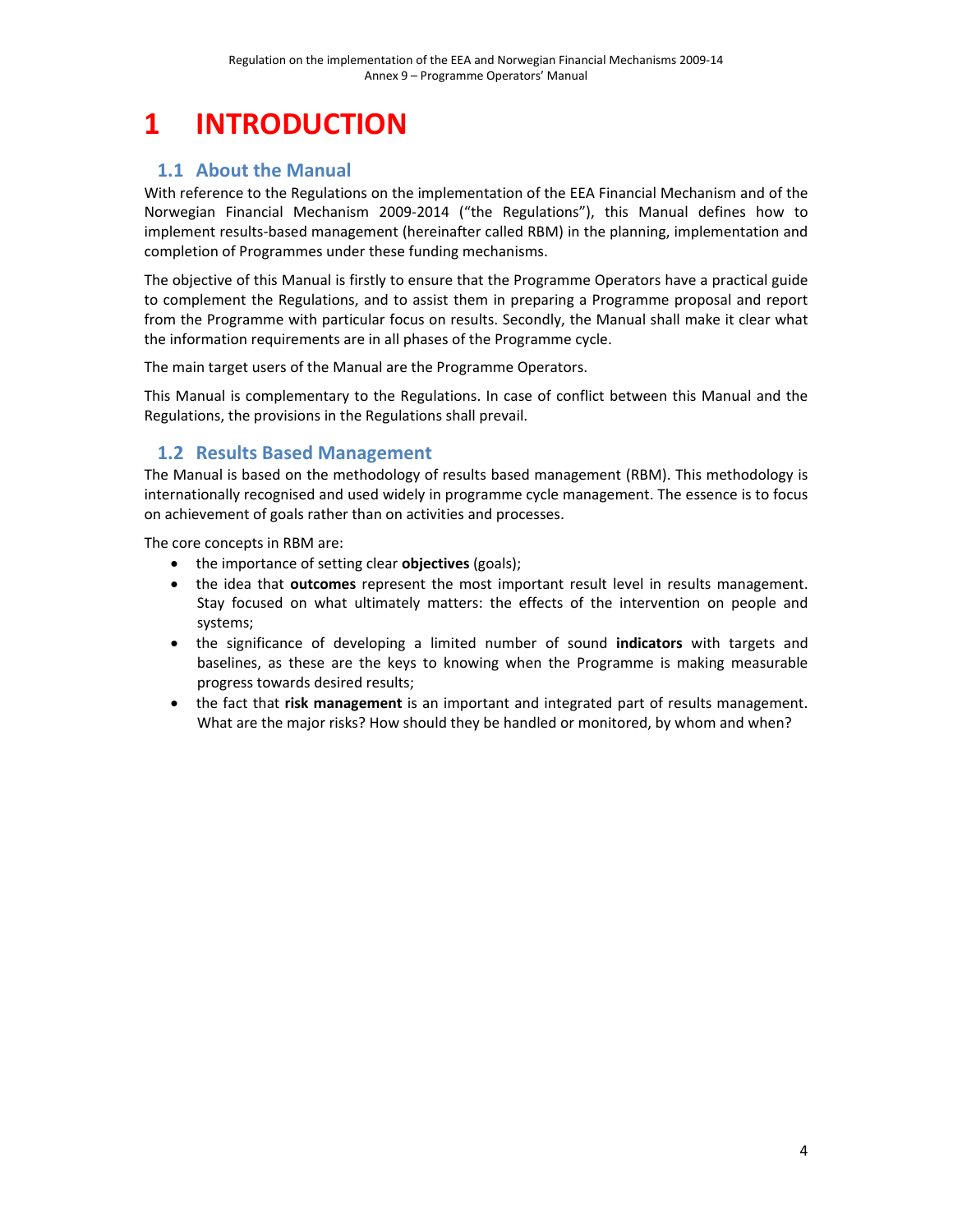# **2 OBJECTIVES**

# **2.1 The overall objective and priority sectors of the EEA Financial Mechanism 2009‐2014**

The overall objectives of the EEA Financial Mechanism 2009‐2014 are to contribute to the reduction of economic and social disparities in the European Economic Area and to strengthen bilateral relations between the Donor State(s) and the Beneficiary State through financial contributions in the priority sectors listed below.

The financial contributions are available in the following priority sectors:

- (a) Environmental protection and management;
- (b) Climate change and renewable energy;
- (c) Civil society;
- (d) Human and social development;
- (e) Protection of cultural heritage.

Academic research may be eligible for funding in so far as it is targeted at one or more of the priority sectors.

The priority sectors and Programme areas that are to receive assistance through the EEA Financial Mechanism 2009‐2014 are negotiated between the Beneficiary States and the Donor State(s), and are set out in the Memorandum of Understanding (MoU).

# **2.2 The overall objective and priority sectors of the Norwegian Financial Mechanism 2009‐2014**

The overall objectives of the Norwegian Financial Mechanism 2009‐2014 are to contribute to the reduction of economic and social disparities in the European Economic Area and to strengthen bilateral relations between the Kingdom of Norway and the Beneficiary States through financial contributions in the priority sectors listed below.

The financial contributions are available in the following priority sectors:

- (a) Carbon Capture and Storage;
- (b) Green Industry Innovation;
- (c) Research and Scholarship;
- (d) Human and Social Development;
- (e) Justice and Home Affairs;
- (f) Promotion of Decent Work and Tripartite Dialogue.

The priority sectors and Programme areas that are to receive assistance through the Norwegian Financial Mechanism 2009‐2014 are negotiated between the Beneficiary States and the Kingdom of Norway, and are set out in the Memorandum of Understanding (MoU).

### **2.3 Programme areas**

For each **Priority sector**, Programme areas (ref. Table 1 and 2) are identified. Each Programme area shall contribute to the two overall objectives of each of the financial mechanisms. In the Regulations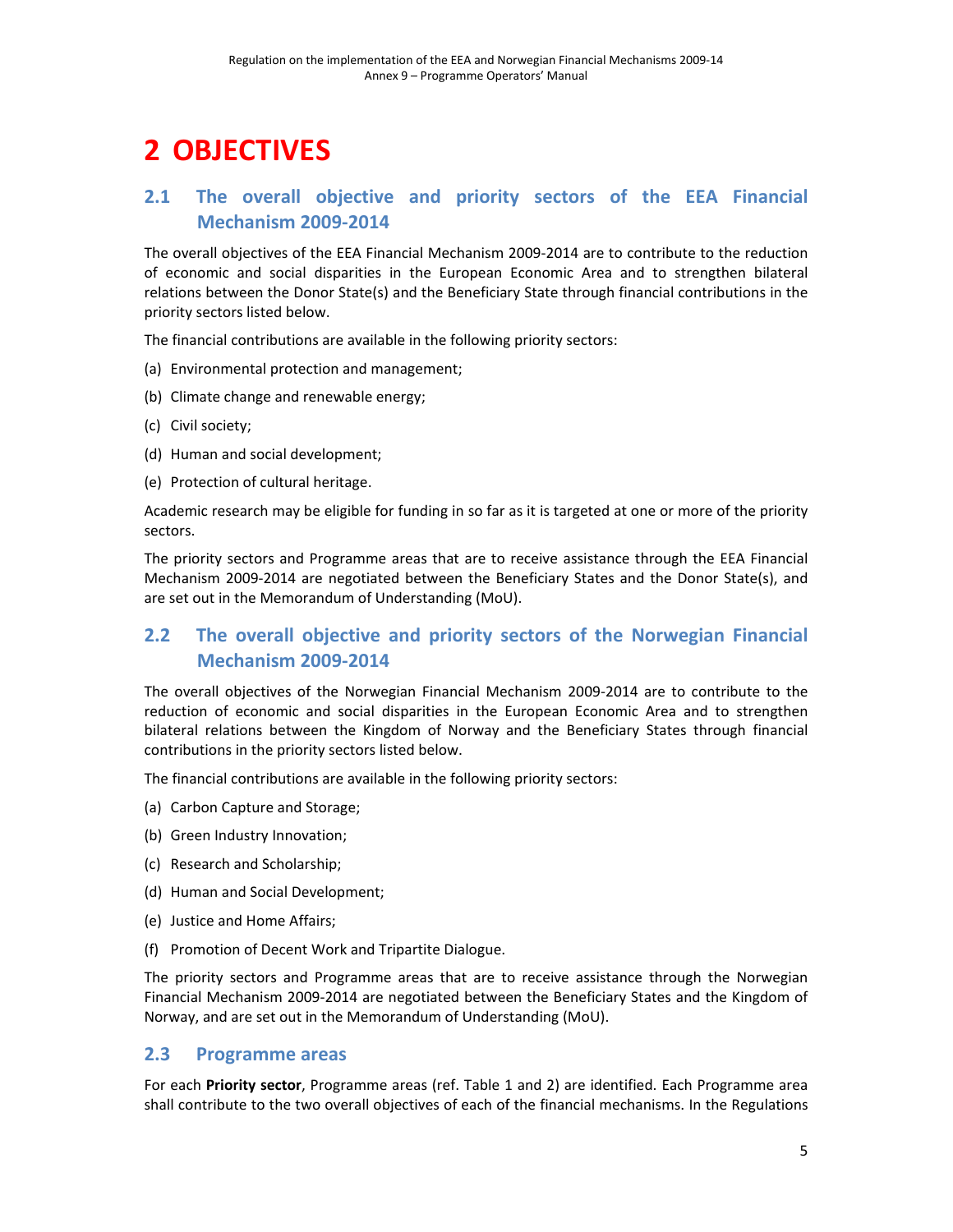the Programme area is defined as a thematic field within a priority sector, with a specific objective and specific measurable outcomes.

For each **Programme area**, one objective and several expected outcomes (ref. Table 1 and 2) are defined. These definitions of objectives are intended to increase the impact and focus of the financial mechanisms as well as facilitating the measurement and aggregation of results both within and across sectors and Beneficiary States.

Each Programme must therefore be in accordance with these objectives and expected outcomes. The Programme Operator will define the outputs (ref. Figure 1).

## **2.4 Objectives of the Programmes**

For the purpose of the financial mechanisms 2009-2014, 'objective' is defined as the long-term impact to which the Programme contributes. This means that the objective will not necessarily be achieved as a result of the Programme, but that the situation after the Programme has been implemented is closer to the objective than before it started. The Programme proposal (ref. chapter 3 of this Manual) shall address one of the defined objectives given in Table 1 and 2.

#### **EXAMPLE**

*Objective: Prevent injury and adverse environmental effects caused by chemicals and hazardous waste*

*It is not likely that one Programme alone can prevent injury and adverse effects caused by chemicals and hazardous waste. However, if the Programme strengthens the national authorities' capacity to enforce and implement EU legislation on chemicals and hazardous waste, it is likely that this will contribute to reduced injury and adverse effects.*

# **2.5 Expected outcomes of the Programmes**

For the purpose of the financial mechanisms 2009‐2014, 'expected outcome' is defined as the likely short-term and medium-term effects of the Programme. They are formulated to describe the positive situation that is expected to occur when the Programme ends. For this reason, when all the outputs that have been planned for a Programme have been delivered, it is likely that the expected outcome also will have been achieved. However, the Programme Operator will not be able to guarantee that the expected outcome will be achieved.

The Programme proposal must make use of at least one of the defined expected outcomes given in Table 1, and selected projects shall all contribute towards this/these expected outcome(s). It is not possible to reformulate or add new outcomes.

### **EXAMPLE**

*Expected outcome: Strengthened capacity to enforce and implement EU chemicals and hazardous waste legislation* 

*If a Programme delivers training on relevant EU legislation, helps setting up / improving REACH help‐desks and develops a national strategy for hazardous waste, it is likely that the capacity to enforce and implement EU chemicals and hazardous waste legislation is strengthened.*

## **2.6 Outputs of the Programmes**

For the purpose of the financial mechanisms 2009‐2014, the outputs are defined as the deliverables (products, goods and services) which result from a Programme, i.e. the tangible results.

The Programme Operator defines the outputs of the Programme in the Programme proposal. The outputs should be guaranteed by the Programme Operator, and they will most likely result in the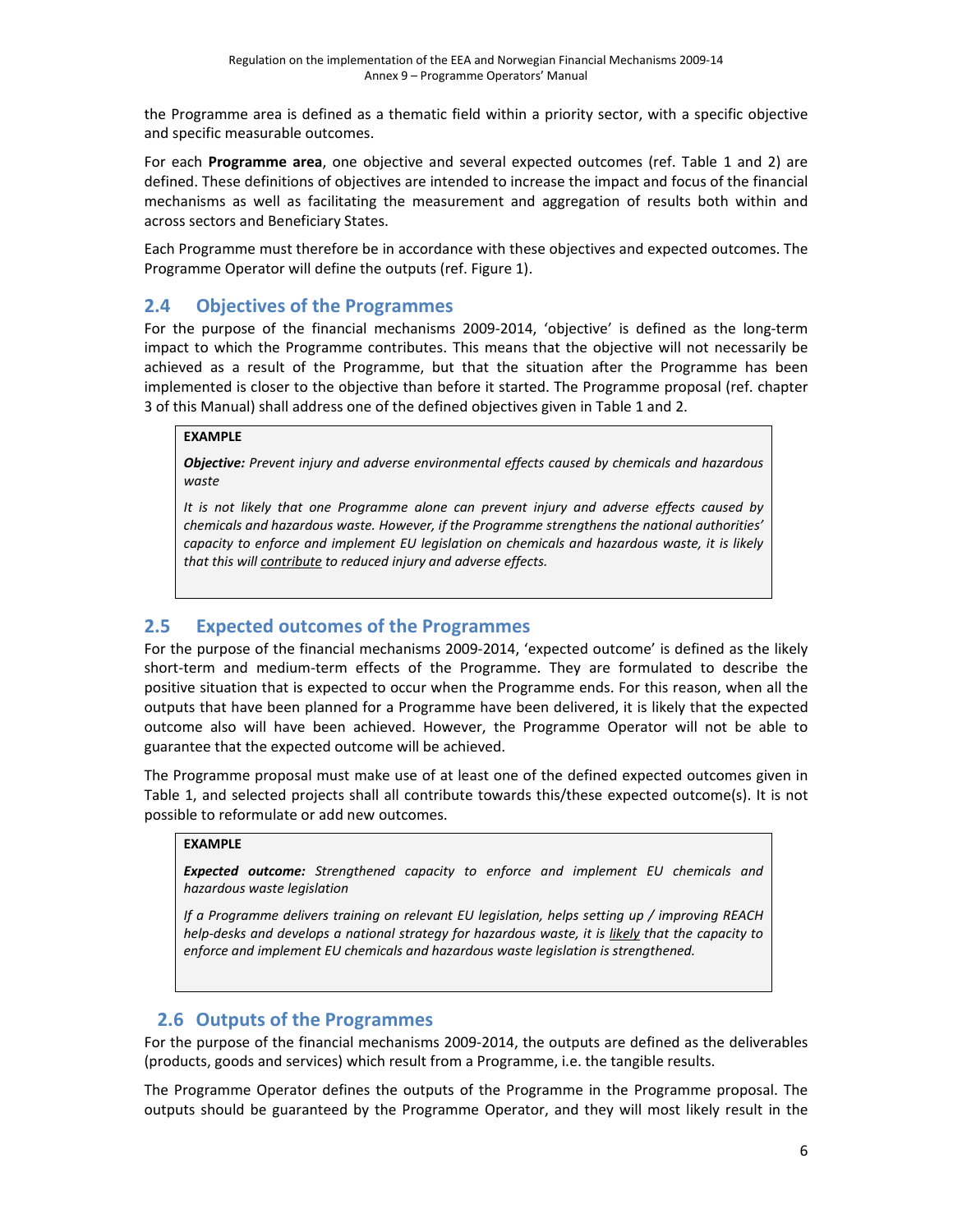fulfilment of the expected outcome as described above. The Programme Operator should involve relevant stakeholders in the development of the outputs. The Programme proposal will normally include several outputs.

#### **EXAMPLE**

*Output 1: Training on EU legislation provided*

*Output 2: A national help‐desk on REACH established*

*Output 3: A national hazardous waste strategy developed and presented for adoption*

*The Programme Operator should be able to guarantee that all these outputs are delivered. Thus* the expected outcome is also likely to be delivered. The reason why it is not possible to guarantee that the expected outcome is fulfilled, is that it has to be assumed that the individuals exposed to *the training actually learns something, that the national help desk is used and that the strategy is adopted and implemented.*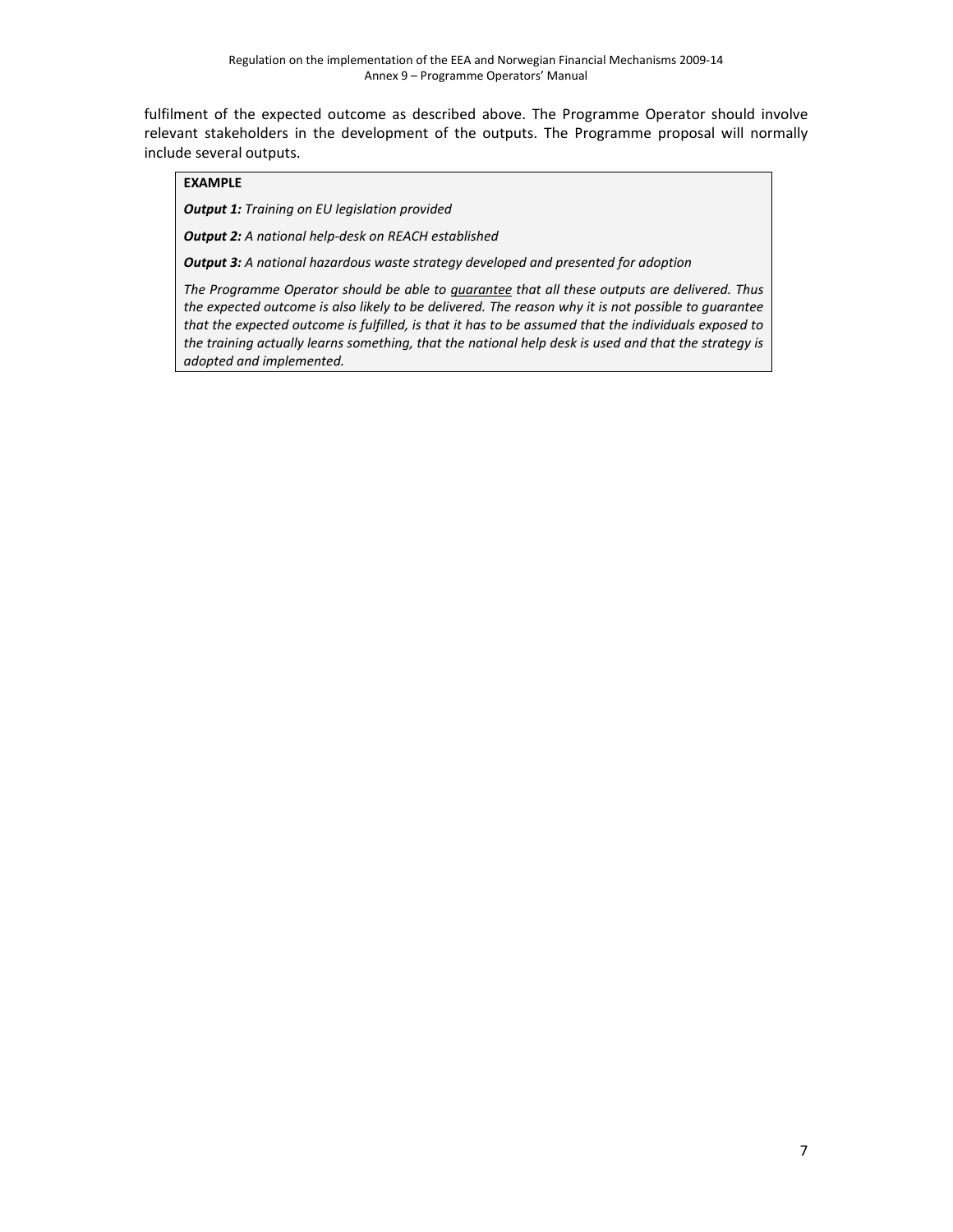|                                                                                                                                                                                                                                                                                                                                                                                       | Annex 9 - Programme Operators' Manual<br>Figure 1: The GOAL HIERARCHY                                                                                                         |                                                                                                                                                                                                                                                             |                                                                                                                                  |                                                                                                                                                                                                                              |  |  |
|---------------------------------------------------------------------------------------------------------------------------------------------------------------------------------------------------------------------------------------------------------------------------------------------------------------------------------------------------------------------------------------|-------------------------------------------------------------------------------------------------------------------------------------------------------------------------------|-------------------------------------------------------------------------------------------------------------------------------------------------------------------------------------------------------------------------------------------------------------|----------------------------------------------------------------------------------------------------------------------------------|------------------------------------------------------------------------------------------------------------------------------------------------------------------------------------------------------------------------------|--|--|
|                                                                                                                                                                                                                                                                                                                                                                                       | <b>Financial mechanisms</b>                                                                                                                                                   | Programme                                                                                                                                                                                                                                                   |                                                                                                                                  | Project                                                                                                                                                                                                                      |  |  |
| <b>OVERALL OBJECTIVES</b><br>Common to all<br>Programmes under the<br>financial mechanisms<br>2009-2014                                                                                                                                                                                                                                                                               |                                                                                                                                                                               | <b>OVERALL OBJECTIVES FOR THE FINANCIAL MECHANISM 2009-2014</b><br>" reduction of economic and social disparities in the European Economic Area and to the<br>strengthening of their/its relations with the Beneficiary States"                             |                                                                                                                                  |                                                                                                                                                                                                                              |  |  |
|                                                                                                                                                                                                                                                                                                                                                                                       |                                                                                                                                                                               |                                                                                                                                                                                                                                                             |                                                                                                                                  |                                                                                                                                                                                                                              |  |  |
| <b>PROGRAMME</b><br><b>OBJECTIVE</b><br>The long term impact to<br>which the Programme<br>contributes                                                                                                                                                                                                                                                                                 | <b>PROGRAMME AREA</b><br><b>OBJECTIVE</b><br>Increased share of<br>renewable energy in<br>energy use                                                                          | <b>PROGRAMME OBJECTIVE</b><br>Increased share of renewable<br>energy in energy use                                                                                                                                                                          |                                                                                                                                  |                                                                                                                                                                                                                              |  |  |
| <b>PROGRAMME EXPECTED</b><br><b>OUTCOME</b><br>The likely or achieved<br>short-term and medium-<br>term effects of the<br>Programme<br>Formulated to describe<br>the positive situation that<br>is expected to occur at<br>the end of the<br>Programme period                                                                                                                         | <b>EXPECTED</b><br>Indicators<br><b>OUTCOME(S)</b><br>- Increased<br>renewable energy<br>production<br>- Increased use of<br>renewable energy<br>in transport sector<br>- etc | <b>PROGRAMME</b><br><b>EXPECTED</b><br><b>OUTCOME</b><br>Increased renewable<br>energy production                                                                                                                                                           | Indicators                                                                                                                       |                                                                                                                                                                                                                              |  |  |
| <b>PROGRAMME OUTPUTS</b><br>The deliverables<br>(products, goods and<br>services) which result<br>from a Programme<br>The Programme outputs<br>are the tangible results<br>from the Programme<br>that can be guaranteed<br>by the Programme<br>Operator, and which<br>thereafter most likely will<br>contribute to the<br>fulfilment of the expected<br>outcome as described<br>above | place                                                                                                                                                                         | <b>PROGRAMME</b><br><b>PROGRAMME</b><br>Indica<br><b>OUTPUT 1:</b><br><b>OUTPUT 2:</b><br>5.ior<br>X number of<br>X number of<br>municipal<br>schools in<br>boiler houses<br>Area C is<br>in Area B in<br>provided with<br>renewable<br>energy<br>solutions | <b>PROJECT 1</b><br><b>Indicators</b><br><b>OUTCOME</b><br>X number of<br>municipal<br>boiler<br>houses in<br>Area B in<br>place | <b>PROJECT 2</b><br><b>OUTCOME</b><br>X number<br>of schools<br>in Area C is<br>provided<br>with<br>renewable<br>energy<br>solutions                                                                                         |  |  |
| Project outputs are<br>defined in project<br>proposals only                                                                                                                                                                                                                                                                                                                           |                                                                                                                                                                               |                                                                                                                                                                                                                                                             | <b>PROJECT 2</b><br><b>OUTPUT 1</b><br>Y schools in<br>Area C<br>Area C<br>provided<br>with<br>biomass<br>boilers                | <b>PROJECT 2</b><br><b>PROJECT 2</b><br><b>OUTPUT 2</b><br><b>OUTPUT 3</b><br>Z schools in<br>Training in<br><b>RES</b><br>provided<br>provided to<br>X school<br>with solar<br>thermal<br>adminis-<br>collectors<br>trators |  |  |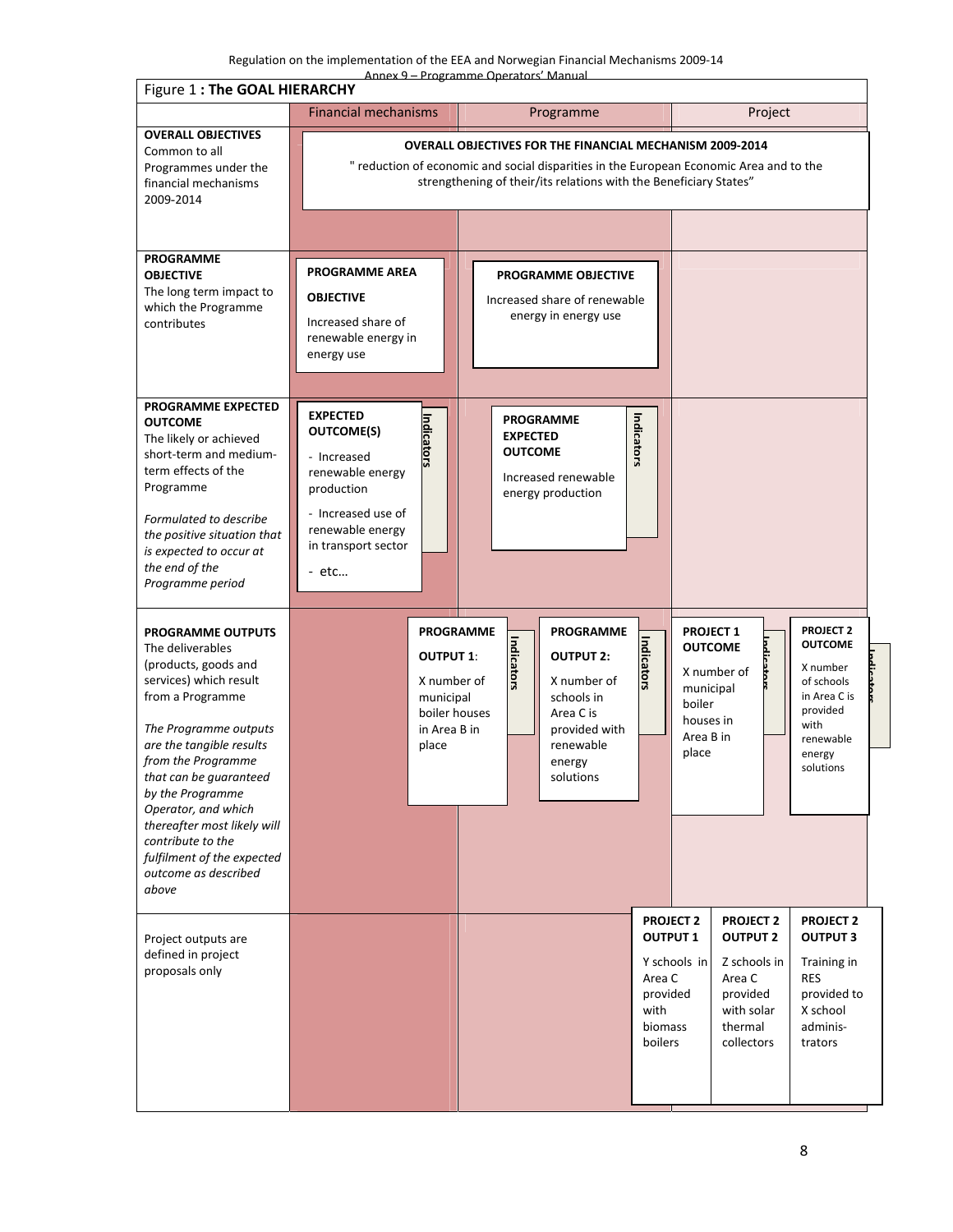## Table 1 ‐ Eligible programme areas for EEA Financial Mechanism 2009‐2014

| Please note that in the column for objective, the Programme areas are shown in bold letters, while |  |
|----------------------------------------------------------------------------------------------------|--|
| the objectives are given directly below these.                                                     |  |

| <b>Priority Sector</b>                           | Programme area / Objective                                                                                                                                                           | <b>Expected outcomes</b>                                                                                                                                                                                                                                                                                                                                                                                                                                                                                                                                                                                                                                                                                                                                                                                   |
|--------------------------------------------------|--------------------------------------------------------------------------------------------------------------------------------------------------------------------------------------|------------------------------------------------------------------------------------------------------------------------------------------------------------------------------------------------------------------------------------------------------------------------------------------------------------------------------------------------------------------------------------------------------------------------------------------------------------------------------------------------------------------------------------------------------------------------------------------------------------------------------------------------------------------------------------------------------------------------------------------------------------------------------------------------------------|
| Environmental<br>Protection<br>and<br>Management | Programme area: Integrated Marine<br>and Inland Water Management<br>Objective: Good environmental status<br>in European marine and inland waters                                     | More integrated management of marine and inland water<br>$\bullet$<br>resources<br>Established environmental targets and management<br>$\bullet$<br>plans for marine and inland waters<br>Improved water management infrastructure<br>$\bullet$<br>Improved monitoring of marine waters<br>$\bullet$<br>Increased capacity for assessing<br>predicting<br>and<br>$\bullet$<br>environmental status in marine and inland waters<br>Increased awareness of and education in integrated<br>٠<br>marine and inland water management                                                                                                                                                                                                                                                                            |
|                                                  | Programme area: Biodiversity and<br><b>Ecosystem Services</b><br>Objective: Halt loss of biodiversity                                                                                | Increased capacity to manage and monitor Natura 2000<br>$\bullet$<br>sites effectively<br>Avoided fragmentation of ecosystems<br>٠<br>Increased protection of Natura 2000 sites against external<br>$\bullet$<br>disruptive influences through the establishment of buffer<br>zones<br>Increased protection of native ecosystems against<br>٠<br>invasive alien species<br>Increased awareness of and education in biodiversity and<br>$\bullet$<br>ecosystem services, including awareness of and education<br>in the linkage between biodiversity and climate change,<br>and economic valuation of ecosystems<br>Improved integration of biodiversity considerations in<br>$\bullet$<br>sectoral policies and legislation<br>Increased capacity within environmental NGOs promoting<br>٠<br>biodiversity |
|                                                  | Programme<br>Environmental<br>area:<br>Monitoring and Integrated Planning<br>and Control<br>Objective: Improved compliance with<br>environmental legislation                         | Strengthened capacity of environmental authorities in<br>$\bullet$<br>relation to integrated planning and control<br>Improved environmental information on impact, status<br>$\bullet$<br>and trends<br>Increased exchange of information on environmental<br>$\bullet$<br>impact, status and trends between Beneficiary States and<br>other EU Member States<br>Increased awareness of and education in environmental<br>$\bullet$<br>monitoring and integrated planning and control                                                                                                                                                                                                                                                                                                                      |
|                                                  | Reduction<br>Ωf<br>Programme<br>area:<br><b>Hazardous Substances</b><br>Objective: Prevent injury and adverse<br>environmental effects caused<br>by<br>chemicals and hazardous waste | Strengthened capacity to enforce and implement EU<br>$\bullet$<br>chemicals and hazardous waste legislation<br>Increased industry compliance with EU chemicals and<br>$\bullet$<br>hazardous waste legislation<br>Developed strategies for authorities' management of<br>$\bullet$<br>hazardous waste<br>Improved monitoring of hazardous substances in the<br>٠<br>environment<br>Hazardous waste managed in an environmentally sound<br>٠<br>manner<br>Increased awareness of and education in hazardous<br>$\bullet$<br>substances                                                                                                                                                                                                                                                                      |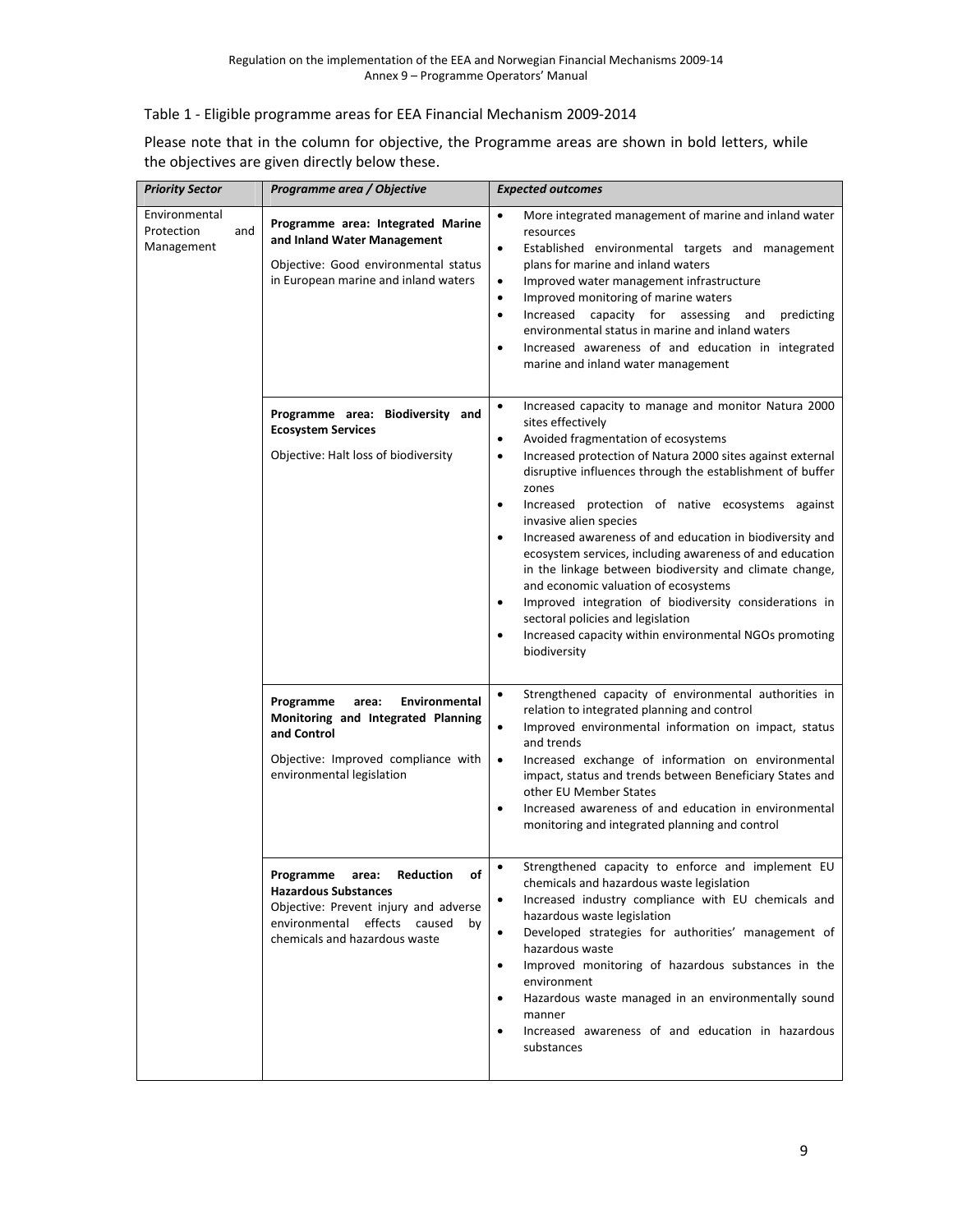| <b>Priority Sector</b>                 | Programme area / Objective                                                                                                                                                                                                                   | <b>Expected outcomes</b>                                                                                                                                                                                                                                                                                                                                                                                                                                                                                                                               |
|----------------------------------------|----------------------------------------------------------------------------------------------------------------------------------------------------------------------------------------------------------------------------------------------|--------------------------------------------------------------------------------------------------------------------------------------------------------------------------------------------------------------------------------------------------------------------------------------------------------------------------------------------------------------------------------------------------------------------------------------------------------------------------------------------------------------------------------------------------------|
| Climate Change and<br>Renewable Energy | Programme area: Energy Efficiency<br>Objective: Reduced emissions<br>of<br>greenhouse gases and air pollutants                                                                                                                               | Improved energy efficiency in buildings<br>$\bullet$<br>Increased energy efficiency in industry and the transport<br>$\bullet$<br>sector<br>Increased utilisation of excess heat<br>$\bullet$<br>Improved capacity at national, regional and local level to<br>$\bullet$<br>undertake energy-efficiency measures<br>Increased awareness of and education in energy<br>$\bullet$<br>efficiency                                                                                                                                                          |
|                                        | Programme area: Renewable Energy<br>of<br>Objective:<br>Increased<br>share<br>renewable energy in energy use                                                                                                                                 | A less carbon-dependent economy<br>$\bullet$<br>Increased renewable energy production<br>$\bullet$<br>Increased use of renewable energy in the transport sector<br>٠<br>Increased feed-in of renewable energy to existing energy<br>$\bullet$<br>infrastructures<br>Developed strategies to improve the use of green<br>$\bullet$<br>investment schemes<br>Improved capacity at national, regional and local level on<br>$\bullet$<br>renewable energy solutions<br>Increased awareness of and education in renewable<br>$\bullet$<br>energy solutions |
|                                        | Programme area: Adaptation to<br><b>Climate Change</b><br>Objective:<br>Reduced<br>human<br>and<br>ecosystem vulnerability to climate<br>change                                                                                              | Developed systems for information exchange on climate<br>$\bullet$<br>change adaptation<br>Developed strategies and measures for adapting to a<br>$\bullet$<br>changing climate<br>Increased capacity to assess vulnerability to climate<br>$\bullet$<br>change<br>Increased awareness of and education in climate change<br>$\bullet$<br>adaptation                                                                                                                                                                                                   |
|                                        | Programme area: Maritime Sector<br>Objective: Reduced emissions<br>of<br>greenhouse gases and air pollutants<br>from the maritime sector                                                                                                     | Measures taken to reduce greenhouse gas emissions in<br>$\bullet$<br>the shipping sector<br>Strengthened capacity of relevant authorities to<br>implement climate change-related policy elements<br>Increased awareness of and education in how to reduce<br>$\bullet$<br>emissions from ships                                                                                                                                                                                                                                                         |
| Climate Change and<br>Renewable Energy | Programme area: Environmental and<br>Climate Change-related Research and<br><b>Technology</b><br>Objective: Strengthened knowledge<br>base on the environment and climate<br>change and increased application of<br>environmental technology | $\bullet$<br>Increased national and international knowledge base of<br>the EEA programme areas on environment and climate<br>change<br>Increased development and application of technology<br>$\bullet$<br>that benefits the environment                                                                                                                                                                                                                                                                                                               |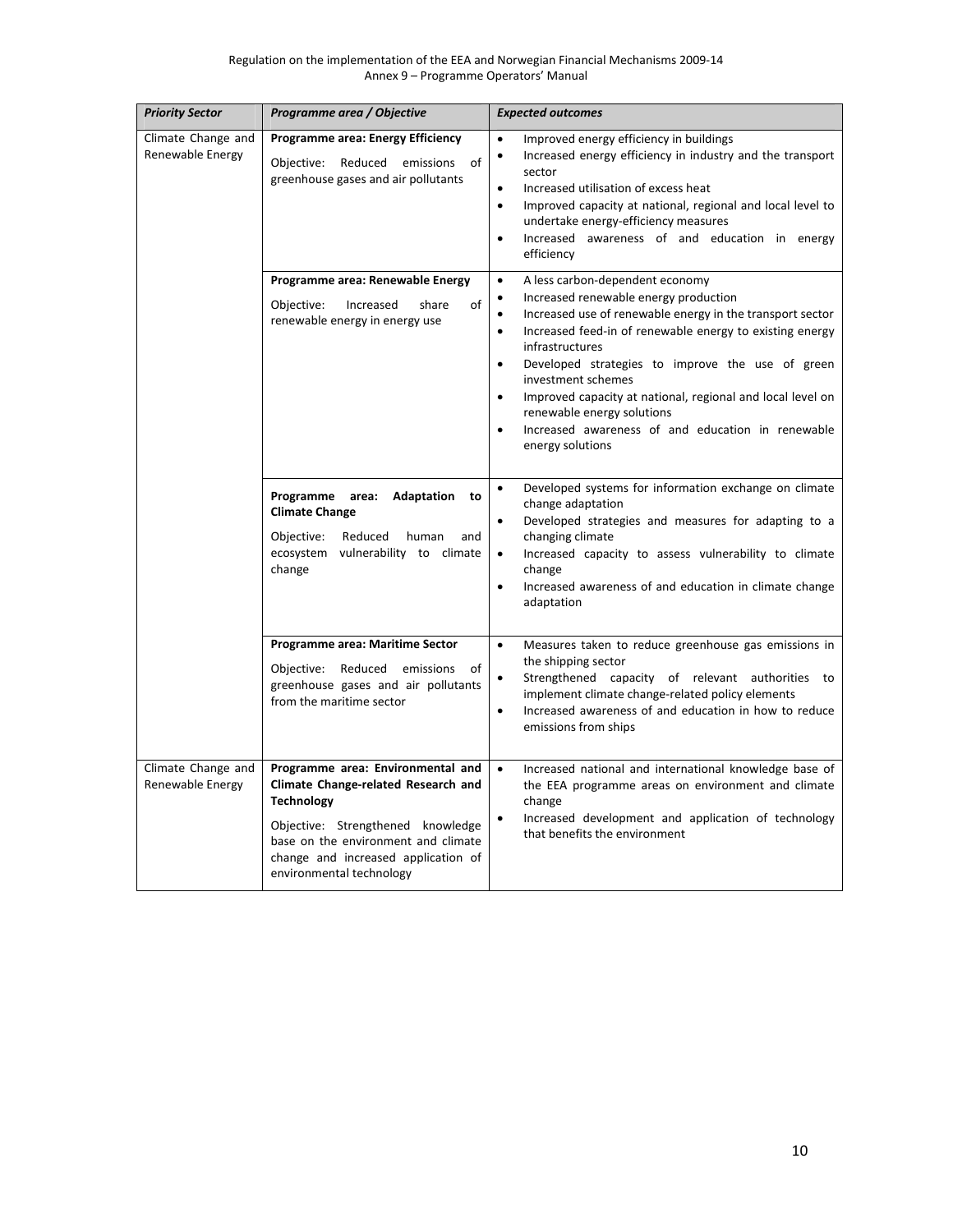| <b>Priority Sector</b>             | Programme area / Objective                                                                                                                                                                                                                                                                                           | <b>Expected outcomes</b>                                                                                                                                                                                                                                                                                                                                                                                                                                                                                                                                                                                                                                                                                                                                                                                                                                                                                                                                                                                                                                                                                          |
|------------------------------------|----------------------------------------------------------------------------------------------------------------------------------------------------------------------------------------------------------------------------------------------------------------------------------------------------------------------|-------------------------------------------------------------------------------------------------------------------------------------------------------------------------------------------------------------------------------------------------------------------------------------------------------------------------------------------------------------------------------------------------------------------------------------------------------------------------------------------------------------------------------------------------------------------------------------------------------------------------------------------------------------------------------------------------------------------------------------------------------------------------------------------------------------------------------------------------------------------------------------------------------------------------------------------------------------------------------------------------------------------------------------------------------------------------------------------------------------------|
| Civil Society                      | Programme area: Funds for Non-<br><b>Governmental Organisations</b><br>Objective: Strengthened civil society<br>development<br>and<br>enhanced<br>contribution<br>to<br>social<br>justice,<br>democracy<br>sustainable<br>and<br>development                                                                         | $\bullet$<br>Active citizenship fostered<br>Increased involvement of NGOs in policy and decision-<br>$\bullet$<br>making processes with local, regional and national<br>governments<br>$\bullet$<br>Cross-sectoral partnerships developed, particularly with<br>government organisations at local, regional and / or<br>national level<br>Democratic values, including human rights, promoted<br>$\bullet$<br>Advocacy and watchdog role developed<br>٠<br>Developed networks and coalitions of NGOs working in<br>$\bullet$<br>partnership<br>Strengthened capacity of NGOs and an enabling<br>$\bullet$<br>environment for the sector promoted<br>Increased contribution to sustainable development<br>$\bullet$<br>achieved<br>Provision of welfare and basic services to defined target<br>$\bullet$<br>groups increased<br>Empowerment of vulnerable groups<br>$\bullet$                                                                                                                                                                                                                                     |
| Human and<br>Social<br>Development | Programme area: Children and Youth<br>at Risk<br>Objective: Improved well-being of<br>children and young people at risk                                                                                                                                                                                              | Laws, policies and measures in the field of children's and<br>$\bullet$<br>youth rights, as enshrined in relevant international<br>instruments effectively implemented<br>Quality of child welfare systems and protection measures<br>$\bullet$<br>effectively improved, relaying the views of relevant<br>stakeholders and society at large through high quality and<br>participatory debate<br>Effective and efficient measures addressing vulnerable<br>$\bullet$<br>groups of children and youth facing particular risks<br>implemented<br>Instances of violence, abuse and exploitation against<br>$\bullet$<br>children and youth prevented and tackled through high-<br>impact implemented measures<br>$\bullet$<br>Policies and standards of intervention in the field of<br>juvenile justice developed and implemented in view to<br>ensuring protection and securing full rights during<br>detention and a wide range of opportunities for young<br>offenders to re-integrate society created<br>Health and social care services provided to ensure equal<br>$\bullet$<br>access for children and youth |
|                                    | Programme area: Local and Regional<br><b>Initiatives</b><br>Reduce<br><b>National</b><br>to<br>Inequalities and to Promote Social<br><b>Inclusion</b><br>Objective: Strengthened social and<br>cohesion<br>economic<br>at<br>national,<br>regional and local levels<br><b>Public</b><br>Health<br>Programme<br>area: | Regions and urban areas are cooperating in the fields of<br>$\bullet$<br>public and private services, business development and<br>innovation, to stimulate social and economic<br>development<br>Regions are experiencing improvements particularly with<br>$\bullet$<br>respect to job creation and/or improvement of access to<br>public services<br>$\bullet$<br>Local and regional authorities, as well as private and civil<br>society actors, are developing initiatives to strengthen<br>anti-discriminatory measures for groups vulnerable to<br>social and economic exclusion<br>Local and regional authorities are cooperating with<br>$\bullet$<br>private and civil society actors to strengthen participation<br>in decision-making processes<br>Local and regional authorities are developing and<br>$\bullet$<br>modernising the public sector<br>Reduced inequalities between user groups<br>$\bullet$                                                                                                                                                                                            |
|                                    |                                                                                                                                                                                                                                                                                                                      | Developed resources for all levels of health care<br>$\bullet$                                                                                                                                                                                                                                                                                                                                                                                                                                                                                                                                                                                                                                                                                                                                                                                                                                                                                                                                                                                                                                                    |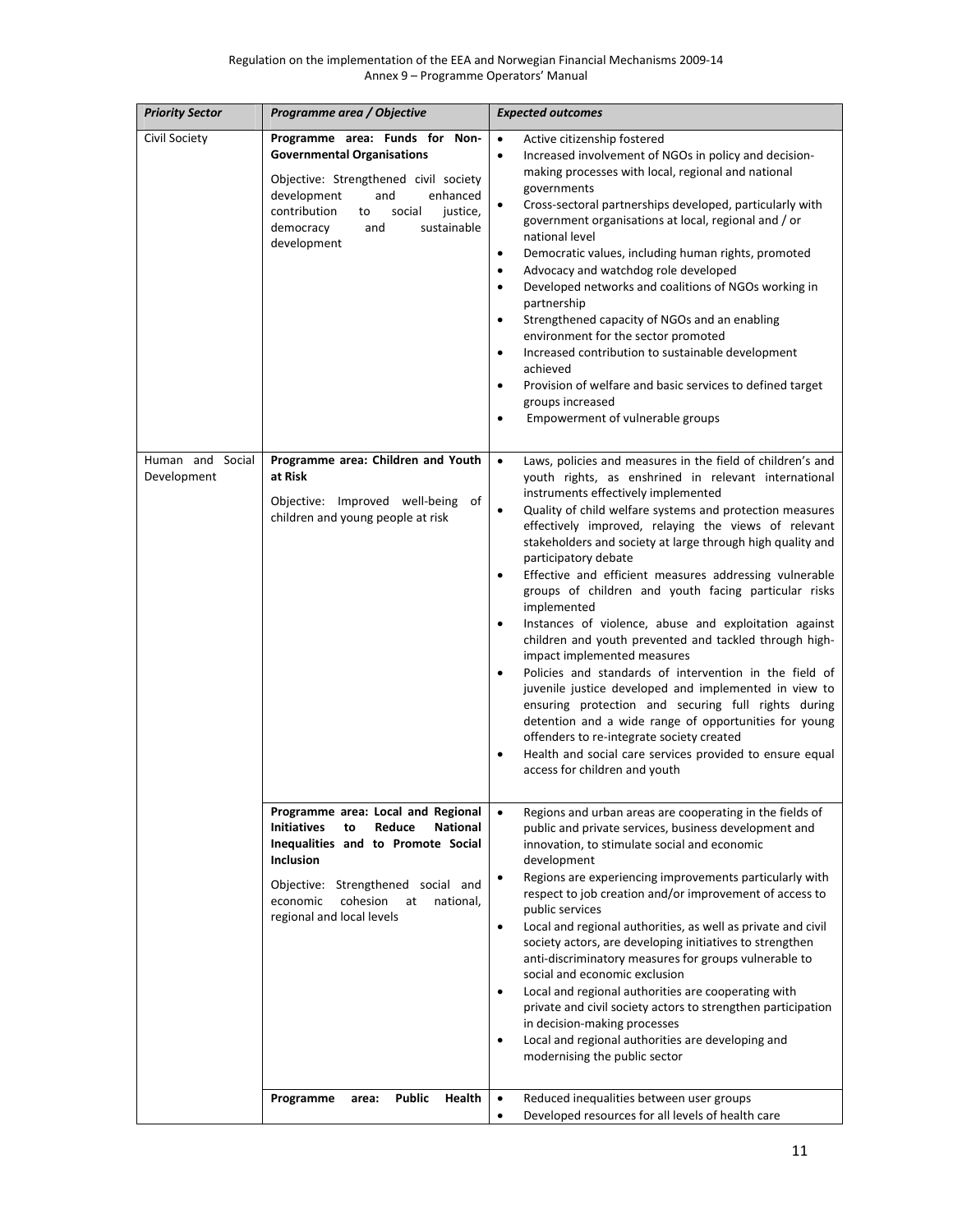| <b>Priority Sector</b>                 | Programme area / Objective                                                                                                                                                                                                                                                                                                                 | <b>Expected outcomes</b>                                                                                                                                                                                                                                                                                                                                                                                                                                                                                                                                                                                                                                                                                                                                                                                                 |
|----------------------------------------|--------------------------------------------------------------------------------------------------------------------------------------------------------------------------------------------------------------------------------------------------------------------------------------------------------------------------------------------|--------------------------------------------------------------------------------------------------------------------------------------------------------------------------------------------------------------------------------------------------------------------------------------------------------------------------------------------------------------------------------------------------------------------------------------------------------------------------------------------------------------------------------------------------------------------------------------------------------------------------------------------------------------------------------------------------------------------------------------------------------------------------------------------------------------------------|
|                                        | <b>Initiatives</b><br>Objective: Improved public health and<br>reduced health inequalities                                                                                                                                                                                                                                                 | $\bullet$<br>Improved governance in health care<br>Strengthened financing systems<br>$\bullet$<br>$\bullet$<br>National health registries and health information systems,<br>data management and use improved<br>Improved access to and quality of health services<br>$\bullet$<br>including reproductive and preventive child health care<br>Improved access to and quality of health services for<br>$\bullet$<br>elderly people<br>Life-style related diseases prevented or reduced<br>$\bullet$<br>Improved prevention and treatment of communicable<br>$\bullet$<br>diseases (including HIV/AIDS and TB)<br>Improved mental health services<br>$\bullet$<br>Improved food safety and increased access to information<br>$\bullet$<br>about food safety and health for consumers, public<br>authorities and industry |
|                                        | <b>Programme area: Mainstreaming</b><br><b>Gender Equality and Promoting Work-</b><br><b>Life Balance</b><br>Objective: Gender equality and work-<br>life balance promoted                                                                                                                                                                 | $\bullet$<br>Gender issues across policies and practices mainstreamed<br>Awareness raised and research on gender issues<br>$\bullet$<br>promoted<br>Successful national policies and best practices on gender<br>$\bullet$<br>equality exchanged<br>Balance between work, private and family life improved<br>$\bullet$<br>Gender balance on company boards improved<br>$\bullet$<br>Gender pay gap reduced<br>٠<br>Gender equality ombudspersons / authorities established<br>$\bullet$<br>Capacity of gender equality organisations and networks<br>$\bullet$<br>strengthened                                                                                                                                                                                                                                          |
|                                        | Programme area: Institutional<br>Framework in the Asylum and<br><b>Migration Sector</b><br>Objective: Ensure the existence of a<br>functioning national migration<br>management system, that safeguards<br>the right to seek asylum and gives<br>special attention to the situation for<br>unaccompanied asylum seeking<br>children (UASC) | Strengthened institutional framework to ensure legal<br>$\bullet$<br>protection and care for the most vulnerable group of<br>migrants, namely unaccompanied children<br>Well-functioning asylum system in place, enabling<br>$\bullet$<br>asylum-seekers to bring forward their claim for<br>international protection, have their claim processed in<br>due time and be offered accommodation during the<br>processing of their case, or to return voluntary to their<br>country of origin                                                                                                                                                                                                                                                                                                                               |
|                                        | Programme area: Scholarships<br>Objective: Enhanced human capital<br>and knowledge base in the Beneficiary<br><b>States</b>                                                                                                                                                                                                                | Increased higher education student and staff mobility<br>$\bullet$<br>between Beneficiary and EEA EFTA States<br>Increased and strengthened institutional cooperation at<br>$\bullet$<br>all levels of the education sector (school education,<br>higher education, vocational training/education and adult<br>education) between Beneficiary and EEA EFTA States<br>Increased mobility of education sector staff at all levels of<br>$\bullet$<br>education between Beneficiary and EEA EFTA States                                                                                                                                                                                                                                                                                                                     |
| <b>Protecting Cultural</b><br>Heritage | Programme area: Conservation and<br><b>Revitalisation of Cultural and Natural</b><br>Heritage<br>Objective: Cultural and natural<br>heritage for future generations safe-<br>guarded and conserved and made<br>publicly accessible                                                                                                         | Cultural heritage restored, renovated and protected<br>$\bullet$<br>Cultural history documented<br>$\bullet$<br>Local communities further developed and economically<br>$\bullet$<br>sustainable livelihoods established through the<br>revitalisation of cultural and natural heritage<br>Cultural heritage made accessible to the public<br>$\bullet$                                                                                                                                                                                                                                                                                                                                                                                                                                                                  |
|                                        | Programme area: Promotion of<br>Diversity in Culture and Arts within                                                                                                                                                                                                                                                                       | Contemporary art and culture presented and reaching a<br>$\bullet$<br>broader audience<br>Awareness of cultural diversity raised and intercultural<br>$\bullet$                                                                                                                                                                                                                                                                                                                                                                                                                                                                                                                                                                                                                                                          |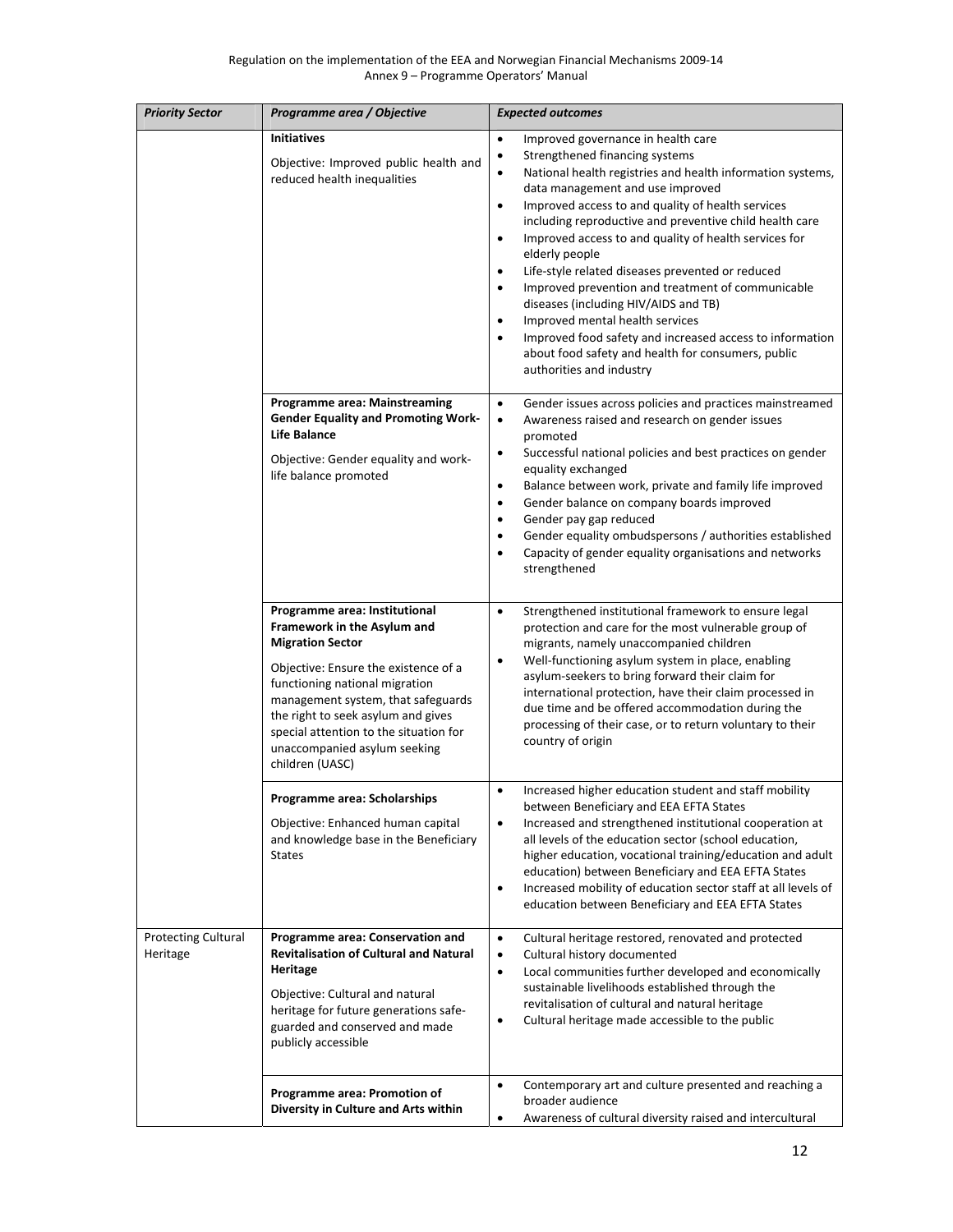| <b>Priority Sector</b> | Programme area / Objective                                                                                                                                      | <b>Expected outcomes</b>                                                                                                 |
|------------------------|-----------------------------------------------------------------------------------------------------------------------------------------------------------------|--------------------------------------------------------------------------------------------------------------------------|
|                        | <b>European Cultural Heritage</b><br>Objective: Cultural dialogue increased<br>and European identity fostered<br>through understanding of cultural<br>diversity | dialogue strengthened<br>Individual citizens' cultural identity strengthened<br>$\bullet$<br>Cultural history documented |

| Applicable<br>to all<br>priority sectors | Programme area / Objective                                                                                                                                    | <b>Expected outcomes</b>                                                                                                                                                                                                                                                       |
|------------------------------------------|---------------------------------------------------------------------------------------------------------------------------------------------------------------|--------------------------------------------------------------------------------------------------------------------------------------------------------------------------------------------------------------------------------------------------------------------------------|
| Academic Research                        | Programme area: Research within<br><b>Priority Sectors</b><br>Objective: Enhanced research-based<br>knowledge development in the<br><b>Beneficiary States</b> | Increased research cooperation between the EEA EFTA<br>٠<br>and Beneficiary States<br>Strengthened research capacity in the Beneficiary States<br>C<br>Strengthened research allocations in the Beneficiary<br><b>States</b><br>Increased application of research results<br>٠ |

#### Table 2 ‐ Eligible programme areas for Norwegian Financial Mechanism 2009‐2014

| <b>Priority Sector</b>                                        | Programme area / Objective                                                                                                                                                                                                                                                                                        | <b>Expected outcomes</b>                                                                                                                                                                                                                                                                                                                                                                                                                                                                                                                                                                   |
|---------------------------------------------------------------|-------------------------------------------------------------------------------------------------------------------------------------------------------------------------------------------------------------------------------------------------------------------------------------------------------------------|--------------------------------------------------------------------------------------------------------------------------------------------------------------------------------------------------------------------------------------------------------------------------------------------------------------------------------------------------------------------------------------------------------------------------------------------------------------------------------------------------------------------------------------------------------------------------------------------|
| Carbon Capture and<br>Storage<br>Green Industry               | Programme area: Carbon Capture and<br>Storage (CCS)<br>Objective: Mitigate Climate Change                                                                                                                                                                                                                         | CO2 captured and safely stored<br>$\bullet$<br>Increased knowledge and transnational cooperation on<br>٠<br>CCS<br>Realisation of the business opportunities of greening of<br>$\bullet$                                                                                                                                                                                                                                                                                                                                                                                                   |
| Innovation                                                    | Programme area: Green Industry<br>Innovation<br>Objective: Increased competitiveness<br>of green enterprises, including<br>greening of existing industries, green<br>innovation and green<br>entrepreneurship                                                                                                     | the European economy<br>Reduced production of waste and reduced emissions to<br>$\bullet$<br>air, water and ground<br>More use of environmentally friendly technologies<br>$\bullet$<br>Increased green job creation and entrepreneurship<br>٠                                                                                                                                                                                                                                                                                                                                             |
| Promotion of<br>Decent Work and<br><b>Tripartite Dialogue</b> | Programme area: Global Fund for<br><b>Decent Work and Tripartite Dialogue</b><br>Objective: Decent work promoted and<br>tripartite cooperation improved<br>between employers' organisations,<br>trade unions and public authorities in<br>supporting equitable and sustainable<br>economic and social development | Improved social dialogue and tripartite dialogue<br>$\bullet$<br>structures and practices<br>Enhanced understanding of the benefits of decent work<br>$\bullet$<br>Enhanced access to employment and participation in the<br>$\bullet$<br>labour market<br>Enhanced focus on the social dimension of workforce<br>$\bullet$<br>mobility<br>Advancement of gender equality and non-discrimination<br>$\bullet$<br>in the workplace<br>Improvement of work, family and private life balance<br>$\bullet$<br>Worker adaptability and lifelong learning opportunities<br>$\bullet$<br>improved |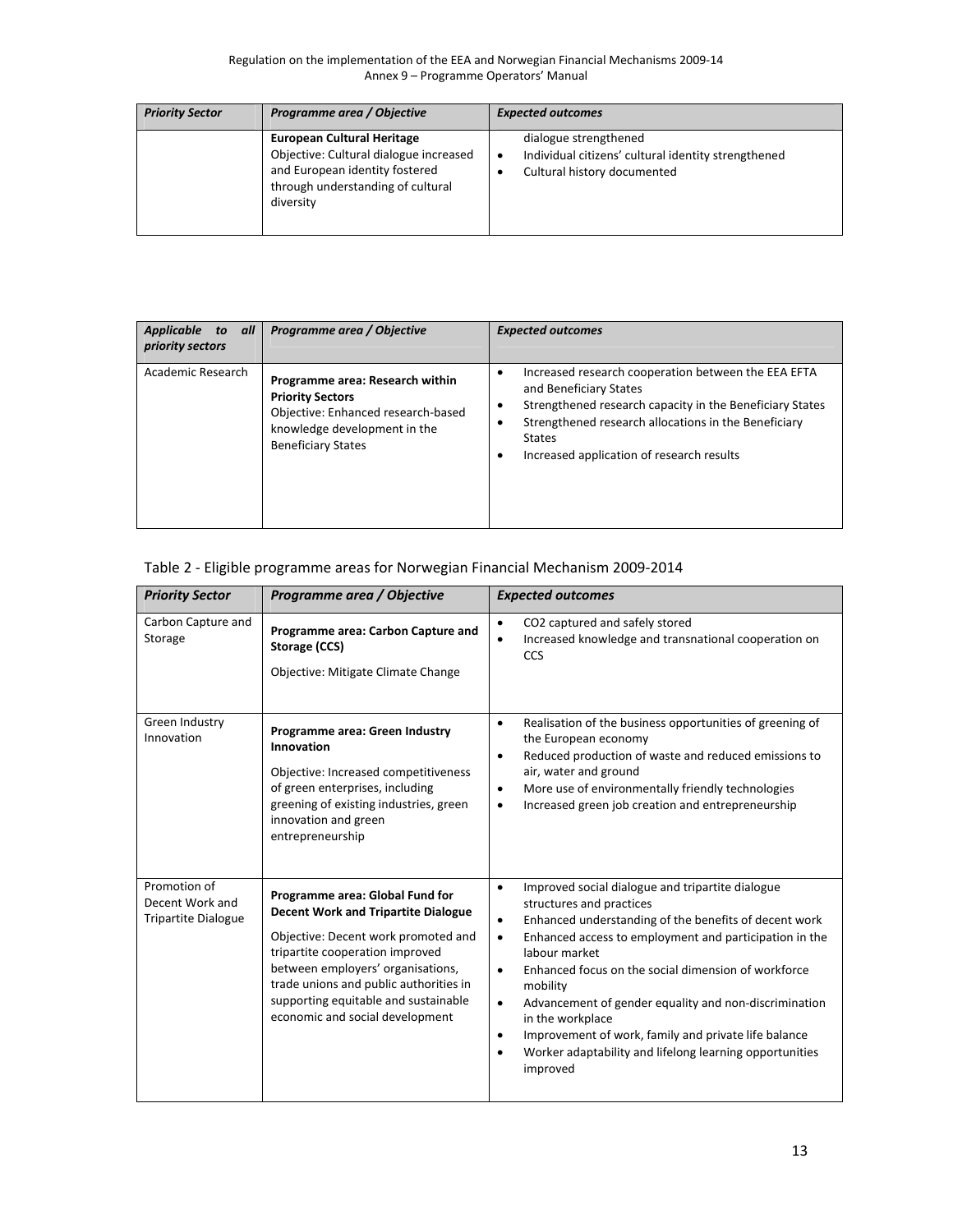| Research and<br>Scholarship     | Programme area: Bilateral Research<br>Cooperation<br>Objective: Enhanced research-based<br>knowledge development in the<br>Beneficiary States through enhanced<br>research cooperation between Norway<br>and the Beneficiary States                                                                                                                                                                                                                                                                 | $\bullet$<br>Increased research cooperation between Norway and the<br><b>Beneficiary States</b><br>Strengthened research capacity in the Beneficiary States<br>$\bullet$<br>and increased application of research results through<br>research cooperation between Norway and the<br><b>Beneficiary States</b>                                                                                                                                                                                                                                                                               |
|---------------------------------|-----------------------------------------------------------------------------------------------------------------------------------------------------------------------------------------------------------------------------------------------------------------------------------------------------------------------------------------------------------------------------------------------------------------------------------------------------------------------------------------------------|---------------------------------------------------------------------------------------------------------------------------------------------------------------------------------------------------------------------------------------------------------------------------------------------------------------------------------------------------------------------------------------------------------------------------------------------------------------------------------------------------------------------------------------------------------------------------------------------|
|                                 | Programme area: Bilateral Scholarship<br>Programme<br>Objective: Enhanced human capital<br>and knowledge base in the Beneficiary<br><b>States</b>                                                                                                                                                                                                                                                                                                                                                   | Increased higher education student and staff mobility<br>$\bullet$<br>between Beneficiary States and Norway<br>Increased and strengthened institutional cooperation<br>$\bullet$<br>within the higher education sector between the<br>Beneficiary States and Norway                                                                                                                                                                                                                                                                                                                         |
| Human and Social<br>Development | Programme area: Capacity-building<br>and Institutional Cooperation<br>between Beneficiary State and<br>Norwegian Public Institutions, Local<br>and Regional Authorities<br>Objective: Strengthened institutional<br>capacity and human resource<br>development in public institutions,<br>local and regional authorities in the<br>Beneficiary States within the agreed<br>priority sectors through cooperation<br>and transfer of knowledge with similar<br>institutions and authorities in Norway | Increased and strengthened cooperation between public<br>$\bullet$<br>institutions, local and regional authorities in the<br>Beneficiary States and similar institutions and authorities<br>in Norway<br>Enhanced institutional capacity and human resources<br>$\bullet$<br>development in public institutions, local and regional<br>authorities in the Beneficiary States<br>Enhanced capacity and quality of the services provided by<br>$\bullet$<br>public institutions, local and regional authorities through<br>enhanced institutional capacity and human resources<br>development |
|                                 | Programme area: Cross-border<br>Cooperation<br>Objective: Strengthened cross-border<br>cooperation between regions on both<br>sides of the EU external border                                                                                                                                                                                                                                                                                                                                       | $\bullet$<br>Closer contact and cooperation between local and<br>regional institutions and NGOs on both sides of the EU<br>external border<br>$\bullet$<br>Local and regional institutions and NGOs are enhancing<br>knowledge and skills for developing cross-border<br>cooperation<br>$\bullet$<br>Mitigation of existing barriers to cross-border<br>cooperation<br>Greater understanding of common cross-border<br>$\bullet$<br>challenges and opportunities<br>New and innovative forms of cross-border cooperation<br>$\bullet$<br>developed                                          |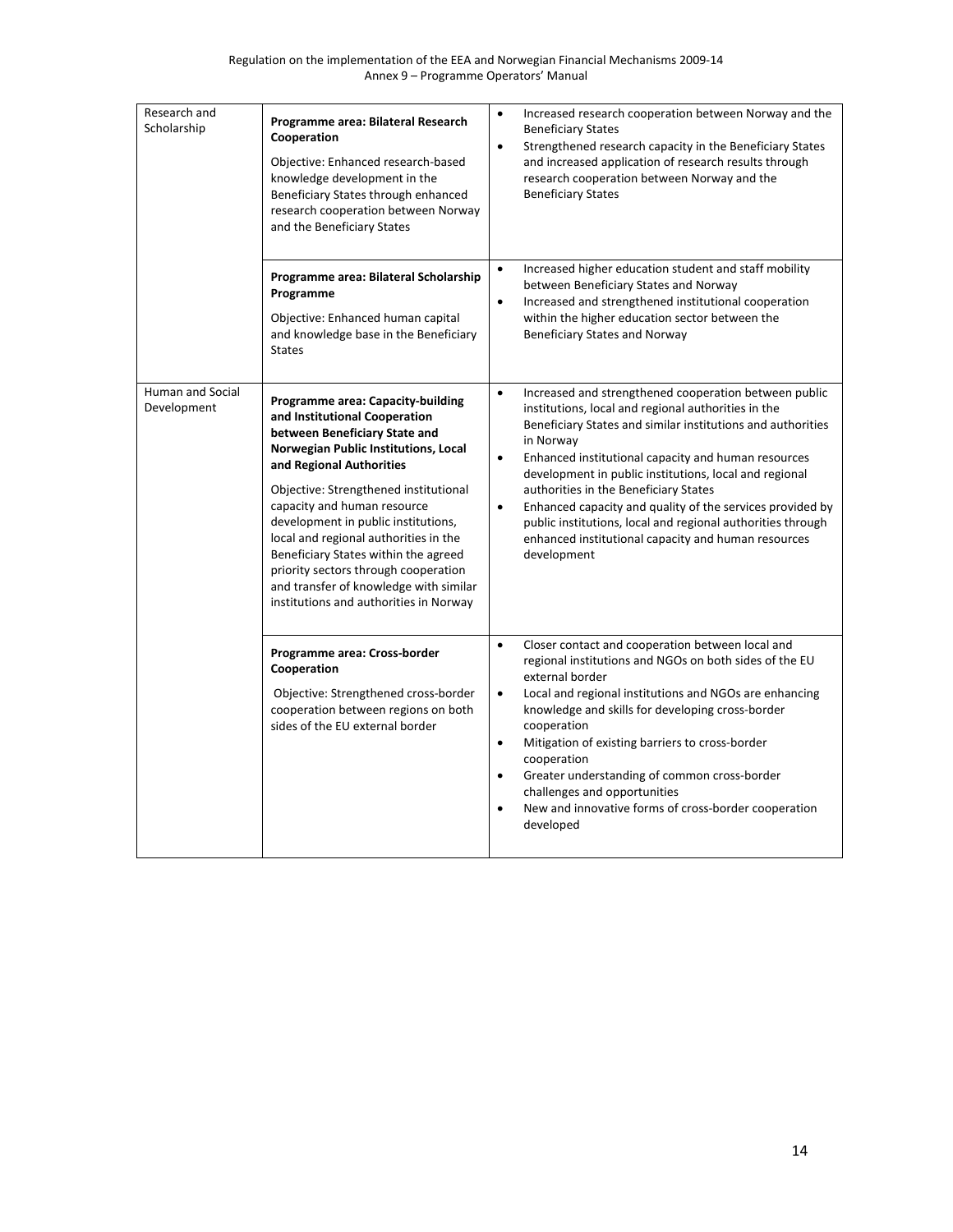|                             | Programme Area: Public Health<br><b>Initiatives</b><br>Objective: Improved public health and<br>reduced health inequalities                                                                                                                                                                                                                                                                                               | Reduced inequalities between user groups<br>$\bullet$<br>Developed resources for all levels of health care<br>$\bullet$<br>Improved governance in health care<br>$\bullet$<br>Strengthened financing systems<br>$\bullet$<br>National health registries and health information systems,<br>$\bullet$<br>data management and use improved<br>Improved access to and quality of health services<br>$\bullet$<br>including reproductive and preventive child health care<br>Improved access to and quality of health services for<br>$\bullet$<br>elderly people<br>Life-style related diseases prevented or reduced<br>$\bullet$<br>Improved prevention and treatment of communicable<br>$\bullet$<br>diseases (including HIV/AIDS and TB)<br>Improved mental health services<br>$\bullet$<br>$\bullet$<br>Improved food safety and increased access to information<br>about food safety and health for consumers, public<br>authorities and industry |
|-----------------------------|---------------------------------------------------------------------------------------------------------------------------------------------------------------------------------------------------------------------------------------------------------------------------------------------------------------------------------------------------------------------------------------------------------------------------|-----------------------------------------------------------------------------------------------------------------------------------------------------------------------------------------------------------------------------------------------------------------------------------------------------------------------------------------------------------------------------------------------------------------------------------------------------------------------------------------------------------------------------------------------------------------------------------------------------------------------------------------------------------------------------------------------------------------------------------------------------------------------------------------------------------------------------------------------------------------------------------------------------------------------------------------------------|
|                             | Programme area: Mainstreaming<br><b>Gender Equality and Promoting Work-</b><br><b>Life Balance</b><br>Objective: Gender equality and work-<br>life balance promoted                                                                                                                                                                                                                                                       | Gender issues across policies and practices mainstreamed<br>$\bullet$<br>$\bullet$<br>Awareness raised and research on gender issues<br>promoted<br>Successful national policies and best practices on gender<br>$\bullet$<br>equality exchanged<br>Balance between work, private and family life improved<br>$\bullet$<br>Gender balance on company boards improved<br>$\bullet$<br>Gender pay gap reduced<br>$\bullet$<br>Gender equality ombudspersons/authorities established<br>$\bullet$<br>Capacity of gender equality organisations and networks<br>$\bullet$<br>strengthened                                                                                                                                                                                                                                                                                                                                                               |
| Justice and Home<br>Affairs | Programme area: Domestic and<br><b>Gender-based violence</b><br>Objective: Gender-based violence<br>prevented and tackled                                                                                                                                                                                                                                                                                                 | Gender-based violence reduced<br>$\bullet$<br>Domestic violence reduced<br>$\bullet$<br>Victims of trafficking supported<br>$\bullet$                                                                                                                                                                                                                                                                                                                                                                                                                                                                                                                                                                                                                                                                                                                                                                                                               |
|                             | Programme area: Schengen<br><b>Cooperation and Combating Cross-</b><br>border and Organised Crime,<br>including Trafficking and Itinerant<br><b>Criminal Groups</b><br>Objective: Increase citizen's security<br>through improvement of the efficiency<br>of cooperation between law<br>enforcement authorities in the<br>Schengen Member States in fighting<br>organised crime, including trafficking in<br>human beings | Development and improvement of structures, systems<br>$\bullet$<br>and technical equipment in order to improve the<br>implementation of the Schengen acquis<br>Strengthening of the cooperation between the police in<br>$\bullet$<br>the Schengen Member States<br>Improved capacity to prevent and combat cross-border<br>$\bullet$<br>and organized crime, including trafficking in human<br>beings and itinerant criminal groups<br>$\bullet$<br>Improved cooperation between the authorities and<br>relevant stakeholders, including non-governmental<br>organisations, in assisting victims of trafficking                                                                                                                                                                                                                                                                                                                                    |
|                             | Programme area: Judicial Capacity-<br>building and Cooperation<br>Objective: A fairer and more efficient<br>judicial system                                                                                                                                                                                                                                                                                               | $\bullet$<br>Improved access to justice, including for vulnerable<br>persons (e.g. victims, minors, minorities)<br>Alternative dispute resolutions developed (restorative<br>$\bullet$<br>justice)<br>Improved efficiency of the court systems, including the<br>$\bullet$<br>development of systems for case handling<br>Increased competence of actors within the judiciary<br>$\bullet$                                                                                                                                                                                                                                                                                                                                                                                                                                                                                                                                                          |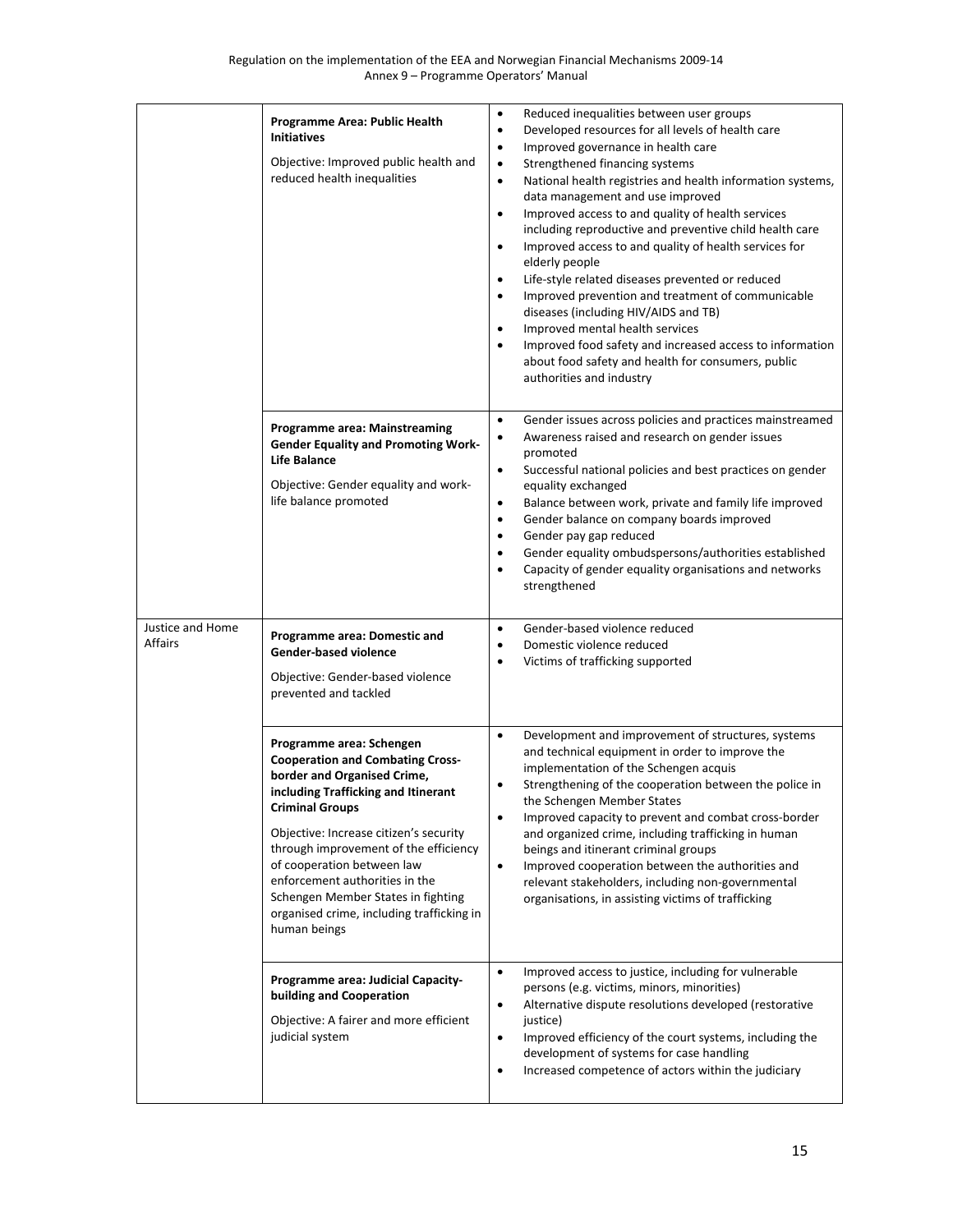| <b>Programme area: Correctional</b><br>Services, including Non-custodial<br><b>Sanctions</b><br>Objective: Improved correctional<br>services system in compliance with<br>relevant international human rights<br>instruments | Overcome challenges connected to growing prison<br>populations and prison overcrowding<br>Increased application of alternatives to prison<br>Increased focus on vulnerable groups in prison<br>Improved competences of both inmates and prison staff |
|------------------------------------------------------------------------------------------------------------------------------------------------------------------------------------------------------------------------------|------------------------------------------------------------------------------------------------------------------------------------------------------------------------------------------------------------------------------------------------------|
|------------------------------------------------------------------------------------------------------------------------------------------------------------------------------------------------------------------------------|------------------------------------------------------------------------------------------------------------------------------------------------------------------------------------------------------------------------------------------------------|

# **2.7 Cross‐cutting issues**

There are three cross-cutting issues under the financial mechanisms: good governance, sustainable development and gender equality (ref Protocol 38 B and Article 1.6 of the Regulations).

The planning phase is crucial for the integration of the cross-cutting issues in the Programme design. By undertaking assessments of cross-cutting issues during the planning phase, it is possible to identify challenges and obstacles that can undermine sustainability and counteract the overall objectives of the financial mechanisms.

The following sections gives guidance on how to integrate the cross-cutting issues into the Programme design.

## **2.7.1 Good governance**

Good governance has 6 main principles; it is participatory and inclusive, accountable, transparent, responsive, effective and efficient, and follows the rule of law. Implicit in this is a zero tolerance towards corruption, that the views of minorities are taken into account, and that the voices of the most vulnerable in society are heard in decision‐making.

The above-mentioned principles have the following characteristics:

- Participation and inclusiveness participation of all relevant stakeholders, which includes both men and women, directly or through institutions (public and private).
- Accountability in general organisations and institutions should be accountable to those who will be affected by decisions or actions.
- Transparency decisions and enforcement are done in a manner that follows rules and regulations; information is freely available and directly accessible.
- Effectiveness and efficiency institutions and processes produce results that meet the needs of society while making the best use of resources at their disposal.
- Rule of law a fair legal framework that is enforced impartially, including respect of human rights, and without corruption.

Good governance is fundamental to the economic and social development process of all countries, and hence is inherently linked to the objectives of the financial mechanisms. Of the elements that threaten good governance, corruption is seen by the Donor State(s) as among the most destructive. Corruption and mismanagement cripple economic growth and development.

The principles of good governance shall complement the requirements of the Regulations, including on irregularities, as well as selection and monitoring procedures, and apply equally to the Programme and the project level. The implementation of the mechanisms shall be characterised by transparency and of openness at all phases of the programme and project cycles and there is an absolute requirement that no projects are in any way contradictory to the principles of good governance. The Donor State(s) adhere to a strict zero-tolerance policy on corruption.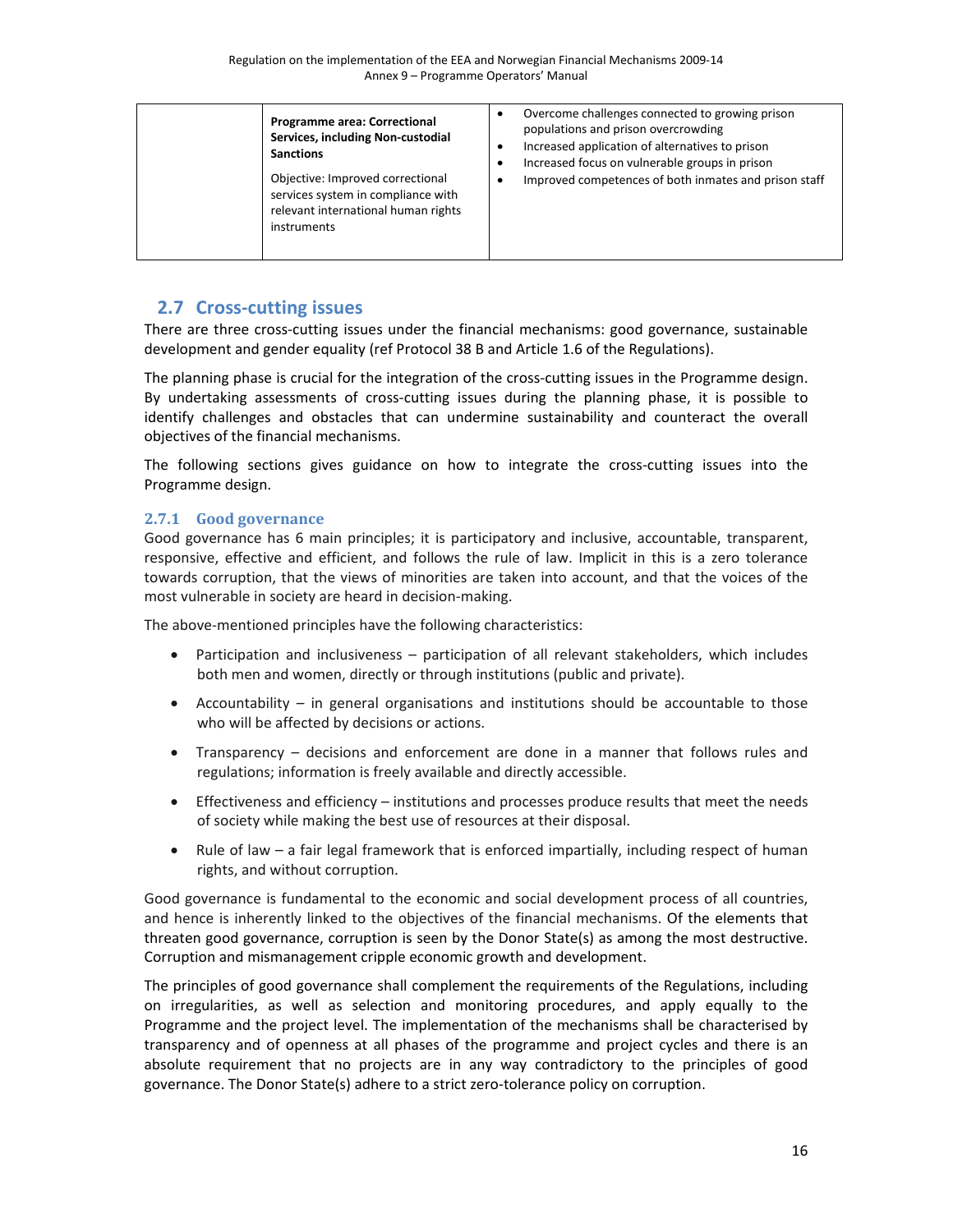Programme level: The Programme Operator shall ensure that the principles of good governance are followed by defining a management set-up that includes establishing and maintaining procedures for preventing, identifying, and managing cases of corruption and mismanagement, and that responds quickly and professionally to indications of irregularities, mismanagement and corruption.

Project level: The Programme Operator shall define procedures for ensuring that the principles of good governance are followed at the project level.

### **2.7.2** Sustainable development

Sustainable development is a framework for a long‐term vision of sustainability in which economic growth, social cohesion and environmental protection go hand in hand and are mutually supporting.

The term "sustainable development" is defined as "…development that meets the needs of the present without compromising the ability of future generations to meet their needs."

Sustainable development aims to provide a long‐term vision for society. Activities to meet present needs may still have short-term horizons, but they must in addition always include a long-term perspective. Sustainable development is an integrated concept involving all human actions down to the local level, and:

- aims to improve the quality of life of both current and future generations, while safeguarding the earth's capacity to support life in all its diversity;
- is based on democracy, the rule of law and respect for fundamental rights including freedom, equal opportunities and cultural diversity;
- promotes high levels of employment in an economy whose strength is based on education, innovation, social and territorial cohesion and the protection of human health and the environment.

#### Environmental

All Programmes must reflect environmental considerations, not only those Programmes that are specifically aimed at environmental improvements. Examples may include infrastructure projects, building activities or economic activities in different sectors. The key issue is to assess systematically the environmental impact of Programmes, to quantify them and to integrate measures to limit any negative environmental impacts resulting from the Programme.

The planning phase is crucial when it comes to environmental considerations, as key decisions relating to the Programme design might be difficult to adjust in later phases. By undertaking environmental considerations during the planning phase, it is possible to identify and avoid any harmful direct and indirect environmental impacts and to enhance environmental conditions.

The following key questions should as a minimum be considered when undertaking the environmental considerations. Will the Programme:

- use natural resources in ways that will pre-empt the use or potential future use of those resources for any other purpose?
- generate waste and hazardous waste, is this prevented and is the waste recycled/reused?
- be located in, and potentially, affect any environmentally sensitive areas such as National Parks and other protected areas, important archaeological and cultural sites, vulnerable ecosystems that provide important ecosystem services or with species threatened by extinction?
- cause soil, water or air pollution, including climate change, and are the potential direct and indirect impacts likely to be of minor or of major significance, and not easily mitigated?
- result in policy initiatives which may affect the environment such as changes in agricultural, water, energy and transport policies?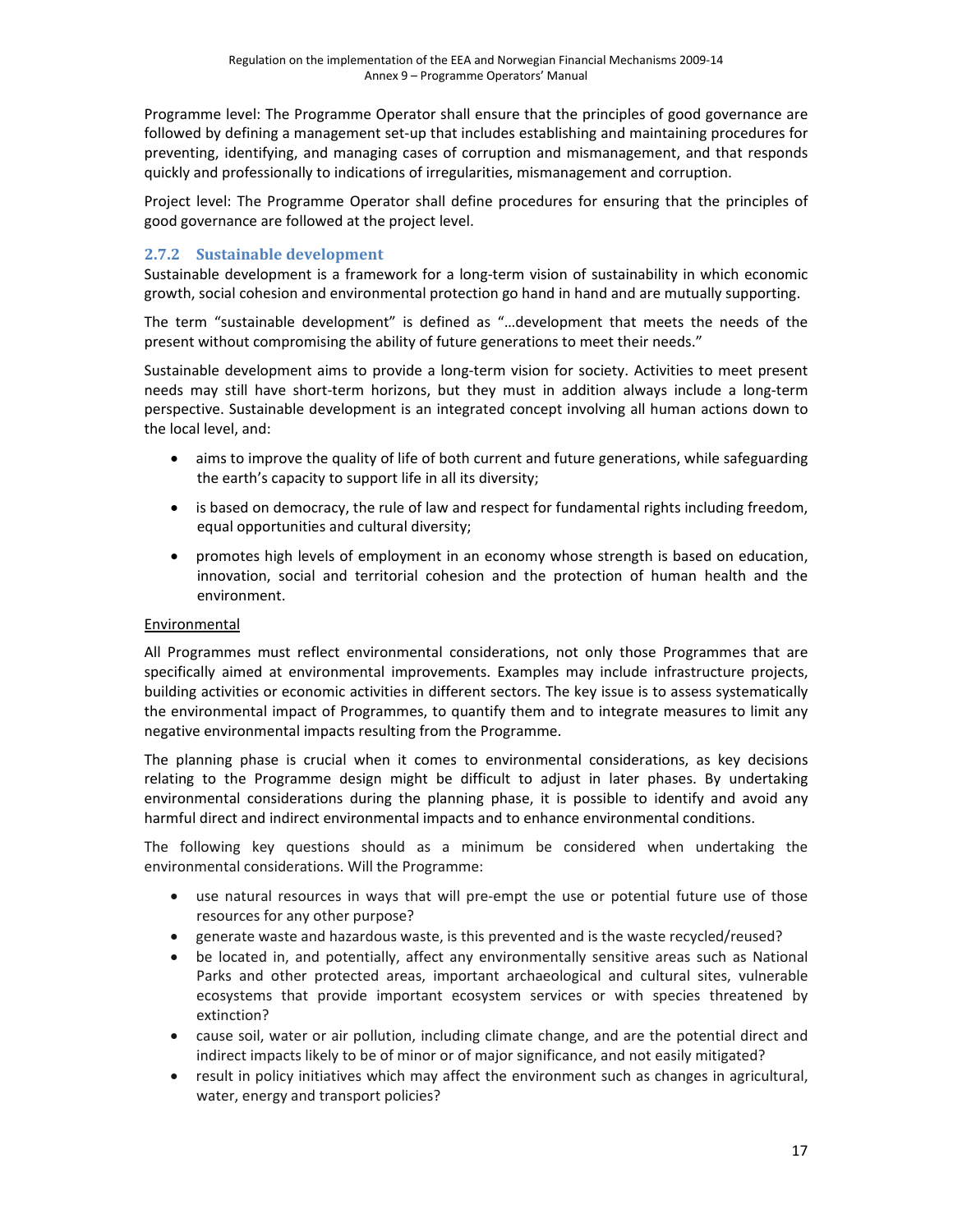- involve the risk of accidents with potential environmental impacts (oil spills, chemical spills etc)? How is the risk reduced?
- lead to occupational health and safety risks?

Public and private projects that are likely to have a significant effect on the environment shall undertake an Environmental Impact Assessment (EIA) in accordance with the EIA Directive (Directive 85/337/EEC as amended by Directive 97/11/EC and 2003/35/EC). The Programme Operator must describe how the requirements of the EIA will be complied with.

The Programme Operator shall describe what will be done in order to reduce / minimise the environmental impact and risks, in particular energy consumption (e.g. in relation to transportation, energy use in buildings, etc) and waste generation (including wastewater). Baseline figures and target values shall be given whenever possible.

Project level: The Programme Operator shall define procedures for ensuring environmental sustainability at the project level.

#### Economic

All Programmes must address economic sustainable development considerations. Programmes should be assessed systematically at planning phase against the positive sustainable economic impact they will have and integrate measures to limit any negative impacts resulting from the Programme in implementation.

The following areas should be considered when assessing such impact at Programme level:

- effects in terms of economic development at national / regional / local levels;
- effects in terms of job creation;
- impact on entrepreneurship;
- capacity to create a favourable environment to the development and provision of key services;
- the cost-benefit of the Programme;
- why the required inputs are justifiable in terms of the outputs (cost-efficiency), including an assessment of costs in relation to alternative approaches; and
- if applicable, the extent to which the government at the relevant level (or other financing bodies), is prepared to continue financing the outputs of the Programme after the support from the financial mechanisms has ended.

Project level: The Programme Operator shall define procedures for ensuring that the principles of sustainable development from an economic perspective are applied at the project level.

#### **Social**

All Programmes must address social sustainable development considerations. Social dimensions of Programmes should be assessed systematically at planning phase against the social sustainable development impact they will have and integrate measures to limit any negative impacts resulting from the Programme during implementation.

An assessment of sustainable development – social should reflect upon the Programme's impact in terms of:

- building social capital;
- ensuring that priorities and needs of various groups , in terms of gender, disability, ethnicity, age, sexual orientation, and religious affiliation are respected, promoting equality and antidiscrimination;
- contributing to the fight against poverty and social exclusion, including of children;
- limiting major threats to public health**;**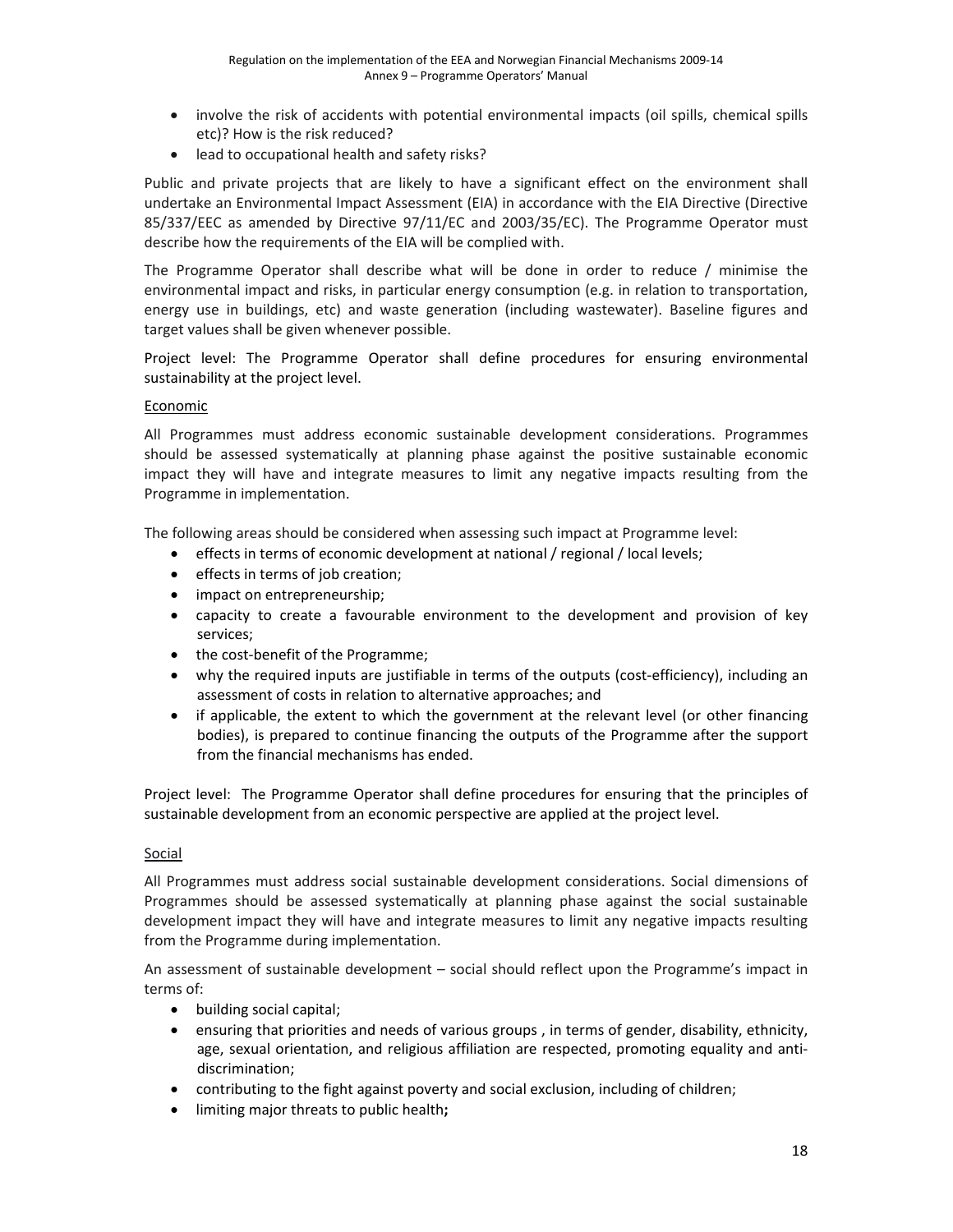- facilitating access to employment, housing, mobility, and health care; and
- facilitating access to education and skills training.

Project level: The Programme Operator shall define procedures for ensuring that the principles of sustainable development from a social perspective are applied at the project level.

### **2.7.3 Gender equality**

Men and women must have equal rights and opportunities in all areas of society and the economy if sustainable development is to be achieved.

A gender impact assessment should be undertaken for all Programmes under the financial mechanisms. A gender impact assessment involves looking for gender relevance at every step of policy and activities, with the aim of avoiding reproducing discrimination on the grounds of gender and to promote equality between women and men.

While some Programmes can appear gender neutral in their content, in practice they may have a very differential impact on women and men, and thereby result in reinforcing existing inequalities. It is therefore important not to make general assumptions when designing Programmes, e.g. that women will automatically benefit from the planned activities under a Programme, or that the planned activities will benefit men and women equally. In a bid to overcome such challenges, Programmes under all priority areas should report on gender relevance.

#### **EXAMPLE**

*Programmes that aim to prevent or reduce life‐style related diseases might appear to be gender neutral. A gender impact assessment will however reveal that men and women have a different set of vulnerabilities when it comes to certain life‐style related diseases. As an example, greater biological susceptibility increases women's vulnerability to HIV transmission compared to men. Gender norms can also result in differences when it comes to access to health information and services. In the area of research, to take another example, a gender assessment will reveal the under‐representation of women in science and technology and the need to promote women's participation in the planned research activities.*

Addressing the following questions can help identify some of the specific needs of women and men targeted by each Programme:

**Representation and participation:** Is there a different share of women and men in the Programme target group? What are their characteristics?

**Access to resources:** How are resources divided between men and women in your target group (time, information, money and economic power, education and training, work and career, IT and communication, social services, mobility)?

**Rights, norms and values:** Are there assumptions about what men and women do in the area you are targeting? How do these influence gender roles and the gendered division of labour?

After identifying these specific needs, the following methodology should then be addressed in order to ensure that gender equality is taken into consideration in all the phases of development of the Programme:

- How does the Programme take into account the identified gender‐specific needs and address gender‐specific conditions?
- How is the Programme in line with national policies and priorities related to gender equality?
- How does the Programme provide sex-disaggregated baseline data and indicators?
- Does the Programme include explicit budget allocations and resources towards activities targeting women / men or gender equality issues?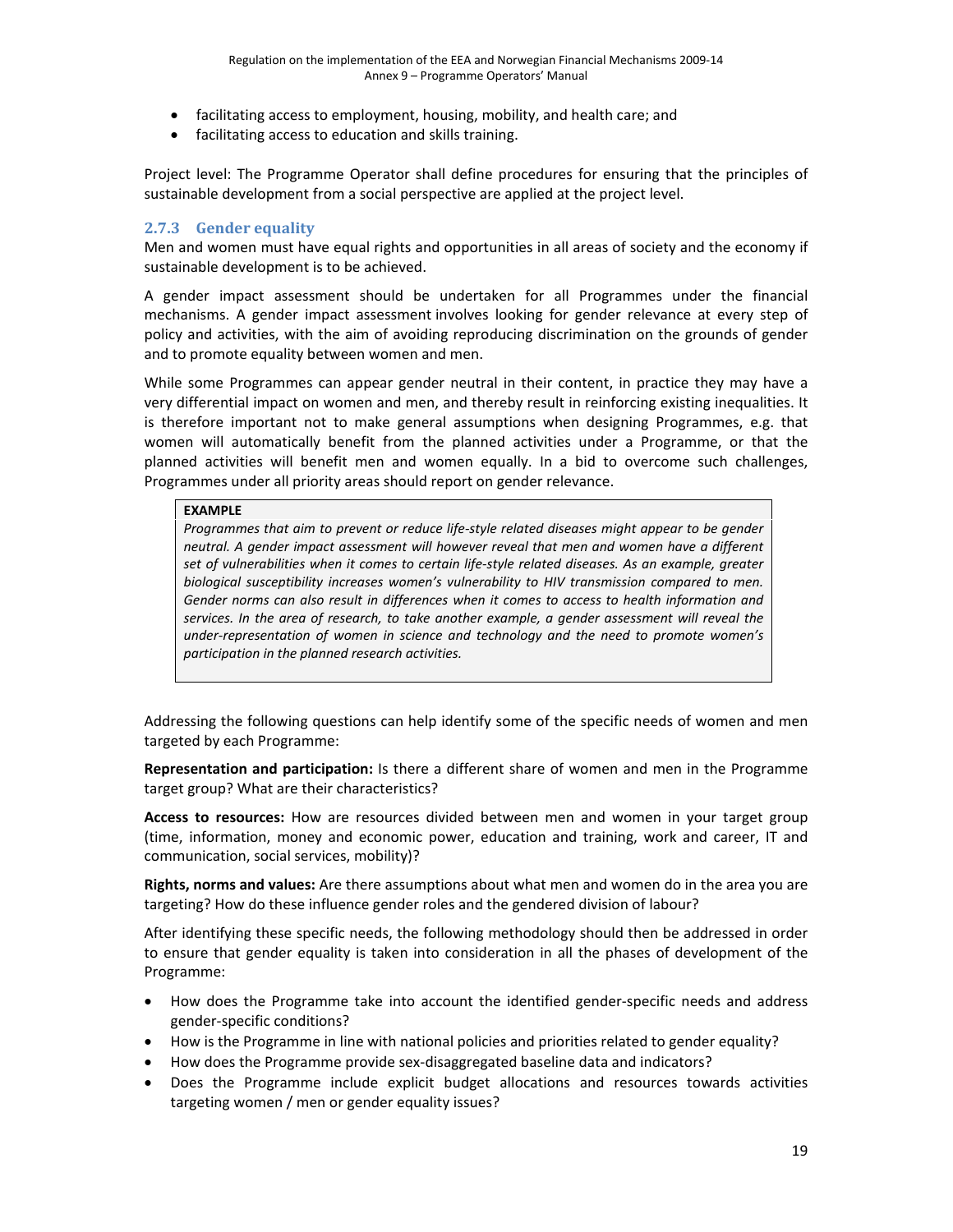• How does the Programme promote equal participation within its management?

Project level: The programme operator shall define procedures to ensure that the principles of equal rights and opportunities for men and women are applied at the project level.

## **2.8 INDICATORS**

Indicators are used as a tool to verify whether or not the Programme is achieving its expected outcome and outputs. Specifying indicators helps forming the basis of the Programme's monitoring and reporting system.

Indicators are formulated in response to the question "How do we know whether or not what was planned is actually happening or has happened? How do we verify success?"

Indicators must be objectively verifiable, i.e. when different persons using the same measuring process independently of one another obtain the same measurements. This is more easily done for quantitative measures than for those that aim at measuring qualitative change.

Indicators shall be defined during the development of the Programme proposal. The Donor State(s) may find it necessary to ask the Programme Operator to include additional indicators after the total Programme portfolio has been established. The Programme Operator must then follow the procedures for alterations in the Article 5.8 of the Regulations.

Indicators shall be independent of each other, each one relating only to either the expected outcome or to the Programme outputs. For example, indicators at the output level shall not be a summary of the activities undertaken under an output, but should describe the measurable consequence of activity implementation. The guiding principle should be to collect the minimum amount of information needed by Programme Operators to determine whether outcome and outputs are being / have been achieved. Note that indicators are just one tool of many that the Programme Operator should use in order to monitor and verify success. Assessing reports and performing reviews may be other such means (ref. chapter 7 of this Manual on Monitoring).

### **2.8.1 Qualitative and quantitative indicators**

The standardised list of indicators consists of quantitative indicators. However, to get a full picture of the outcome or output, it may be necessary to add some more qualitative indicators.

By nature, much qualitative data are more subjective than quantitative data. While quantitative surveys can be administrated to more people in a shorter time (breadth), qualitative interviews probe for more information from fewer individuals (depth). Quantitative data gathering is often simpler and thus less costly than the qualitative. However, it is not always possible to gather quantifiable information and a qualitative approach must be taken.

#### **2.8.2 Baseline values and targets**

Baseline data refer to the initial value against which an indicator is subsequently measured. The purpose of a baseline is to measure the situation prior to the development intervention, against which progress can be assessed or comparisons made.

Normally the initial step in setting targets is to identify the baseline value. Progress cannot be measured if baseline values are not in place.

#### **2.8.3 Source of Verification**

Indicators should be measurable in a consistent manner and at an acceptable cost. The source of verification should be considered and specified at the same time as the formulation of indicators. This will help to test whether or not the indicators can be realistically measured in respect of time, money and effort.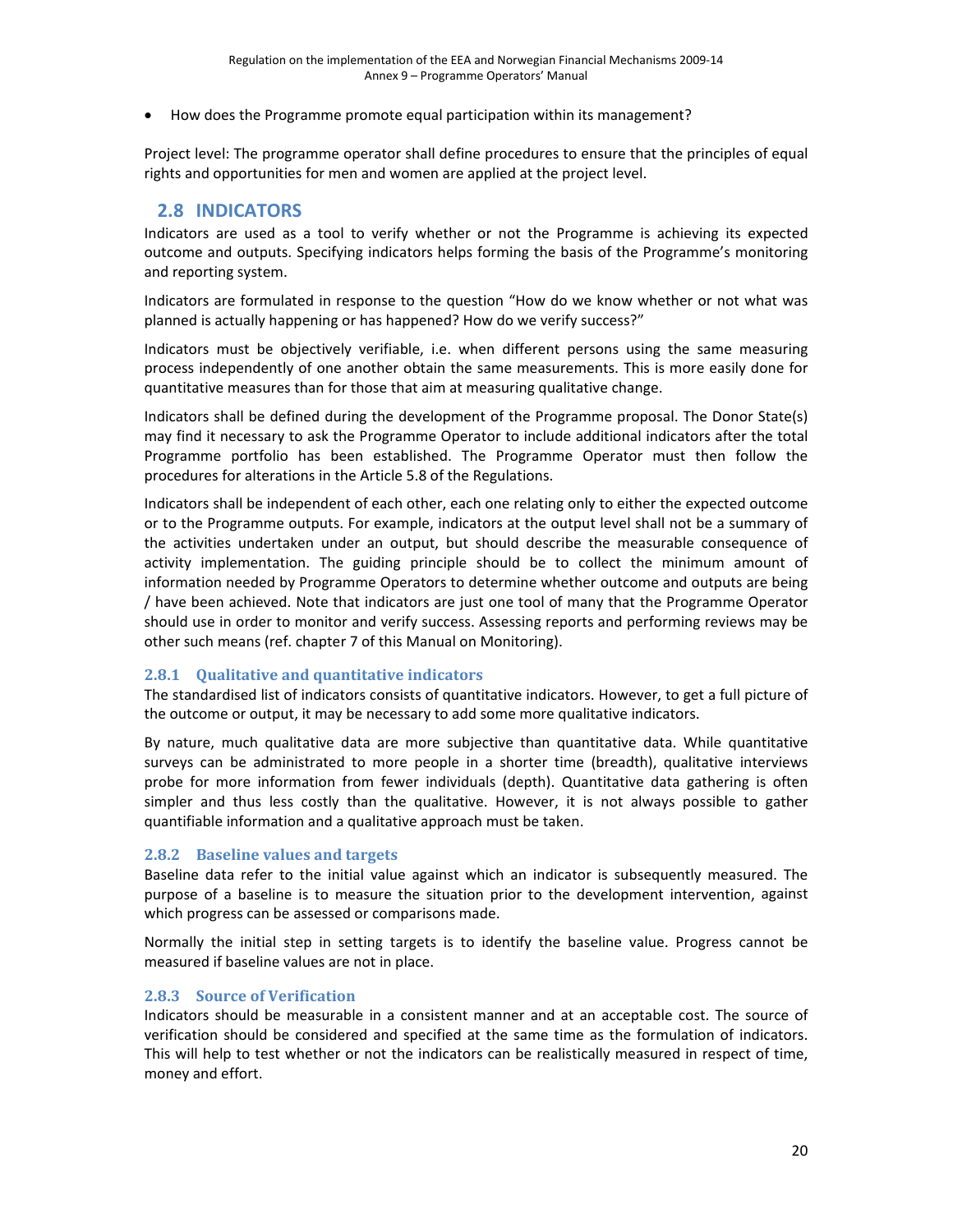- How the information should be collected (e.g. from administrative records, special studies, sample surveys, observation, etc) and/or the available documented source (e.g. progress reports, project accounts, official statistics, etc)?
- Who should collect / provide the information (e.g. field extension workers, contracted survey teams, the district health office, a project's management team)?
- When and how regularly it should be provided (e.g. monthly, quarterly, annually, etc.)?

In order to support institutional strengthening objectives, avoid the creation of parallel information systems, and minimize additional costs. The required information should normally be collected through existing systems, or at least through supporting improvements to existing systems. The main point is to build on existing systems and sources (where possible and appropriate) before establishing new ones.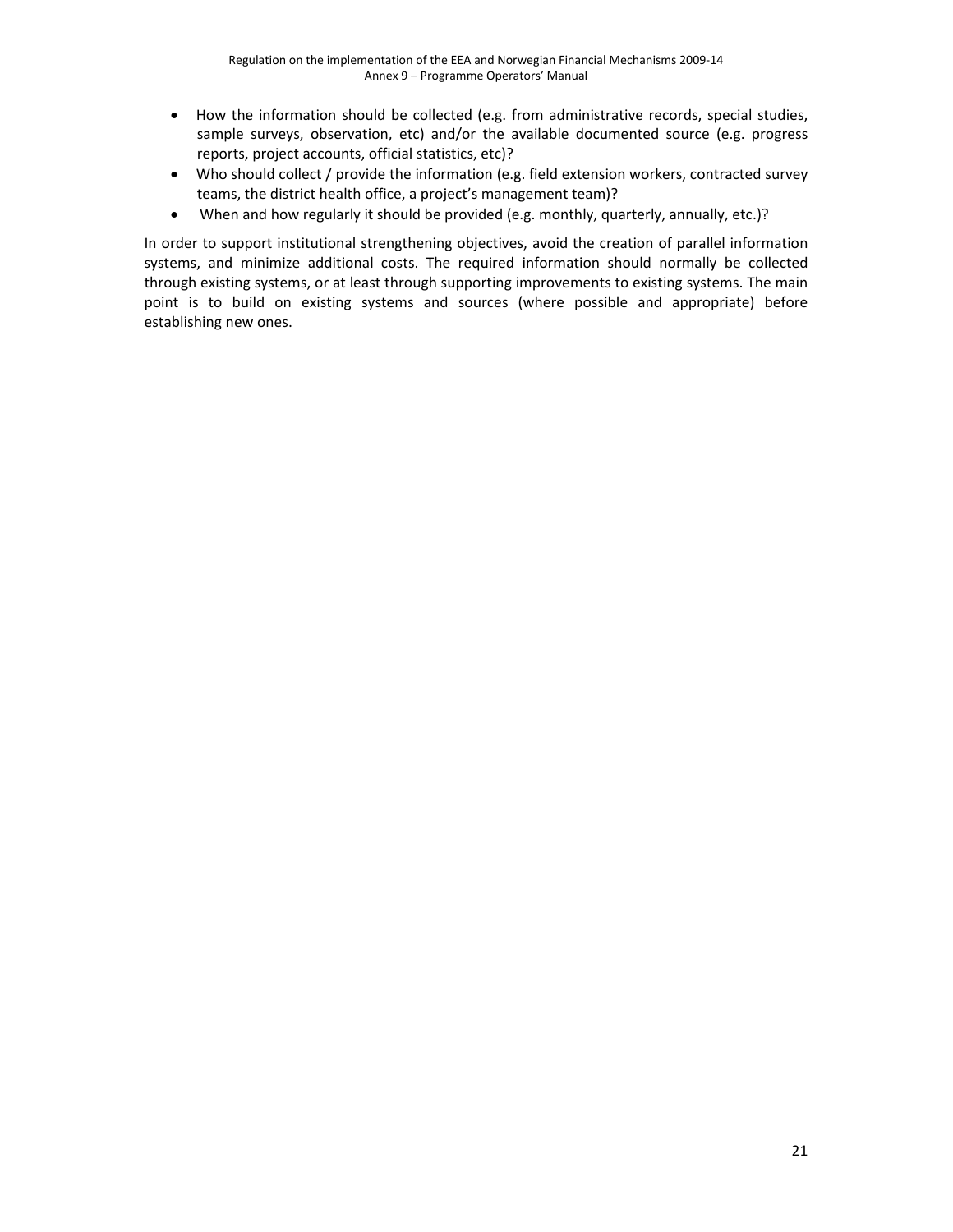# **3 COMPLETION OF THE PROGRAMME PROPOSAL**

This chapter is a guide for Programme Operators when completing the Programme proposal for the financial mechanisms 2009‐14.

The Programmes shall comply with the Programme areas that have been agreed in each MoU.

See chapter 2 for an overview of all Programme areas.

The Programme proposal should not exceed 30 pages, excluding Annexes.

The Financial Mechanism Office may be consulted for advice during the preparation of the Programme proposal. The purpose of this is to avoid development of Programmes in a direction that makes it necessary to significantly adjust or reject the proposal.

It is possible to use an external consultant for language vetting of the Programme proposal or the verification of the written language (English) by an external consultant, and to have these expenses reimbursed (ref. Article 7.9 of the Regulations).

### **3.1 Executive summary**

**This section shall provide a summary of the Programme proposal.**

## **3.2 Basic information**

**Provide basic Programme details to identify the Programme:**

- name of the Programme,
- name of Programme area addressed (refer to the MoU)
- name of the Programme Operator,
- name and country of origin of Programme partner(s) (if applicable)

An id-number will be assigned to each proposal after the Programme proposal has been received by the Financial Mechanism Office. This is the main identifier of a Programme for the Donor State(s) and shall be used in all communication and reporting with FMC on Programme level following the submission of the proposal.

## **3.3 Relevance of the Programme**

**Describe how the planned Programme fits into the overall objectives of the financial mechanisms, the objective of the relevant Programme area, as well as legislation and national priorities.**

The Programme must be in line with both the overall objectives of the financial mechanisms stated in the Article 1.2 of the Regulations and the objective of the Programme areas identified in the MoU.

# **3.4 Programme motivation and justification**

#### **3.4.1 Challenges and needs analysis**

#### **Provide an analysis of the challenges and needs in the Beneficiary State in relation to the Programme area.**

Note that the information provided here shall be directly relevant for the Programme and *not* consist of general descriptions of the situation in the Beneficiary State or the sector in general. In most cases this information should be descriptive, though maps and charts can be included as annexes to the Programme proposal.

Define and describe the challenges and needs that the Programme will address. Clearly state the target group(s) addressed by the Programme.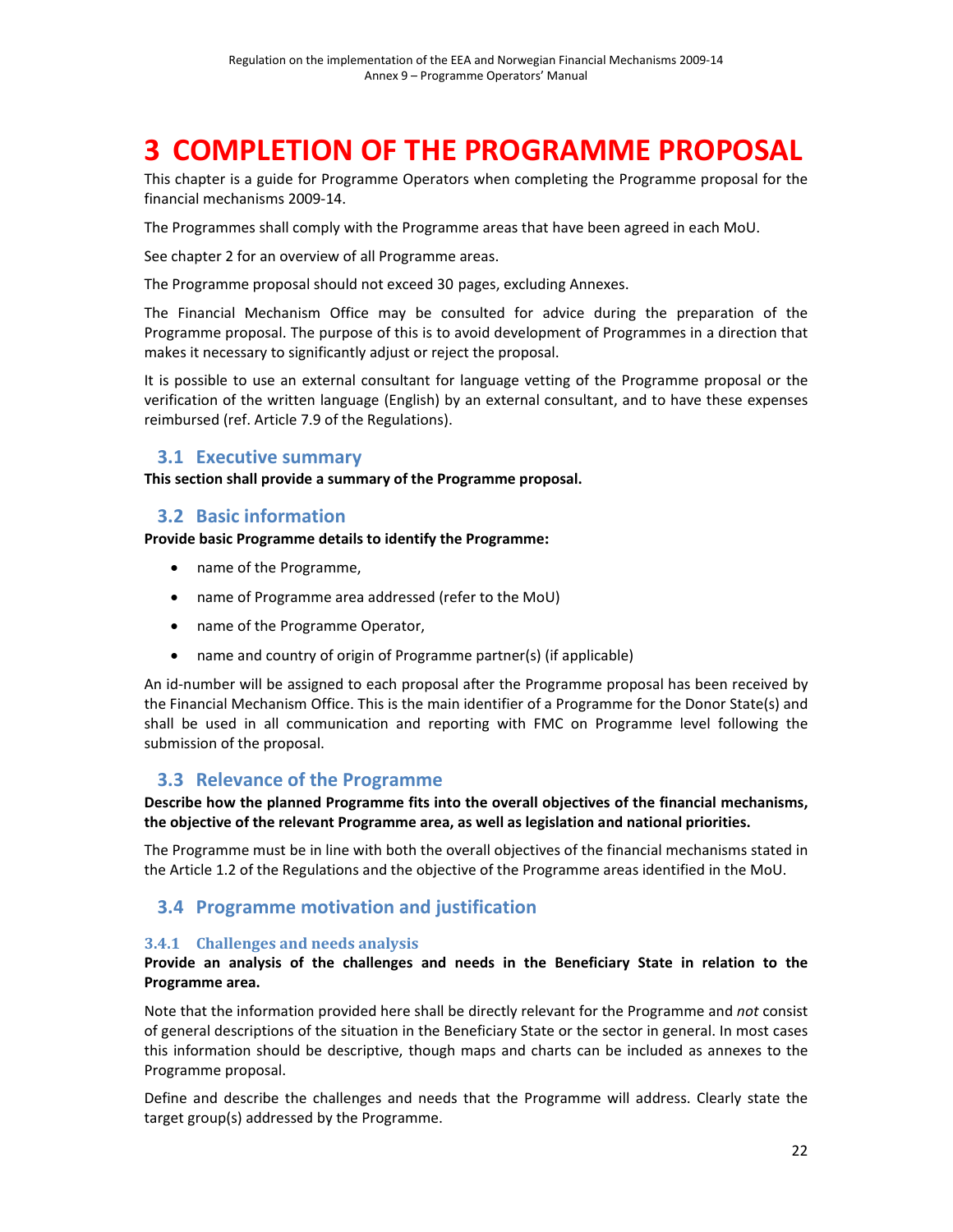Document the descriptive analysis with reference to objective sources, for example statistical analysis, comparative studies, analysis of past changes, investments in the Programme area, adaptation of the sector to EU requirements, etc.

Note that this analysis shall provide a description of the baseline situation, i.e. the status before the Programme is implemented. The Programme is expected to result in improvements in the described situation.

Funding gaps, complementarities and previous experiences with other sources of funding to the Programme area, including EU‐funded Programmes, shall be described in this section.

#### **3.4.2 Public and private structures relevant to the Programme area**

**Describe the different parts of the Beneficiary State's public administration and/or regional and local authorities and/or private sector and/or non‐governmental sector in relation to this Programme.** 

For example: In the environmental sector a description of the relevant public and private structure would include: the regulatory bodies at national, regional and local level, relevant legislation, private environmental institutions, NGOs and interest groups, etc.

### **3.4.3 Legislation relevant to the Programme area**

**List EU and national legislation relevant to the Programme area and the measures that will be taken to ensure the Programme will comply with the specific requirements of the listed legislation.**

### **3.4.4 State aid and public procurement**

**Describe how questions regarding state aid and public procurement are relevant for the Programme and how such issues are solved.** 

The applicable rules on state aid and public procurement shall be complied with. Describe how public procurement regulations affect the Programme and how relevant issues are solved. Describe how state aid issues are solved for instance through state aid schemes (including timelines and references), and notifications, block exemptions, use of the *de minimis* rules, European Commission Guidelines, etc.

#### **3.4.5 Justification for the Programme strategy**

#### **Describe the strategy of the Programme for addressing the challenges and needs described above.**

With reference to the analysis in  $3.4.1 - 3.4.4$  above, provide the justification for the Programme strategy. Describe the strategy that forms the basis for the Programme, as well as describing why it has been chosen and how it is expected to deliver the expected results. The justification shall include information on how the Programme area specificities will be addressed.

## **3.5 Programme objectives and indicators**

Please refer to the Article 1.5 of the Regulations for definitions of a Programme and projects.

Refer to chapter 2 of this Manual for definitions of the objective, expected outcome and outputs.

The objective, expected outcome(s) and outputs are key elements in identifying the priorities of a Programme. For this reason, when a call is held (ref. section 3.14.3 of this Manual) the identified objective, outcome(s) and outputs will be a decisive factor in the Programme Operator's selection of project proposals.

### **3.5.1 Objective of Programme (expected impact)**

#### **Select the Programme area covered by the proposal from the drop down list. The objective is defined by the choice of the Programme area.**

The objective is defined as the long‐term impact to which the Programme contributes (ref. Chapter 2 and Figure 1 above).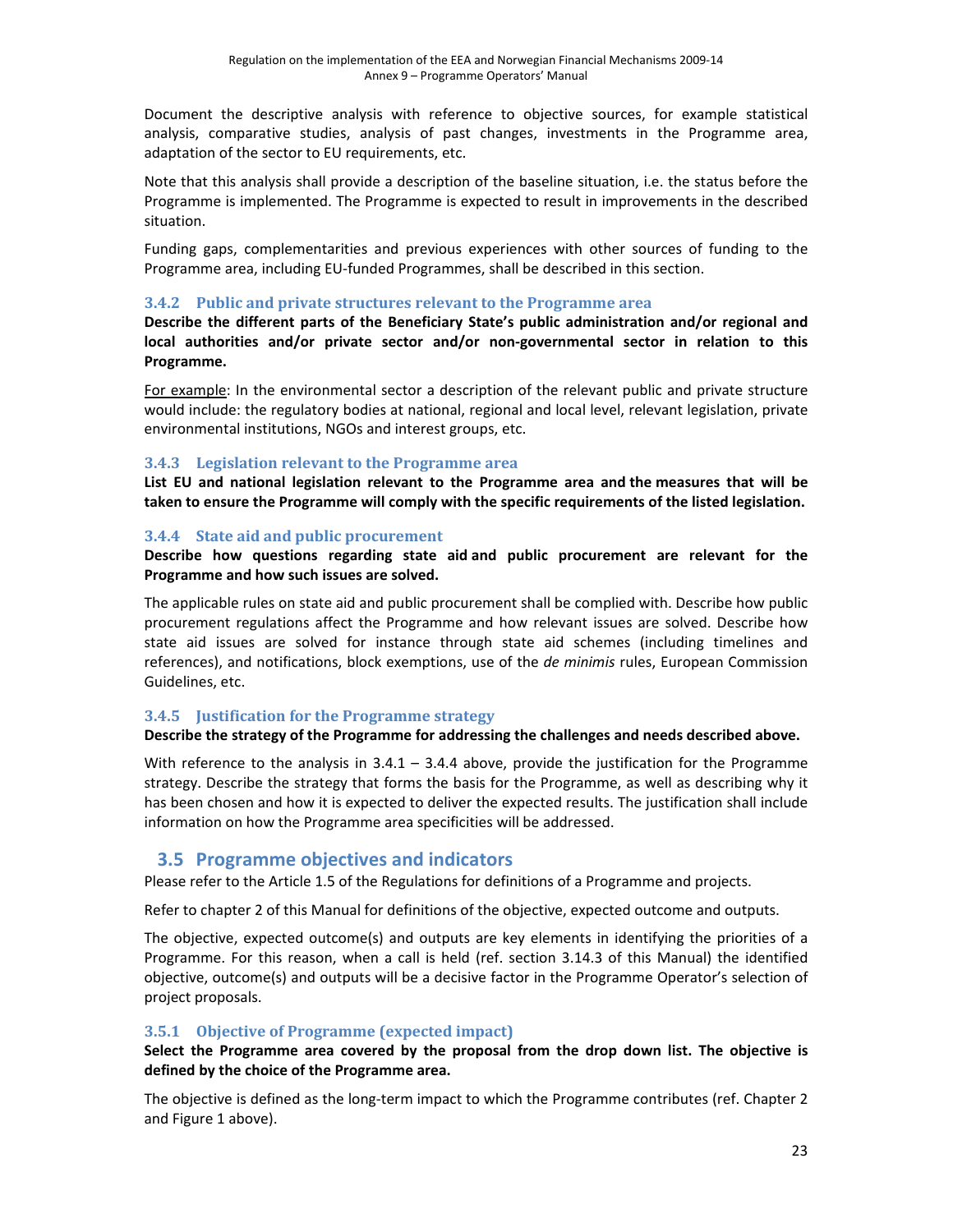#### **EXAMPLE**

"Prevent injury and environmentally adverse effects caused by chemicals and hazardous waste."

Indicators are not required at the objective level.

#### **3.5.2 Programme expected outcome**

**Select the expected outcome(s) of the Programme from the checklist** (ref. Chapter 2 and Figure 1 above).

### **EXAMPLE**

"Strengthened capacity to enforce and implement EU chemicals and hazardous waste legislation."

The Programme's expected outcome represents the most important result level in RBM. The expected outcome are the likely or achieved short-term and medium-term effects of the Programme (ref. Figure 1 above). It is formulated to describe the positive situation that is expected to occur at the completion of the Programme. The expected outcome remains fixed over the Programme period.

Programmes may have one or more expected outcomes.

#### **3.5.3 Programme outputs**

#### **Define at least 2 Programme outputs for each expected outcome.**

Outputs are defined as the Programme deliverables (ref. Figure 1 above) that can be guaranteed by the Programme. They are the products or services that are expected to be in place following the completed implementation of the Programme and which contribute to the achievement of the expected outcome(s). The objective, expected outcome(s) and outputs are key elements in identifying the priorities of a Programme.

#### **EXAMPLE**

"Control systems for handling of hazardous waste developed covering area X and Y".

#### **3.5.4 Indicators, verification and baselines**

When selecting indicators to verify the success of the Programme, it is important to select indicators that the Programme is likely to influence. For more information on indicators see Chapter 2 above.

A list of standardised indicators has been developed and the Programme Operators are asked to select relevant indicators from this list. If the standardised indicators are not suitable for measuring the achievements of the Programme, the Programme Operator must identify other suitable indicators and justify these in the Programme proposal.

The more focused the selection of projects within a Programme is, the easier it is to identify indicators that can be aggregated across projects and highlight the results of the Programme. Similarly, the more diverse a Programme's project portfolio is, the more difficult it is to aggregate the results.

#### *Indicators for Programme expected outcomes*

**Define the necessary number of indicators, including baseline and target values and the source(s) of verification per outcome that objectively measure when and whether the Programme is making progress towards the outcome. Describe why and how each indicator was chosen for the Programme.**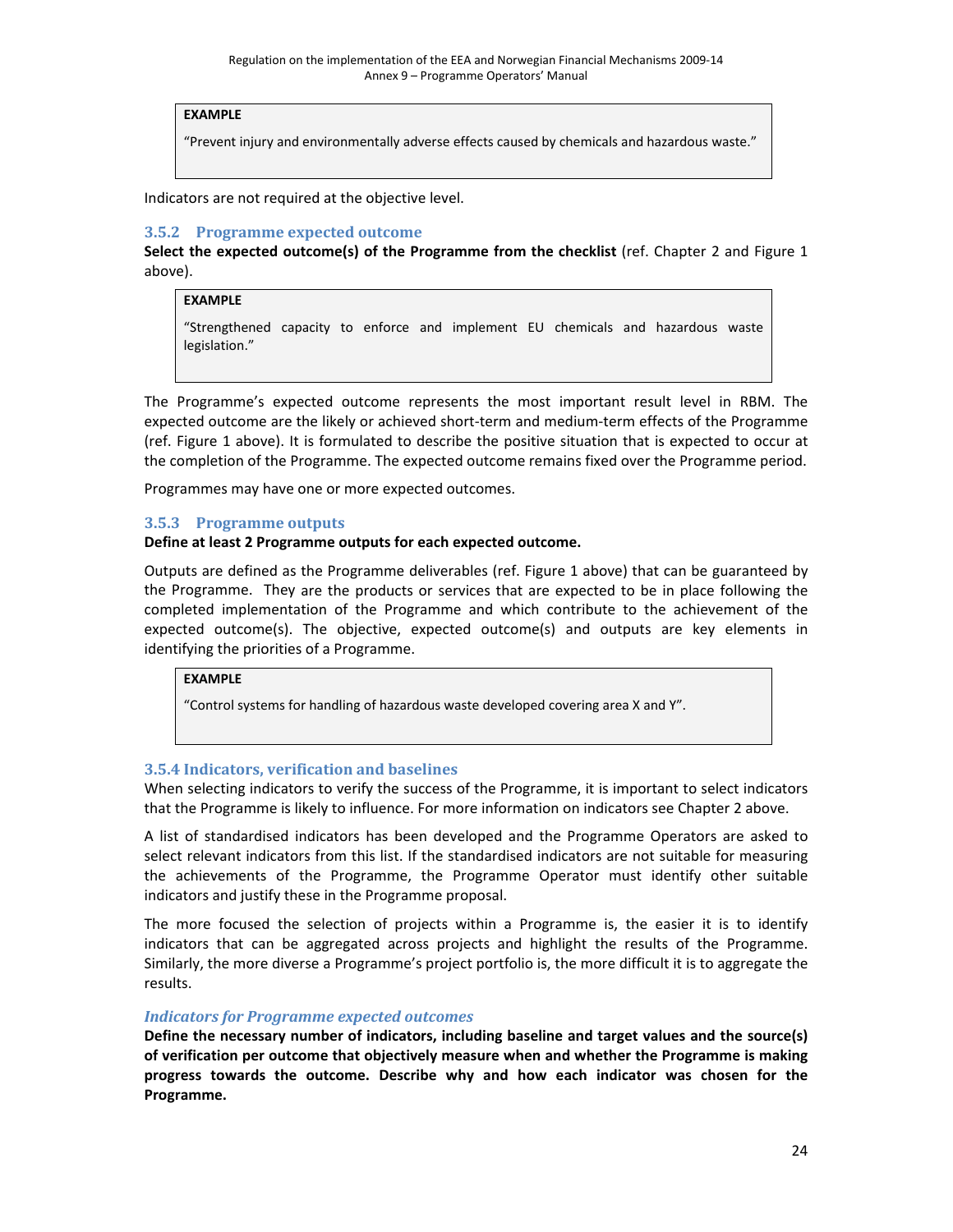#### *Indicators for Programme outputs*

**Define the necessary number of indicators, including baseline and target values and the source(s) of verification per output that objectively measure when and whether the Programme is making progress towards the output. Describe why and how each indicator was chosen for the output.**

## **3.6 Target groups of the Programme**

**Identify target group(s) for each outcome. Describe also how the target group(s) are being consulted during planning and implementation.**

Who is the target group to benefit in the longer run from the outcome?

A target group may be defined by population, sex, age, ethnicity, geographical location etc.

A target group may also be an institution or an institutional level, a local authority, the private sector or other.

#### **EXAMPLE**

Target group: The leadership and technical staff in the Pollution and waste authority in Beneficiary State X.

Target group: The population drinking water from the water source Y.

# **3.7 Risk and uncertainty**

**Identify and assess the relevant risk factors that may affect the achievement of the Programme expected outcome(s). The Programme proposal shall include a risk mitigation plan.**

Risk factors shall be identified and analysed for each outcome and in terms of their likelihood and impact on the successful implementation of the Programme. Focus on the risk factors that are likely to happen. Risks that are not likely to occur and that do not have negative impacts on the Programme do not need to be described. Risks that are likely to occur and that have a seriously negative impact on the Programme should be avoided by redesigning the Programme.

The risk assessment should include:

- 1. identification of risk factors;
- 2. a risk analysis where the probability of the risk factors' occurrence and the consequences they are likely to have are assessed; and
- 3. a risk mitigation plan that describes how the identified risks will be addressed.

## **3.8 Bilateral relations**

#### **Describe how bilateral relations between the Beneficiary State and the Donor State(s) will be facilitated and encouraged.**

Strengthening bilateral relations is an overall objective of the financial mechanisms.

Where possible, the Programmes shall be designed and carried out in partnership with one or more public entities from the Donor State(s). Such Programmes are defined as Donor Partnership Programmes. Partnerships may also take place at the project level between Project Promoters and donor project partners, responding to the calls.

The purpose of the Donor Partnership Programmes is to facilitate networking, exchange, sharing and transfer of knowledge, technology, experience and good practise between public entities in the Donor State(s) and the Beneficiary State in order to contribute to the overall objective of the financial mechanisms.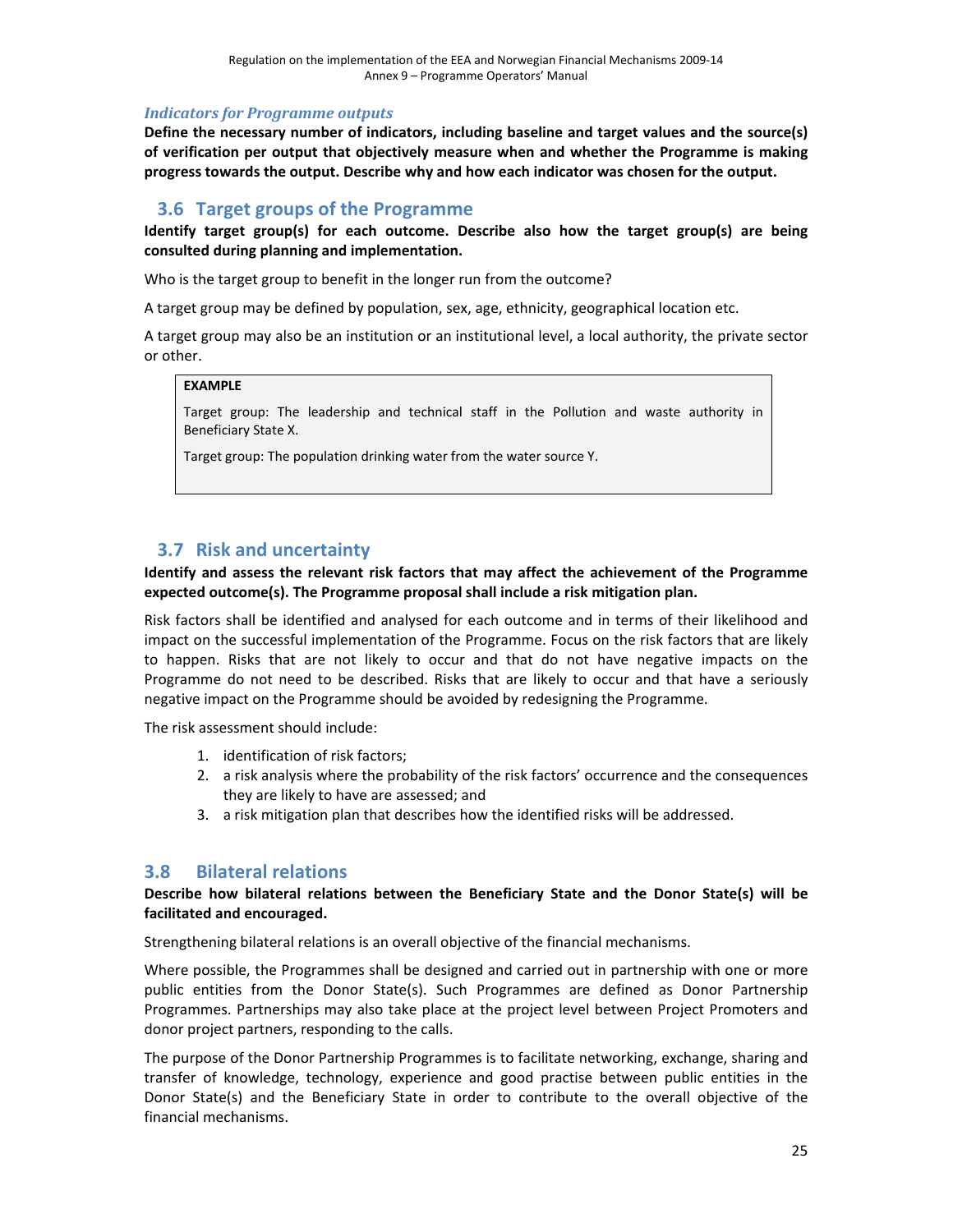The MoU defines some Programmes as having a specific status in supporting bilateral relations, and in some instances also require partnerships at the project level.

### **3.8.1 Donor programme partner(s)**

Programmes may be prepared and implemented in cooperation between one or more legal entities in the Beneficiary State and one or more legal entities in the Donor State(s).

Information about the Donor programme partner (name, contact details, core competences) and its relevance to the Programme must be provided. The partner's involvement in the development of the Programme proposal must also be described. If the Programme Operator has previously cooperated with the Donor programme partner, this must be stated.

The role of the Donor programme partner as well as the scale and content of the cooperation in the Programme must be described.

## **3.8.2 Donor partnership projects**

Projects may be prepared and implemented in cooperation between one or more legal entities in the Beneficiary State and one or more legal entities in the Donor State(s). The Programme Operator shall encourage and facilitate the establishment of such partnerships.

Donor project partnerships need to be based on an agreement in line with the requirements set out in Article 6.8 of the Regulations. Information on how the identification of potential partners is envisaged, as well as their potential role and relevance to the projects in this Programme area must be provided. In addition, the Operator shall describe the advice that will be provided on public procurement rules.

The Programme Operator shall within each Programme set aside not less than 1.5 % of the eligible expenditure of the Programme for:

- a) search for partners for donor partnership projects prior to or during the preparation of a project application, the development of such partnerships, and the preparation of an application for a Donor partnership project; and/or
- b) networking, exchange, sharing and transfer of knowledge, technology, experience and best practices between Project Promoters and entities in the Donor State(s).

The Programme Operator shall in this section state which of the measures (a) and (b) above it intends to make use of. If the Programme Operator intends to use both measures, it shall state and justify the split between the two measures. The structure that will be established in order to make use of the funds for this shall also be described, i.e. selection procedures and criteria for awarding support, the grant rate and the maximum grant amount, and measures in place to provide advice on and check compliance with public procurement rules.

# **3.9 Pre‐defined projects**

#### **Identify and justify any planned pre‐defined projects and describe how they will contribute to the relevant Outcome.**

Pre-defined projects do not need to be selected through calls for proposals. If any pre-defined projects are proposed, they shall be listed under the relevant outcome as a separate output. Pre‐ defined projects may have been identified in the MoU, and additional pre‐defined projects can also be included in the Programme proposal.

The following information on the pre-defined projects shall be provided as an Annex to the Programme proposal:

(a) background and justification for the project including reference to relevant public plans and priorities;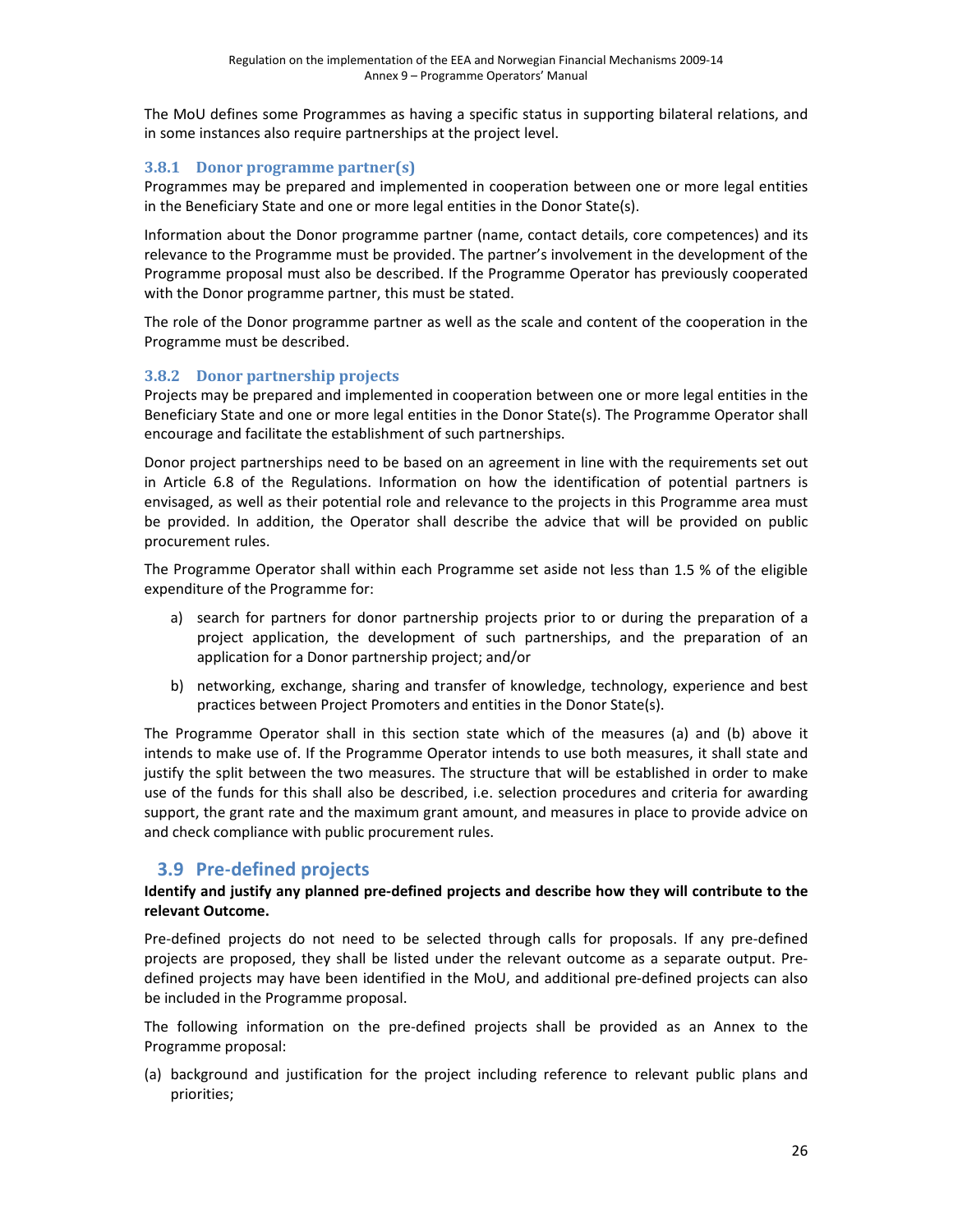- (b) objective and expected outcome(s) of the project;
- (c) information on the Project Promoter;
- (d) the results of feasibility studies when applicable;
- (e) a timetable for implementing the project; and
- (f) the financing plan showing the total planned financial resources and the planned contribution from the financial mechanisms.

### **3.10 Small grant schemes**

**Identify and justify any planned small grant scheme(s) (ref. Article 5.6 of the Regulations) and describe how they will contribute to the relevant outcome as a separate output.**

Describe the purpose of the small grant scheme(s) and the target group(s). Describe how the small grant scheme will complement other measures envisaged under the Programme.

Provide technical details in respect of the small grant scheme(s) (e.g. amount of funding, plan for call(s) for proposals, selection procedures, grant rate, advance payment including information on any restrictions, maximum grant amount, procedures and the set‐up for verification of payment claims, information work, advice in respect of public procurement and state aid etc).

If the management of the small grant scheme(s) is to be sub-contracted, describe the Programme Operator's requirements vis‐à‐vis the small grant scheme's operator(s) and how the division of tasks between the Programme Operator and the small grant scheme operator(s) is envisaged. If the subcontractor(s) has/have not been identified, then describe how this will be done. If the sub‐ contractor(s) has/have already been indentified, then describe the sub‐contractor(s) as well as how and on what basis this / these sub-contractor(s) has / have been identified.

### **3.11Cross‐cutting issues**

**Describe the specific measures that have been put in place to ensure that the principles of good governance are integrated in the planning and implementation of the Programme, as well as projects.** 

**Assess how the projects positively or negatively will affect the environment. Describe the specific** measures that have been / will be put in place to ensure that the environment is not harmed, and **how this will be verified.** 

**Describe how the economic sustainability of the projects will be ensured.**

**Describe how the social sustainability of the projects will be ensured.**

**Describe the specific measures that have been put in place to ensure gender equality is integrated into the planning, implementation and monitoring of the Programme and projects.** 

For more information on what is required in order to assess challenges and obstacles related to the cross‐cutting issues, see section 2.7 of this Manual.

### **3.12Project monitoring by the Programme Operator**

**Justify the methodology for monitoring of projects under a Programme as set out in subparagraph (f) of Article 4.7.1 of the Regulations and the principles described in Chapter 5 of this Manual.**

A monitoring plan shall be provided for each year as an Annex to the Annual Programme Report. The content of the monitoring plan is described in Chapter 7.2 of this Manual.

## **3.13Information and publicity**

**Include a Communication Plan, in accordance with the Article 4.7.2 of the Regulations, and the Information and Publicity Requirements.**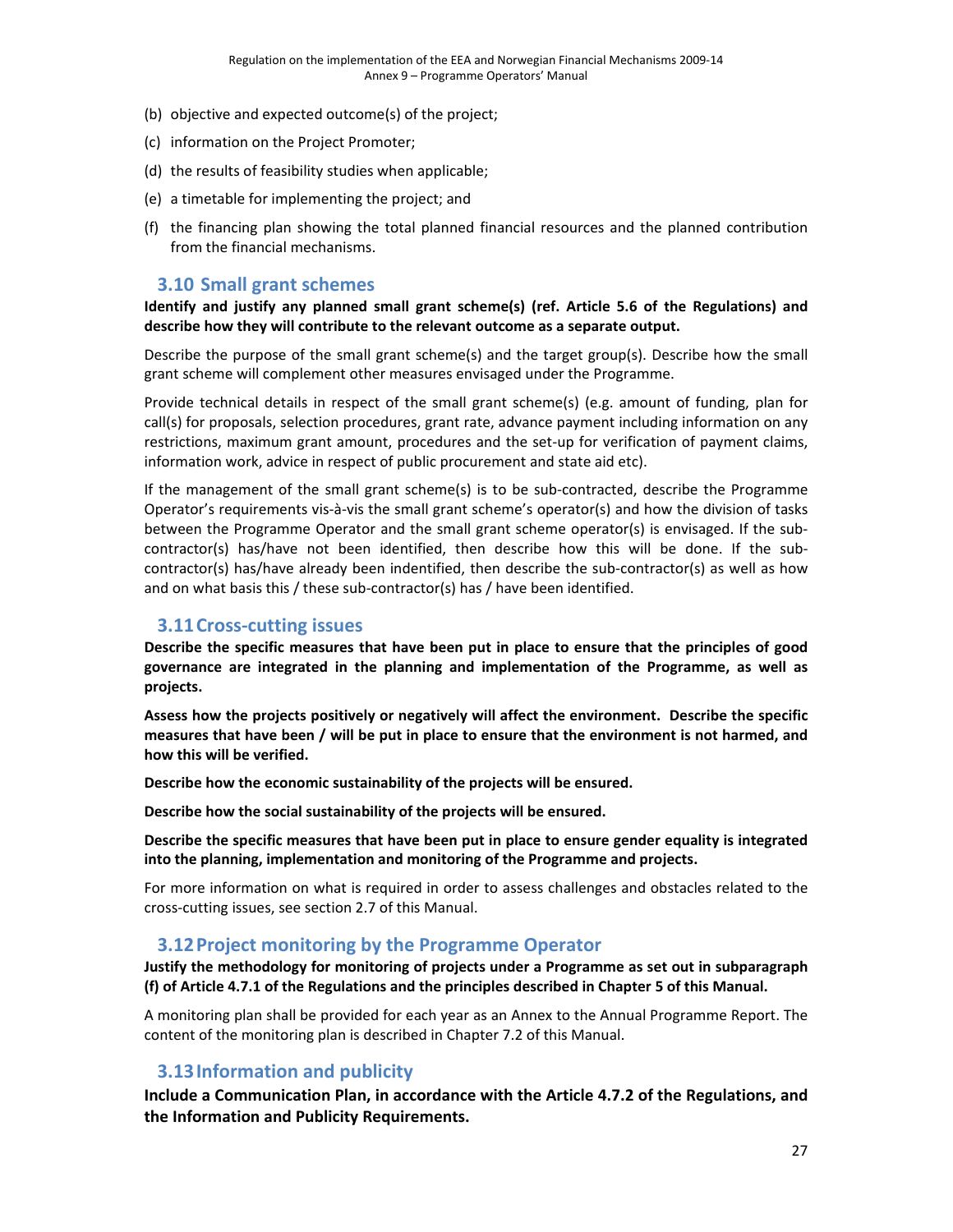With the aim of highlighting the role of the financial mechanisms and to ensure that assistance from the mechanism is transparent, the Communication Plan shall describe measures that aim at creating awareness of the existence, the objectives, the possibilities for and actual bilateral cooperation with Donor State entities, the implementation of the Programme, and the overall impact of support from the financial mechanisms to the key stakeholders and the general public.

In line with the RBM approach, emphasis in communication shall be placed on expected and actual benefits and changes, results and achievements, due to the Programme and the financial mechanisms support. Aims, target groups, activities, communication tools and timeframe shall all be described in the Communication Plan.

For more details on the obligations of the Programme Operator, refer to Article 4.7.2 of the Regulations and the Information and Publicity Requirements in Annex 4 to the Regulation.

## **3.14Management**

**In this section, Programme Operators shall describe the entire management structure and planned implementation of the Programme. The following information must be provided:**

#### **3.14.1 Management structure**

Programme Operators are responsible for preparing and implementing a Programme. This includes announcing a call, receiving and selecting projects, financial controls, monitoring and reporting. For the tasks of the Programme Operator see Article 4.7 of the Regulations.

Programme Operators shall provide information on how the Programme will be managed, specifically listing the responsibilities, roles, rights and obligations of all engaged institutions and entities within the Programme Operator's organisation. This should be based on the appropriate provisions of the Regulations. Authors shall use charts showing the management structure.

Programme Operators shall provide a list of key personnel including information on which tasks they are dedicated to undertake, and their qualifications in respect of these tasks. Provide current CVs as an annex to the proposal. This shall apply for personnel responsible for legal, financial and technical issues related to the Programme area. Administrative departments or bodies responsible for implementation of the information and publicity measures, including a contact person shall be identified.

Information about Programme partners (name, contact details, core competences) and their relevance to the Programme must be provided. The partner's involvement in the development of the Programme proposal must also be described. If the Programme Operator has previously cooperated with the Programme partner, this must be stated.

The Programme Operator of a Donor partnership programme shall establish a Cooperation Committee. The composition of the committee is described in Article 3.3 of the Regulations. The purpose of the Cooperation Committee is to establish a formal meeting place for the Programme partner when preparing and implementing the Programme. If a Cooperation Committee is to be established for the Programme, the operator shall describe the foreseen establishment and functioning of this within the Programme.

### **3.14.2 Timeline**

A timeline shall be provided showing all major steps in the implementation, including the launch of the Programme, preparation of call(s), launch of the call(s), completion of the selection of projects, reporting cycles, information activities, involvement of entities in the Donor State(s), etc. Authors shall use text and charts to present this information.

### **3.14.3 Calls**

This information must include the number of calls and their detailed planned timing, as well as the indicative amount being made available in each call. Any differences between calls in terms of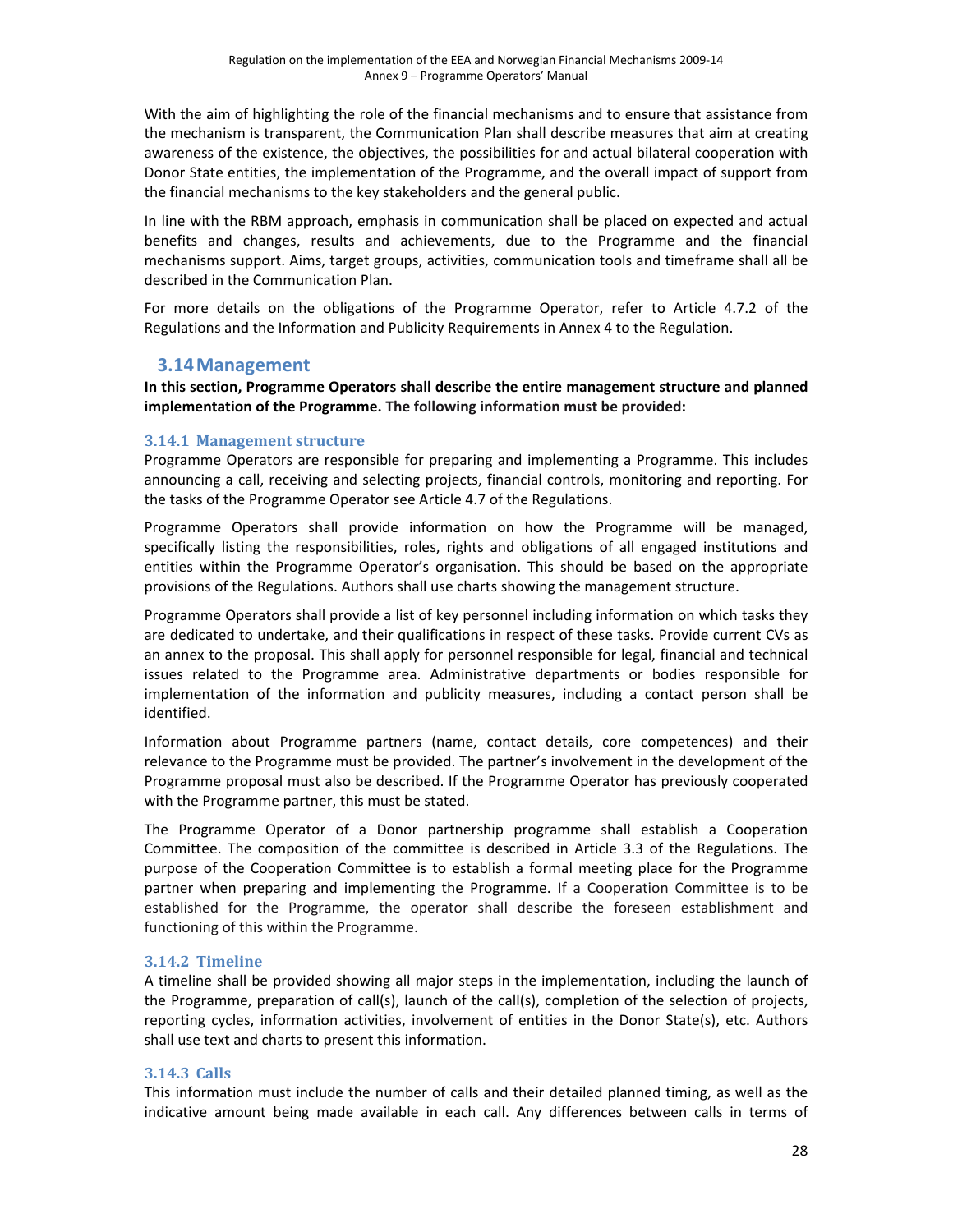objectives, eligible applicants, etc, shall be highlighted. The Programme Operator shall also explain the methods of publicity planned for the calls. The calls shall be widely publicised with a view to reach all potential applicants. Any limitation on the publication shall be justified.

The minimum and maximum grant amounts for projects within the Programme shall be defined, as shall the grant rates at the project level. Eligible applicants shall also be defined. Any restrictions placed on eligibility of applicants and/or project partners shall be justified. If civil society or small and medium‐sized enterprises (SMEs) are encouraged to apply, this should be stated. Refer to Article 6.3 of the Regulations for more details on calls for proposals. Calls that are open to applications for cross‐border projects, and/or international organisations should specifically state so.

### **3.14.4 Project selection**

The Programme Operator shall provide a step-by-step description of the selection processes and procedures (ref. Chapter 6 of the Regulations for further details), and which shall as a minimum contain the following information:

- a) Selection Committee the composition of the committee (ref. Article 6.4 of the Regulations);
- b) selection criteria these should be defined up front, clearly defining what aspects will be scored and weighted in the evaluation of applications, and including how they contribute to achieving the Programme's expected outcome(s) and Programme outputs;
- c) administrative and eligibility compliance including the requirements and the processes for ensuring requirements are met;
- d) appraisal information on the planned system for the appraisal of projects, including who appraise the applications from a quality control perspective in respect of relevance, planning, project design, feasibility, financial forecasting, risks, and sustainability, verification of whether the information provided is sufficient and reliable, to identify any additional information needed, and to define any necessary modifications that will contribute to an improved project;
- e) communication with applicants this should be defined throughout the selection process and whether, and in what cases, applicants may submit missing information after the closure of the call; and
- f) appeal processes including steps, timelines and reviewing bodies.

The Programme Operator shall provide information on the methods, both general and specific, of how conflict of interest situations with persons involved in the selection, verification and monitoring processes will be avoided.

### **3.14.5 Financial management**

The Programme Operator shall be responsible for the financial management of the Programme in accordance with the Regulations and the relevant country‐specific MoU.

This section shall, as a minimum, include:

- an assessment on whether projects within the Programme are likely to generate economic benefits, e.g. cost savings or increased profit;
- establishment and maintenance of a separate interest‐bearing bank account dedicated to the funds intended for regranting;
- when applicable, rules on the eligibility of in-kind contribution and the unit prices for voluntary work (ref. Articles 5.4.4 and 5.4.5 of the Regulations);
- arrangements for payments from the Programme Operator to the Project Promoters, including the percentage and off‐set mechanism of advance payments and any restrictions applying to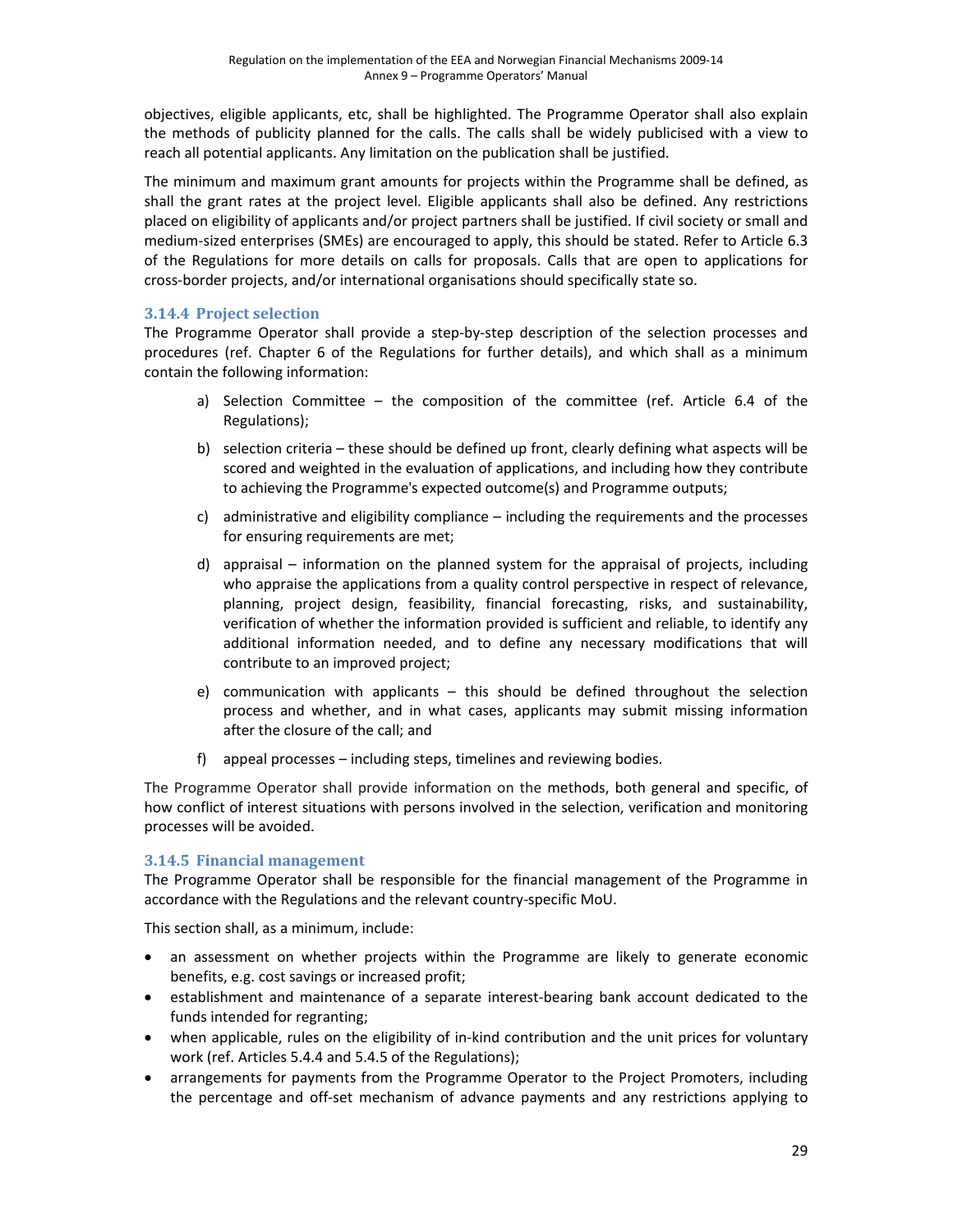them, frequency and calculation of interim payments, and conditions and timing of final payments; and

• procedures and the set-up for verification of payment claims from Project Promoters.

#### **3.14.6 Modification of projects**

#### **Explain the procedures envisaged to handle project modifications, including:**

- procedures for dealing with amendment requests by Project Promoters;
- procedures for initiating amendments in projects by the Programme Operator;
- any limitations to modifications; and
- deadlines.

### **3.15Budget**

A budget for the Programme shall be provided by the Programme Operator. All amounts set out in the budget shall be shown in euro. The amounts shall be rounded to the nearest euro.

Overall figures shall be provided per budget heading, broken down to eligible expenditure and non‐ eligible expenditure. Eligible expenditure is further broken down per source of contribution whether the financial mechanisms or national co-financing according to the grant rate requested.

The distribution of the financial mechanism's contribution per calendar year shall be provided.

#### **3.15.1 Budget headings**

Management costs incurred by the Programme Operator are eligible in accordance with Article 7.10 of the Regulations. The management costs cannot exceed the ceiling provided in the Regulations. The Programme Operator shall include a detailed budget in a standard format in the Programme proposal, and shall provide calculations and explanations on unit costs, hourly rates, quantities used, etc.

The contribution for re-granting towards projects shall be broken down per expected outcome(s) of the Programme as defined in section 3.5.2 of the Programme proposal. The proposed budget shall be consistent with the timing of the planned calls described in section 3.14.3 of the Programme proposal.

Expenditure on funds for bilateral relations is eligible in accordance with Article 7.7 of the Regulations. Various types of activities falling under the scope of bilateral relations are foreseen in Article 3.6 of the Regulations. The allocation to the funds for bilateral relations shall not be less than 1,5 % of the eligible expenditure of the Programme. A description of the planned activities with a detailed justification shall be provided in section 3.8 of the Programme proposal.

Expenditure for complementary action is eligible in accordance with Article 7.11 of the Regulations. Costs of complementary action may not exceed 20% of the management cost for the Programme, except in the case of funds for NGOs where the ceiling shall be 30%, subject to the maximum ceiling in paragraph 4 of Article 7.10 of the Regulation. A description of the planned activities with a detailed justification shall be provided by the Programme Operator.

Expenditure related to the preparation of a Programme proposal is eligible in accordance with Article 7.9 of the Regulations. The maximum amount of eligible costs for the preparation of a Programme proposal shall not exceed 0.5% of the total eligible expenditure of the Programme or 100,000 euro, whichever is lower. Expenditures can be claimed with the first Interim Financial Report.

A reserve related to the mitigation of exchange rate losses suffered by Programme Operators and Project Promoters may be suggested in the Programme proposal (ref. Article 8.6.5 of the Regulations). A justification including a clear and transparent method of calculating exchange rate losses and their settlement shall be provided by the Programme Operator. The amount of the reserve shall not exceed 1% of the total eligible expense of the Programme.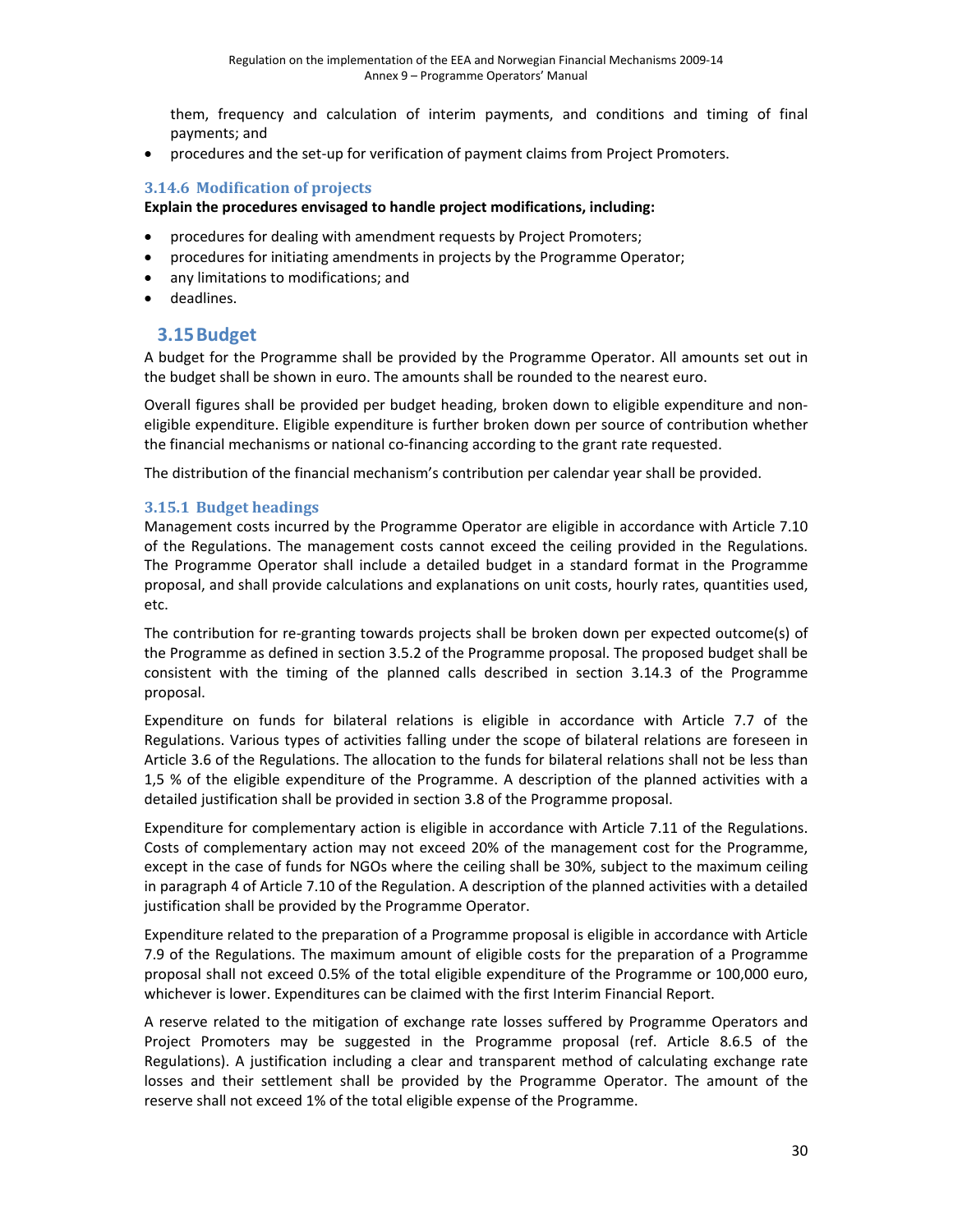### **3.15.2 Advance payment**

The Programme Operator may receive an advance payment in accordance with Article 8.2 of the Regulations. The amount of the advance shall be calculated as the financial mechanism's share of justified estimated Programme expenditure for up to two full reporting periods, i.e. for up to between 4 and 8 months from the first date of eligibility of the Programme. The advance payment requested shall be broken down per budget heading and a justification shall be provided.

## **3.16Overview of annexes required to the Programme proposal**

- I. List of abbreviations
- II. Information on pre-defined projects (if applicable)
- III. Monitoring plan
- IV. Communication Plan
- V. Chart(s) showing the management structure
- VI. CVs of key personnel
- VII. Maps and figures (if applicable)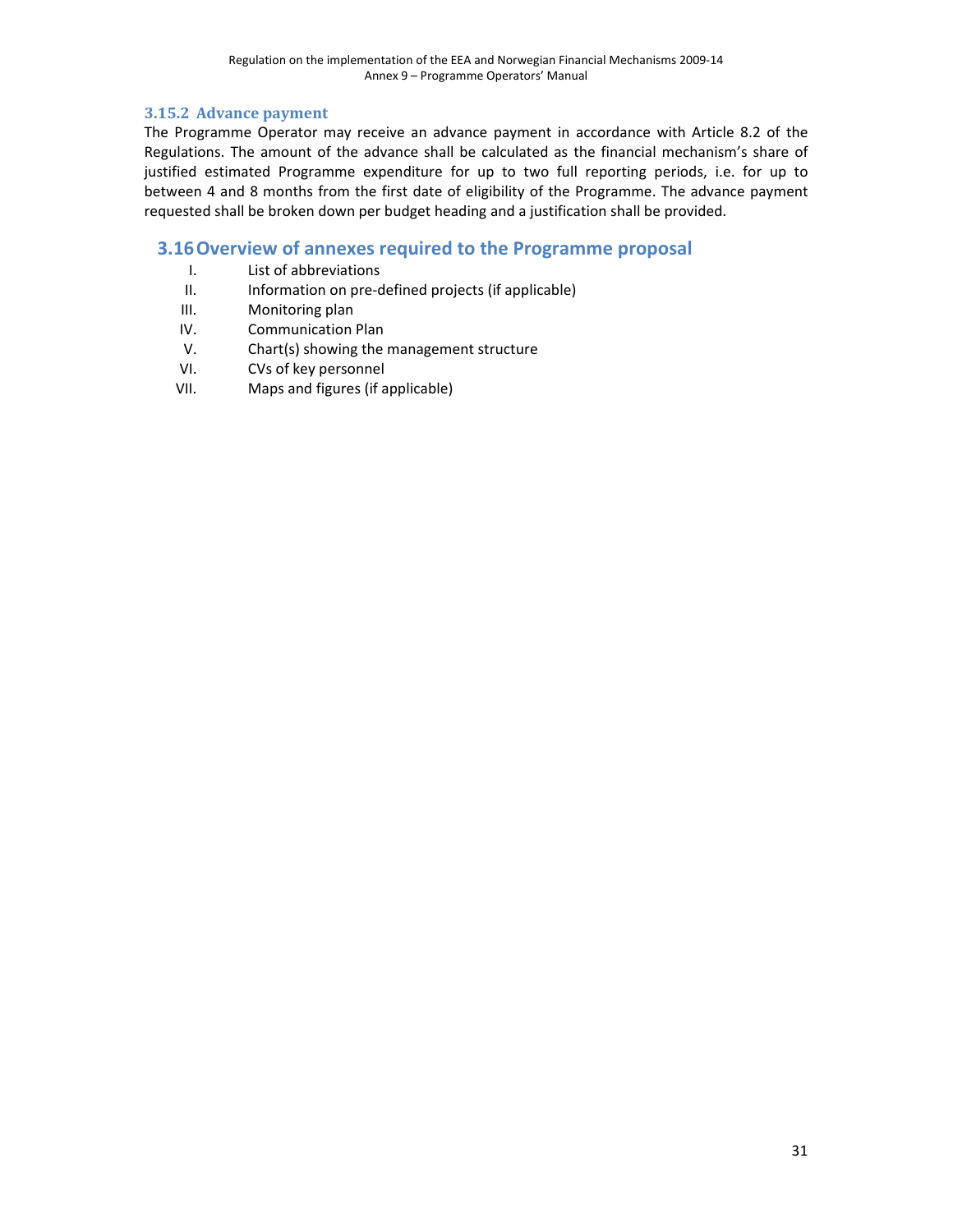# **4 FINANCIAL REPORTING**

Payments to Programmes shall take form of advance payment, interim payments, and payment of the final balance. A request for advance payment shall be part of the Programme proposal, for more details see chapter 3.15.2 of this Manual. Interim payments and payment of the final balance shall be made in accordance with Articles 8.3 and 8.4 of the Regulations. The underlying principle of the financial flow is payment of advance instalments to Programme Operators during the implementation period in order to cover estimated future expenditure, and at the same time reporting on the use of previously received funds to cover actually incurred expenditure by Programme Operators.

## **4.1 Interim payments**

Interim payments shall be paid based on Interim Financial Reports submitted by the Programme Operator, certified by the Certifying Authority, and approved by the FMC. A standard format of the report is provided in Annex 11 to the Regulations. Each report will be customised to the specific Programme, i.e. the report will contain Programme specific data, such as contact details of the Programme Operator, financial information from previously submitted reports, applicable exchange rate, etc.

A web‐based interface will allow Programme Operators to submit Interim Financial Reports, as well as Certifying Authorities to certify the reports. The interface shall provide all necessary explanations and guide to Programme Operators through all steps of completing and submitting the report.

Reports shall be submitted with a pre-defined frequency, covering three reporting periods in each calendar year:

- (a) 1 January 30 April, with a deadline for submission to the FMO on 15 July;
- (b) 1 May 31 August, with a deadline for submission to the FMO on 15 November; and
- (c) 1 September 31 December, with a deadline for submission to the FMO on 15 March the following year.

The purpose of the Interim Financial Report is twofold. Firstly, the Programme Operator shall provide a statement of actual expenditure incurred for the reporting period preceding the submission date of the report (i.e. if the submission deadline is 15 July, reporting shall cover the period 1 January – 30 April). The Programme Operator shall report separately on eligible and non‐eligible expenditure incurred. All amounts in this section shall be denominated in local currency, and will be automatically converted to euro with the applicable exchange rate.

Secondly, the Programme Operator shall provide a statement for proposed eligible expenditure for the reporting period immediately following the submission date of the report (i.e. if the submission deadline is 15 July, the proposed expenditure shall cover the period 1 September – 31 December). All amounts in this section shall be denominated in euro. The FMC will disburse the grant part of the proposed expenditure, unless expenditure proposed by the Programme Operator is considered unjustified. Also the amount of any previously disbursed, but unused funds will be taken into consideration when approving the claim. In order for a payment to be approved, any conditions set out in the Regulations and the Programme Agreement must be fulfilled.

Reporting on incurred expenditure as well as on proposed expenditure shall be broken down per budget heading as set out in the Programme proposal and approved for the Programme. Appropriate budget headings for each Programme will be provided in the Interim Financial Report template. For more information on budget headings see chapter 3.15.1 of this Manual.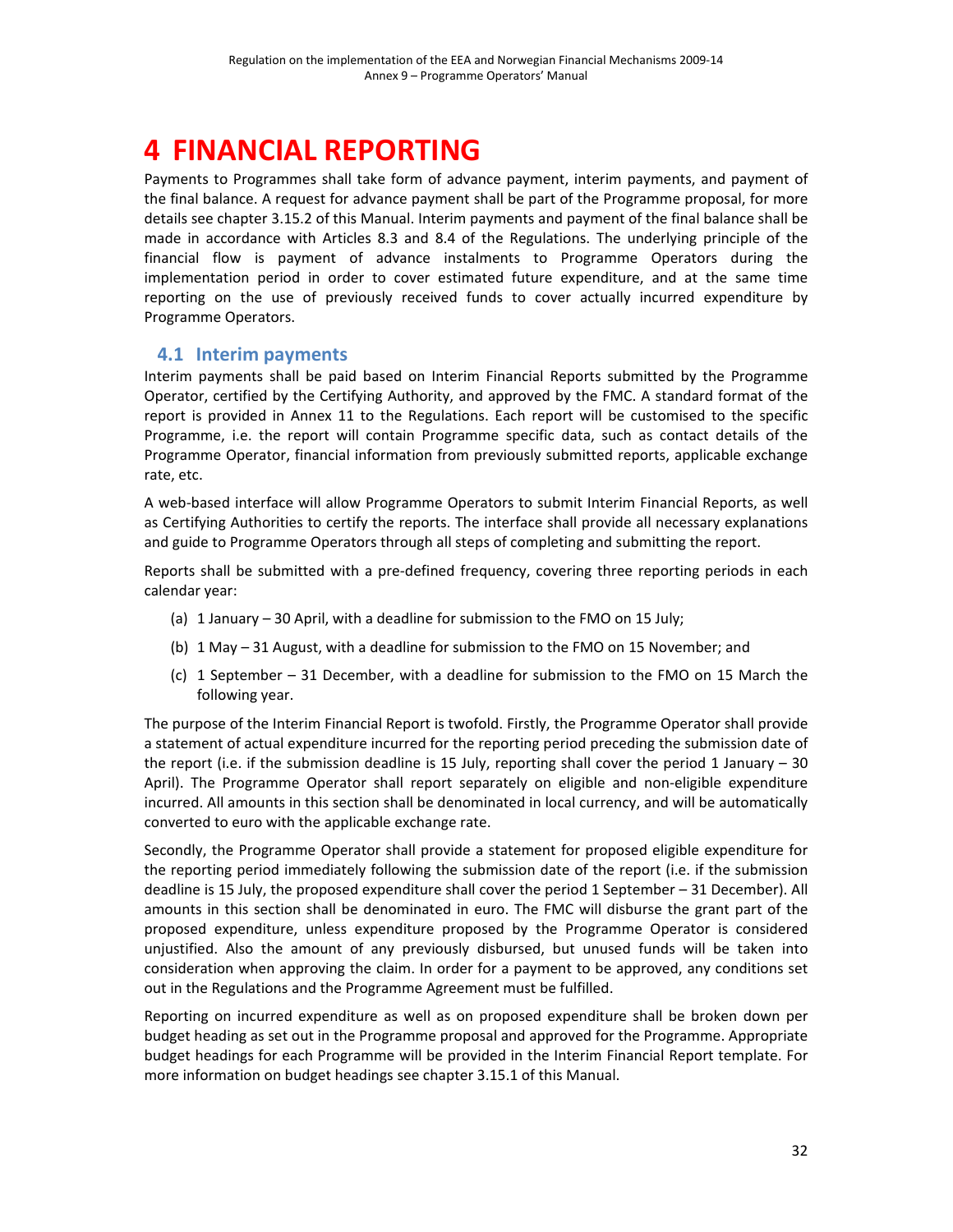The Programme Operator will be able to claim the cost incurred in relation to preparation of Programmes in the first Interim Financial Report.

# **4.2 Final balance**

The final balance shall be paid based on the calculation of the final balance in the Financial annex of the Final Programme Report, which is certified by the Certifying Authority and approved by the FMC. A standard format of the report is provided in attachment 2 of this Manual. Similarly to the Interim Financial Report, this report will also be customised to the specific Programme, and the report will be submitted by the Programme Operator and certified by the Certifying Authority through the webbased interface.

The calculation of the final balance will take into consideration on the one hand all eligible expenditure reported by the Programme Operator, on the other hand all previous payments made towards the Programme and any possible deductions, such as interest earned but not yet reimbursed, or any funds reimbursed from Project Promoters not yet reimbursed by the Programme Operator to the FMC.

In most cases the final balance will be an amount payable from the FMC to the Programme Operator, however in exceptional cases it can be an amount payable from the Programme Operator to the FMC.

A statement of actual expenditure incurred for the last reporting period will also be included in the Financial annex of the Final Programme Report. This section will follow the standard format of the same section of the Interim Financial Report.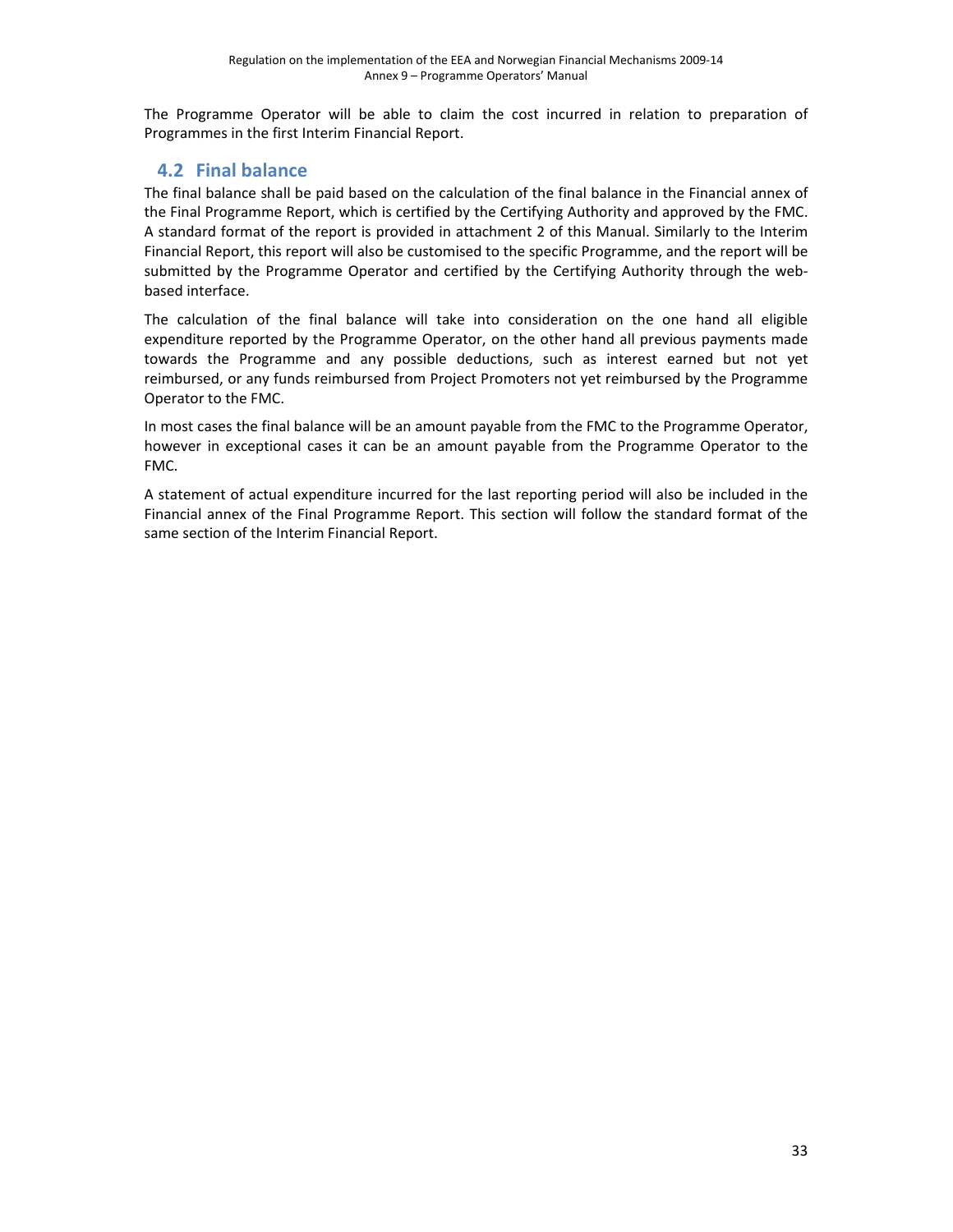# **5 ANNUAL PROGRAMME REPORT ON IMPLEMENTATION AND FINAL REPORT**

The **Annual Programme Report** is prepared by the Programme Operator and shall give an overview of the implementation of the Programme with direct reference to the information provided in the Programme proposal and the requirements of the Programme Agreement. The information provided in the report shall be limited to the reporting period (the previous 12 months), without repeating what has previously been reported on.

The reports shall be submitted as set out in the MoU and the Regulations (ref. Article 5.11).

The **Final Report** shall focus on achievement of the Programme objectives, expected outcome(s) and outputs. Only the main elements of the implementation of the Programme shall be included. The reporting period is in the case of the Final Report the same as the entire Programme period (ref. Article 5.12 of the Regulations).

The main body of the report should not exceed 20 pages, excluding any attachments. The report shall consist of the sections set out below.

## **5.1 Executive summary**

This section shall provide a short summary of the principal findings and points of the report.

## **5.2 Programme area specific developments**

With reference to the information provided in the Programme proposal (in particular chapter 3.3), describe important developments in the Programme area, also in respect of policy, financial or administrative changes.

## **5.3 Reporting on outputs**

Give a summary and analysis of how the selected projects have contributed or are contributing to each of the Programme outputs set out in the Programme proposal. Analyse progress towards the defined outputs, and explain any deviation from the plan.

Use the indicators that have been set to verify progress. If any reviews of projects have been undertaken, these shall also be used to verify progress. Use examples to illustrate and show progress. Focus on the most important results at output level.

Give a summary of the implementation of each pre-defined project. When projects have been completed give a summary of their actual contributions to the output targets.

Give a summary of the implementation of small grant schemes. If this is a Final Report, provide a summary of their actual contributions to the Programme output.

### **5.4 Reporting on Programme outcome**

Analyse how the projects' and Programme's outputs contribute to the expected outcome defined in the Programme proposal. Use the indicators that have been set to verify progress. If the Programme has been subject to a review, this shall also be used to verify progress. Focus on the most important results at the outcome level.

If this is a Final Report, then report on the outcome compared to the expected outcome. Use the indicators that have been set to verify.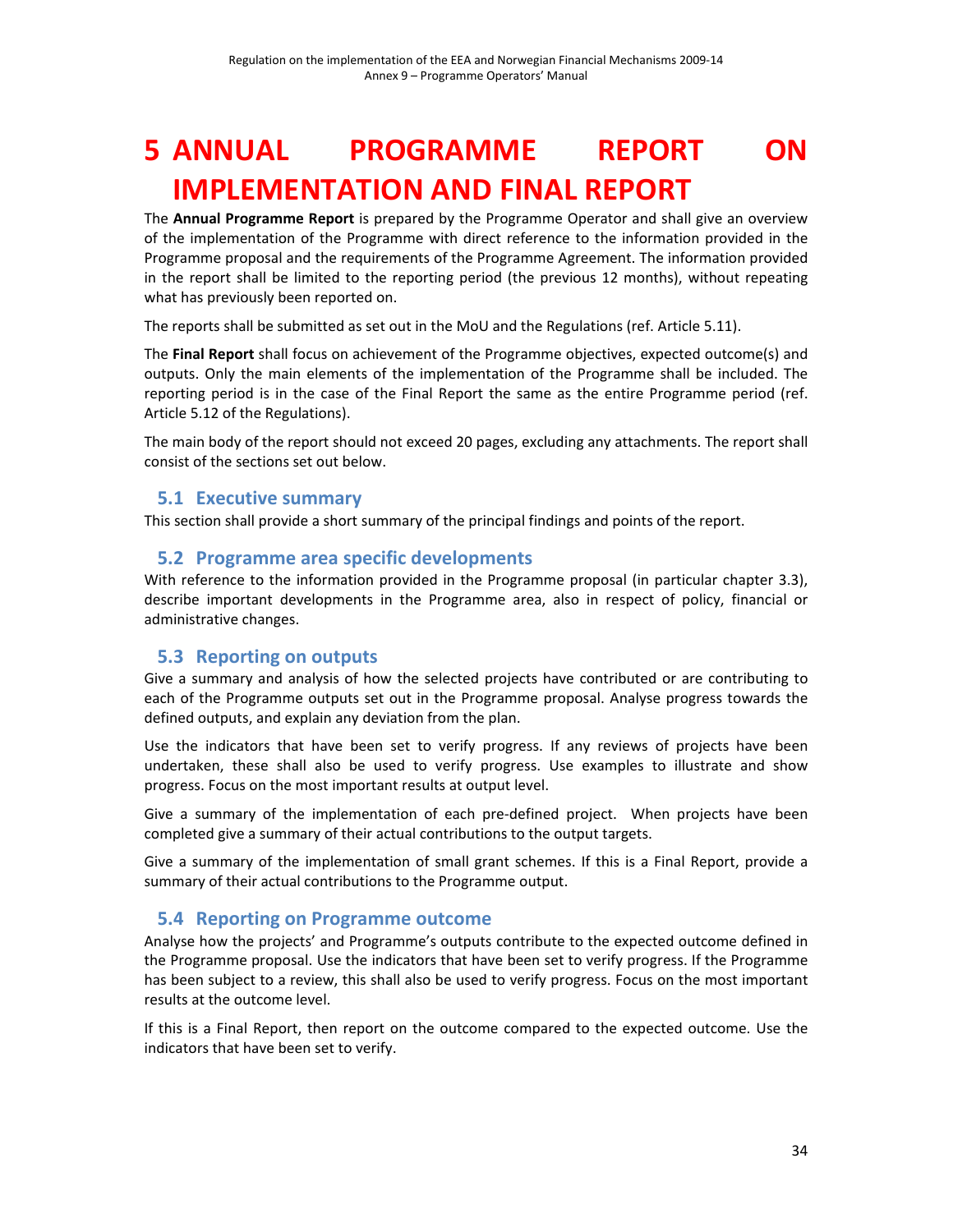# **5.5 Project selection**

With reference to the Programme proposal list the calls carried out during the reporting period. Include a summary of the call(s) and describe the level of interest.

If this is a Final Report, then provide a summary of all the calls in the whole Programme period.

## **5.6 Progress of bilateral relations**

Give a summary of how partnerships between the Beneficiary States and the Donor State(s) have been facilitated during the reporting period. In cases of donor partnership programmes, the cooperation between the Program Operator and the donor programme partner shall be assessed. State the number of donor partnership projects, and describe what has been done to encourage the establishment of such partnership. Give a brief overview of the use of the Funds for bilateral relations at Programme level.

## **5.7 Monitoring**

With reference to the monitoring plan for the current reporting period, describe the monitoring activities that have been carried out and give a summary of the findings.

Provide a monitoring plan for the next reporting period, following the format given in Chapter 7.23 of this Manual.

## **5.8 Need for adjustments**

All planning is to a certain extent based on assumptions, and the assumptions made when designing a Programme plan might change over time. This might again imply a need to adjust the plan. If the Programme Operator has made use of a possibility to modify the Programme in line with Article 5.8 of the Regulations and the Programme Agreement during the reporting period, the modifications shall be described in this section.

## **5.9 Risk management**

With reference to the risks identified in the Programme proposal, give an analysis of the situation and any mitigating actions carried out or planned. If any new risks have been identified, then they shall also be discussed in this section.

## **5.10Information and publicity**

With reference to the Communication Plan provided in the Programme proposal (ref. Chapter 3.13 above) give a summary of the activities carried out during the reporting period.

## **5.11Cross‐cutting issues**

Describe how the Programme has performed (positively or negatively) in relation to the three crosscutting issues (ref. Chapter 3.11 in this Manual), and which measures, if any, that have been put in place to improve performance.

## **5.12Reporting on sustainability**

If this is a Final Report, provide an assessment of the extent to which the positive effects of the Programme will continue after the funding period.

## **5.13Attachment to the Annual Programme Report**

Monitoring Plan, see section 7.3 in this Manual

## **5.14Attachment to the Final Programme Report**

Financial annex, see attachment 2 of this Manual.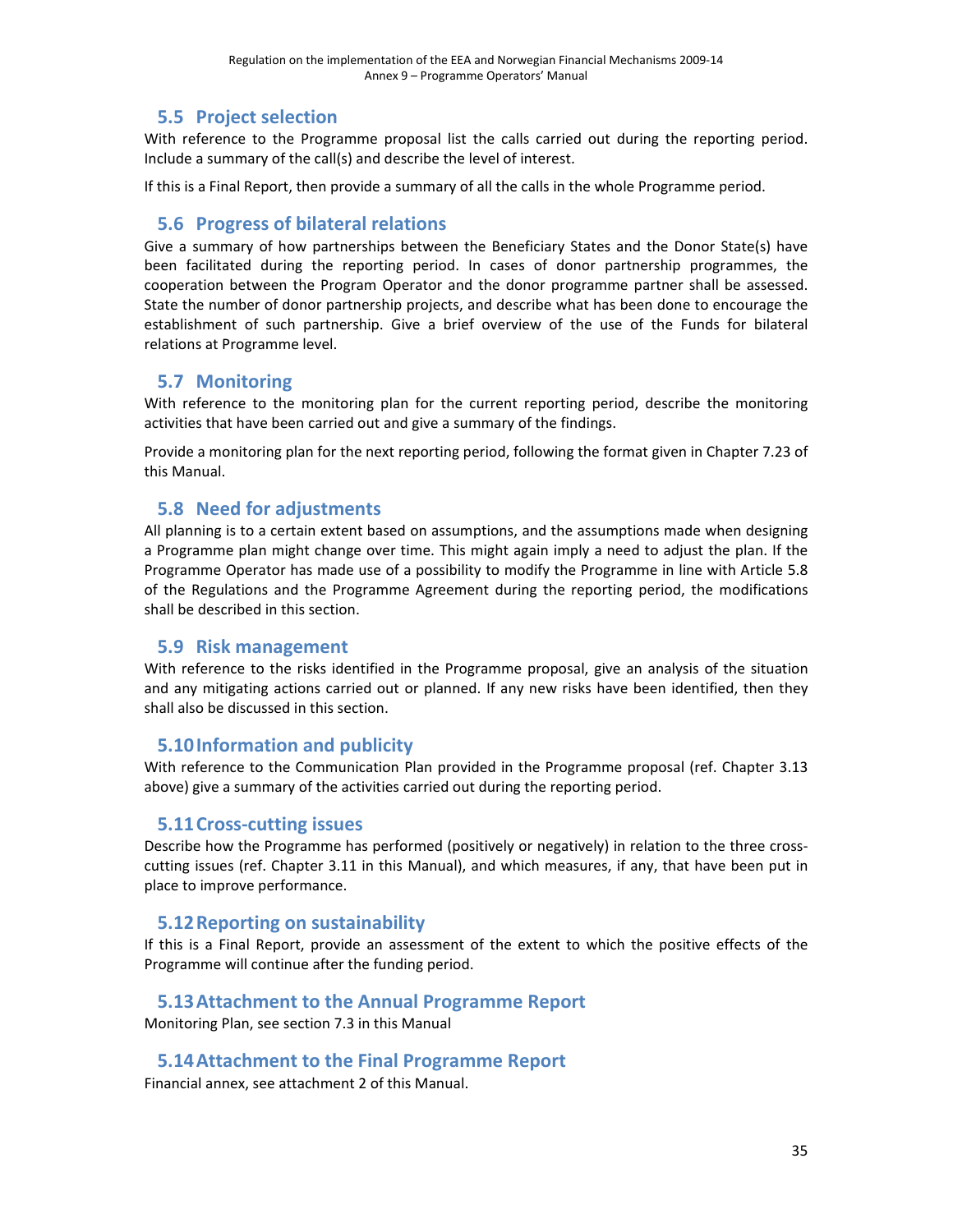# **6 PROJECT LEVEL INFORMATION**

# **6.1 Requirements for standardised information**

Standardised information allowing for aggregation of data is needed at project level. Programme Operators are responsible for submitting information related to each approved project. Updates and changes to this information during the projects' life cycles are also the responsibility of the Programme Operators.

Programme Operators should be aware that additional information may be requested *ad hoc* by the FMO for purposes such as surveys, reviews and evaluations, and to comply with information requests from the Donor State(s).

According to subparagraph (p) of Article 4.7 of the Regulations, Programme Operators are responsible for ensuring entry of project-specific information to maintain the information database. Disbursement of funds from the financial mechanisms is subject to the fulfilment of this requirement according to Article 12.1 of the Regulations.

# **6.2 Submission of information**

A web‐based interface will allow Programme Operators to submit and update statistical information to the FMO. The interface shall provide all necessary explanations and templates, and guide Programme Operators through all steps of submitting and updating the information. A preview of all required statistical information at Programme and project level will also be available on the website. All information shall be submitted in English.

# **6.3 Project Information**

For each approved project, the Programme Operator shall be responsible for providing the information listed in  $6.3.1 - 6.3.7$  below. The Programme Operator shall use the web-based reporting system to submit specific project information:

- no later than 15 days after the conclusion of the project contract;
- no later than 15 days after amendments in projects or revision of project information;

## **6.3.1 Basic information**

Provide basic project details

- project ID‐number (Programme Operators' own);
- name of the project;
- name of Project Promoter and contact information; and
- expected start/end date of the project

In addition an ID-number specific for the financial mechanisms will be provided by the web-based interface. This is the main identifier of a project and shall be used in all communication.

## **6.3.2 Project partners**

For other project partners, the following information shall be provided:

- name of project partners and contact information;
- country of origin; and
- information about the content of the partnership and how it will contribute to the achievement of the project's objectives.

## **6.3.3 Project summary**

A short project summary (between 700 and 1000 characters) shall be provided for each project, including the project's expected outcome and outputs. The summaries will be made available on the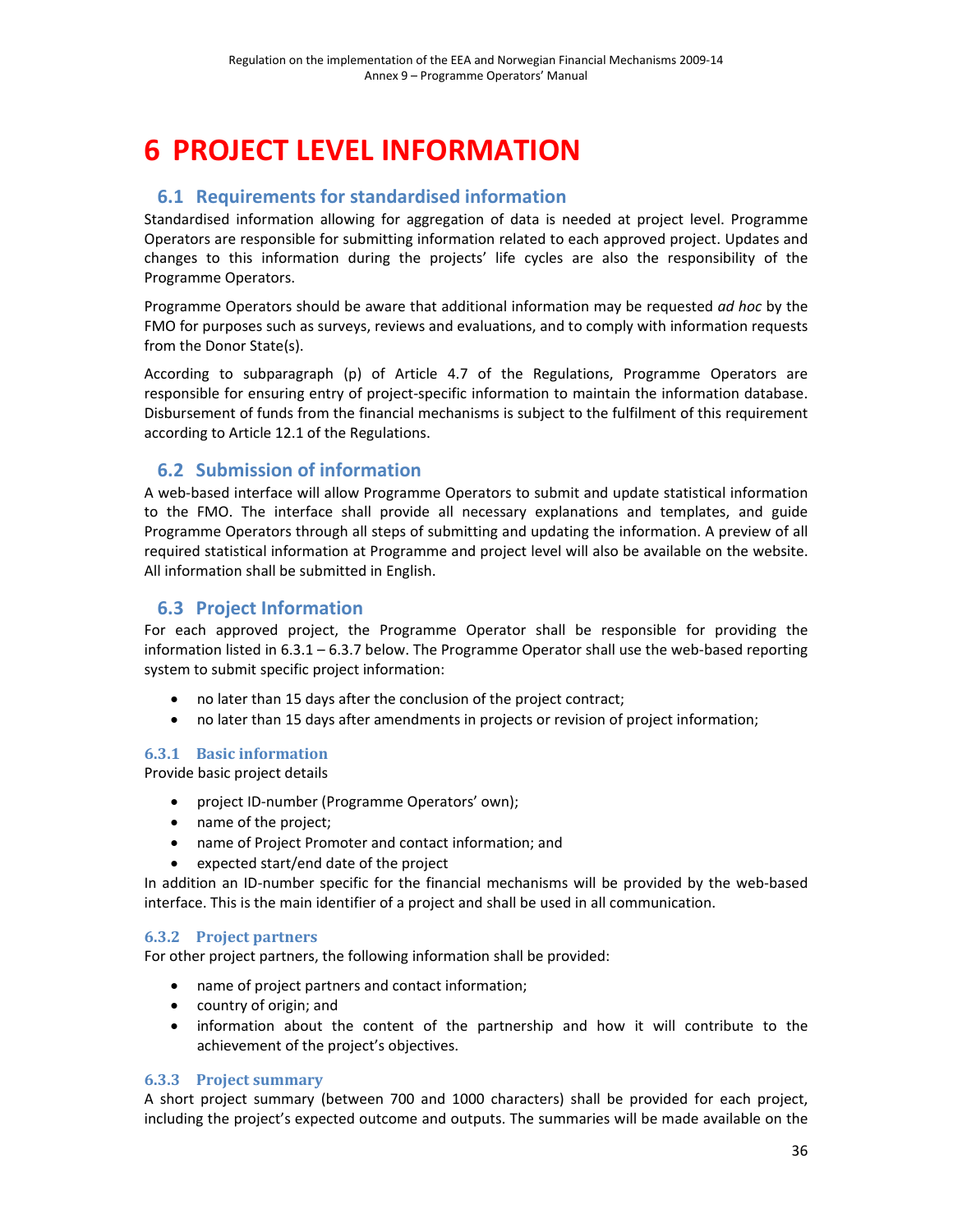online project database for the EEA and Norwegian Financial Mechanisms (see: www.eeagrants.org and www.norwaygrants.org) and shall be made available on Programme Operator's web pages, in accordance with the requirements set out in Annex 4 to the Regulations. A template for and examples of project summaries is available in the information and reporting system.

#### **6.3.4 Programme area specific information**

The Programme Operator shall provide information specific to the Programme area the project falls under and/or the activities undertaken by the project. The categories for each Programme area will be available with explanations in the web‐based interface.

### **6.3.5 Coding**

Coding is used as a classification of the sector, the target groups and the geographical scope.

The classification of sector information breaks down the grants by sector specific thematic areas, and therefore makes possible to compare the amount spent with other international thematic codes as the DAC CODE used by OECD, and the FOI (Field of Intervention) used by the European Commission for the period 2007‐2013.

The Programme Operator shall identify the main target group(s) which benefit from the project. A number of pre‐defined target groups are listed, but Project Promoters shall identify other target groups when necessary.

The identification of the geographical dimension of projects is important to understand where and how the funding is distributed within the Beneficiary State. The financial mechanisms apply the NUTS coding standard system to classify geographical information. Projects may either have a local, regional or national focus, depending on the target and impact of the project activities. The lowest possible level of NUTS coding shall be applied. The web‐based interface provides for a complete list of NUTS codes and respective geographical identification. Please refer to the web‐based interface for the complete list with definitions, explanations and examples.

### **6.3.6 Financial information**

For all projects, information on the grant amount and the project grant rate shall be provided. All amounts shall be denominated in euro.

### **6.3.7 Information on completed projects**

The Programme operator shall provide supplementary information for completed projects no later than 15 days after the project completion date. This shall include:

- the final project cost;
- amount disbursed;
- summary of project results.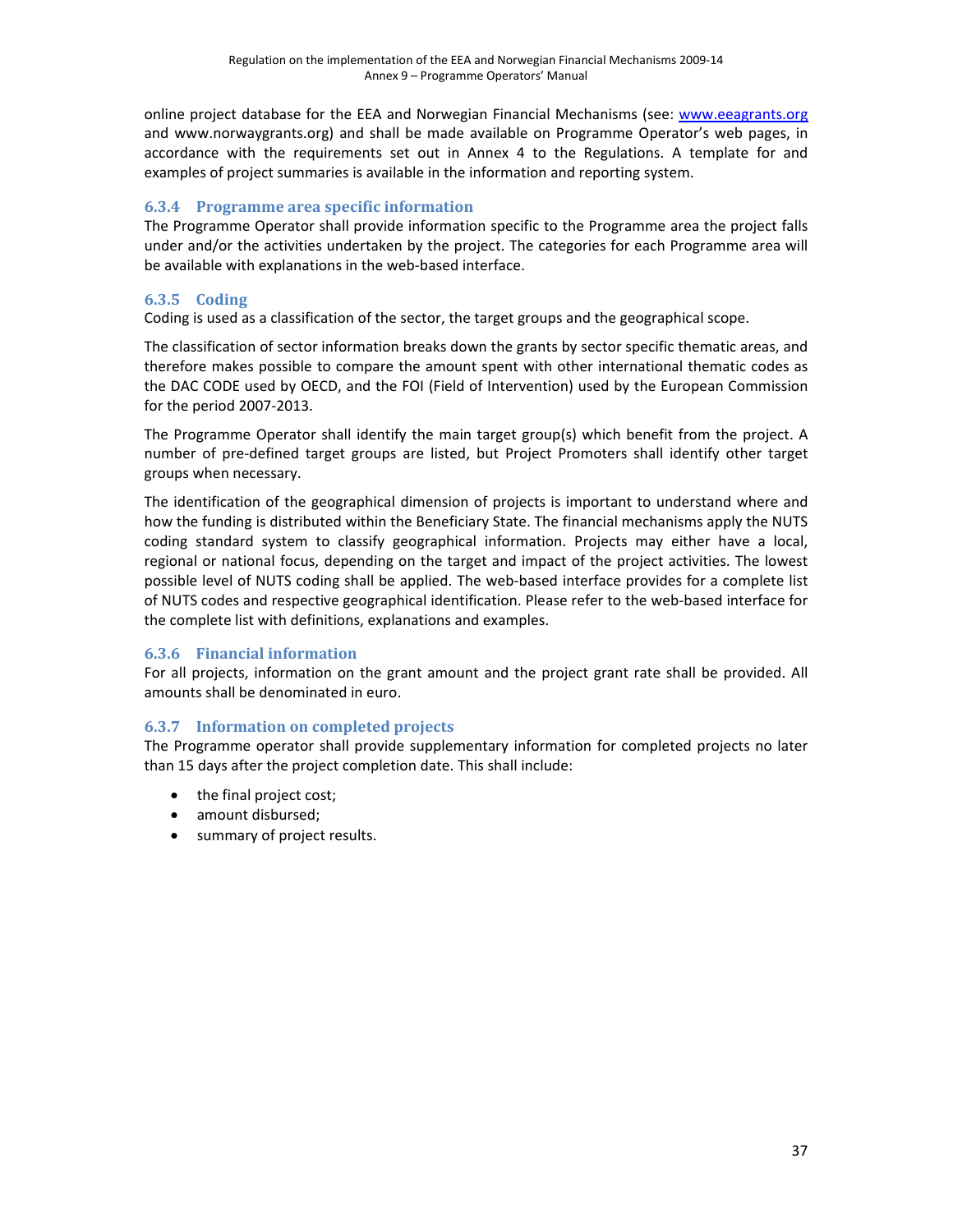# **7 MONITORING AND REVIEWS**

The overall responsibility for the Programmes lies with the National Focal Point. Monitoring in Programmes is best carried out with the Beneficiary State's own systems. However, this guide provides a general view on what tools a monitoring system may include. The day‐to‐day monitoring functions are however carried out by the Programme Operator.

# **7.1 The main tools of monitoring**

A monitoring system focusing on results will offer an evidence‐based foundation for decision making. Once a results framework with indicators, baselines and targets has been established, it should be linked to a plan and a system that supplies managers and other stakeholders with reliable information about what works and what doesn't. This means putting required monitoring and reporting systems in place for measuring performance at appropriate institutional or organisational levels, ensuring availability of required data sources, agreeing on frequency of monitoring, and having competent personnel to collect information and assess whether desired results are being achieved according to plan and budget.

Over the course of any project, changes are likely to occur. Change is a typical and expected part of the implementation process. Changes can be the result of necessary project design modifications, differing site conditions, materials and labour availability, contractor‐requested changes, and external influences. In addition to executing the approved changes to the project, the change needs to be documented.

When changes are introduced to a project, the viability and sustainability of the project has to be reassessed. The initial goals and targets of a project must be retained. After a project has been amended, the project should be monitored by paying close attention to the reports received from Project Promoters.

The Programme Operator should plan and budget for project site visits. On-site monitoring visits are an important monitoring tool. They may be pre‐determined or randomly selected depending on the requirements of and outcomes expected from the monitoring. The selection of projects to be visited on‐site can be determined by the level of complexity, risk or political significance of the projects. Project site visits can be performed by internal or external representatives.

## **7.2 Reviews**

Reviews are a tool that the Programme Operator should use to assess whether the projects under the Programme, parts of a Programme or the Programme as a whole are proceeding according to plan. Reviews focus on operational aspects of a Programme or a project, and its progress and results compared to the plan.

Reviews shall normally examine the Programme's efficiency and the extent to which the Programme develops according to plan in relation to the Programme outcome (effectiveness). It may also define potential areas of improvements. When necessary, reviews may also examine relevance, sustainability and lessons learned.

Decisions regarding the selection of projects to be reviewed can be decided by the level of complexity, risk or political significance of the projects.

The scope of reviews and whether the persons carrying out the review shall be external, internal or a joint team, are taken by the Programme Operator